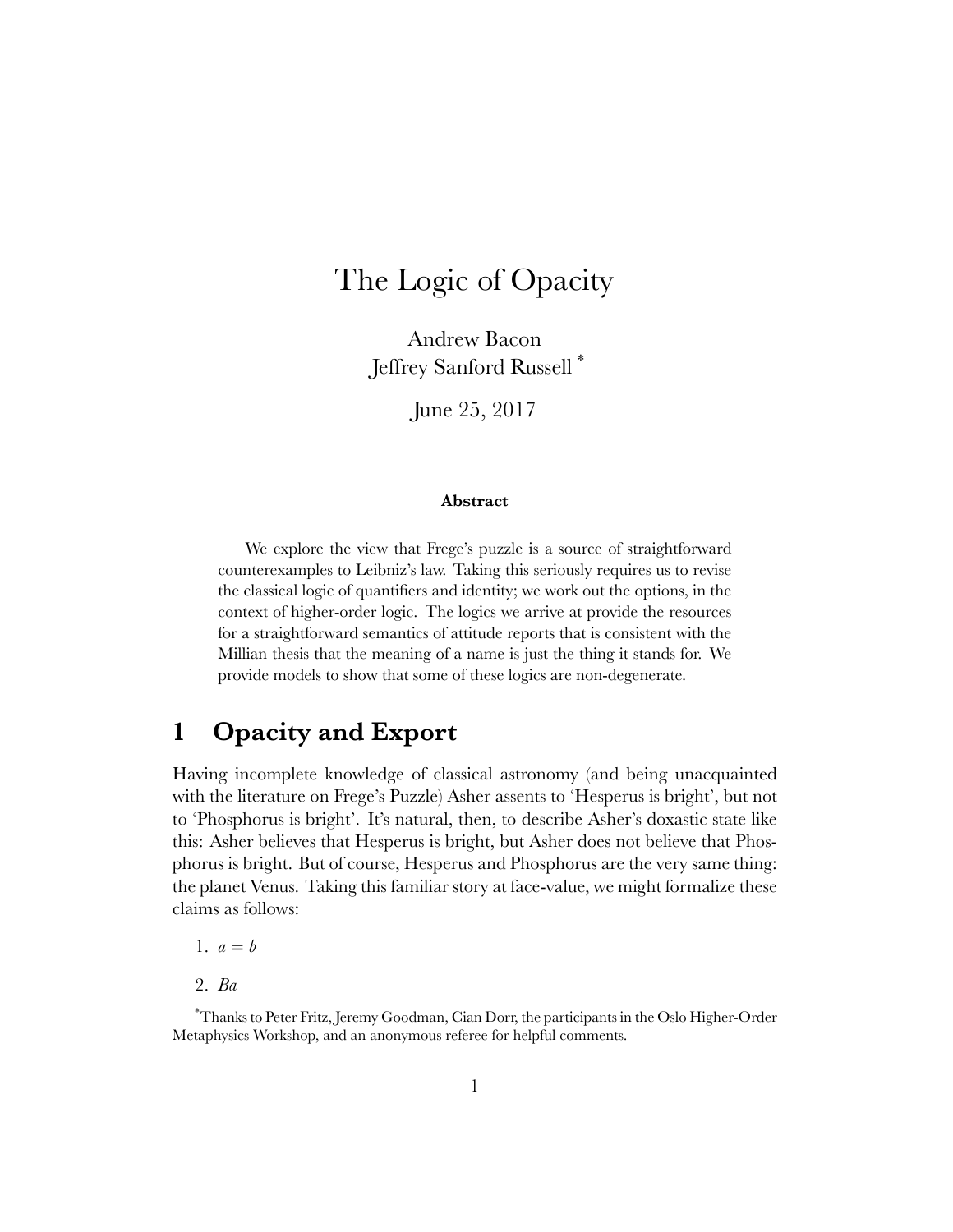3. ¬*Bb*

(Here *a* stands for 'Hesperus', *b* stands for 'Phosphorus', and *B* stands for the predicate ' $\lambda x$  (Asher believes x is bright)'.) These three claims together — we'll call them *the Triad* — conflict with an instance of Leibniz's law:

**L**()  $a = b \rightarrow Ba \rightarrow Bb$ 

(Here, and throughout, we associate arrows to the right.)

There are many well-known replies to this puzzle. Some say it rests on equivocation (see Dorr [2014](#page-41-0)). For instance, if 'believes' is context-sensitive, and this sensitivity is resolved differently for each of the two belief reports, then it would be inappropriate to represent both reports using a single predicate letter *B* in statements 2 and 3 (e.g. Crimmins and Perry [1989\)](#page-41-1). Alternatively, perhaps the term 'Hesperus' has a different denotation in the identity statement than in the belief ascription, making it inappropriate to use a single constant symbol *a* in both 1 and 2. (For instance, Frege [2010](#page-41-2) claimed that, while 'Hesperus' ordinarily denotes a planet, in the context of the sentence 'Asher believes Hesperus is bright', 'Hesperus' instead denotes a certain sense.) Another reply is that, while it's true that Asher believes that Hesperus is bright, it doesn't follow from this that Hesperus is such that Asher believes *it* to be bright — or in other words, it doesn't follow that  $\lambda x$  (Asher believes x is bright) applies to Hesperus. In that case, our regimentation of 2 in subject-predicate form would not accurately reflect the fact that Asher believes that Hesperus is bright. In general, philosophers who take this line hold that  $\beta$ -reduction, which transforms the complex predication  $(\lambda x \phi)$  to the substitution instance  $\phi[a/x]$ , does not preserve truth-value (see Kripke [2005](#page-41-3); Salmon [2010](#page-42-0)).

Let's set these replies aside. In this paper, we'll explore views that take this argument against an instance of Leibniz's law at face value. In particular, we'll suppose that the Triad perspicuously and univocally formalizes certain truths about this situation. (We'll also take  $\beta$ -reduction for granted more generally.) Taking these things for granted, we must reject L(). The predicate *B* is *opaque*, in the sense (derived from Quine [1960](#page-42-1), sec. 30) that applying *B* to co-referential terms does not always produce sentences with the same truth-value. We'll be investigating the logic of opacity.

While the canonical examples of opacity involve belief (or similar attitudes), there are many other potential applications — though particular examples will of course be controversial. Some hold that the statue Goliath just is the clay of which it is made — and yet one would like to say that Goliath could not survive being squashed, while the clay could (e.g. Gibbard [1975](#page-41-4)). Some hold that Kilimanjaro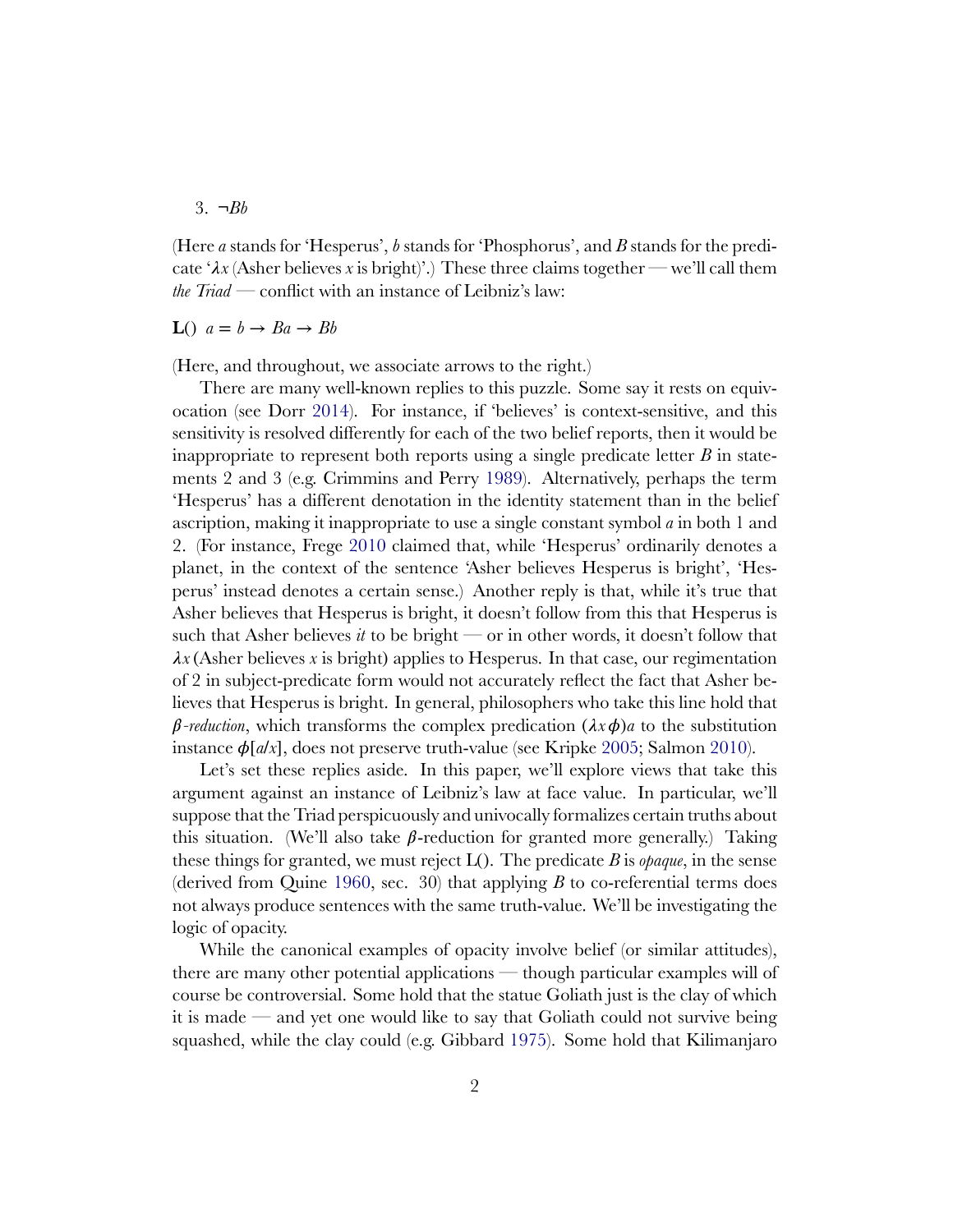just is a certain precise chunk of rock — and yet one would like to say that Kilimanjaro is determinately a mountain, while that precise chunk of rock is not (e.g. McGee [1997](#page-41-5)). Like Frege's puzzle of belief, these other puzzles might also move one to take at face value the apparent opacity of predicates involving possibility, change, or determinacy. (If the data Saul [1997](#page-42-2) presents is to be taken at face value, involving an apparent contrast between 'Clark Kent went into the phone booth, and Superman came out' and 'Superman went into the phone booth, and Clark Kent came out', then opacity might turn out to be very pervasive indeed.) The logical questions we are investigating are not parochial to any of these subject matters; but for the sake of concreteness we'll continue to focus on the example of belief.

We'll be working in the context of higher-order logic: let's begin with some preliminaries about what that is. English has expressions of various grammatical categories, such as nouns, adjectives, and articles. The formal language we'll be working in has a simplified hierarchy of grammatical categories — or *types*. The basic types are *e*, for singular terms (for first-order 'entities'), and *t* for truth-evaluable expressions — sentences and formulas. A predicate, such as  $\lambda x$  (*x* is bright)' or ' $\lambda x$  (Asher believes x is bright)', has neither of these types, but it can be applied to a type *e* expression to produce a type *t* expression. Accordingly, its type is called  $e \rightarrow t$ . In general, expressions of type  $\sigma \rightarrow \tau$  can be applied to expressions of type  $\sigma$  to yield expressions of type  $\tau$ . For example, the first-order quantifer  $\exists$ <sub>*r*</sub> has the type  $(e \rightarrow t) \rightarrow t$ , which is to say that it can be applied to a predicate like  $\lambda x$  (Asher believes *x* is bright) to produce the sentence  $\exists_{e} x$  (Asher believes *x* is bright). (As is customary, in our notation we suppress lambdas immediately after quantifiers.)

The language of higher-order logic is so-called because it provides us with resources not just for first-order generalization, but also for generalization at every type. Besides the first-order quantifier ∃*<sup>e</sup>* , we also have a quantifier ∃*<sup>t</sup>* which allows us to generalize in sentence position, a quantifier ∃*e*→*<sup>t</sup>* for generalization in predicate position, and so on. Some philosophers have scrupled at this kind of expressive promiscuity (e.g Quine [1986\)](#page-42-3), but it seems to us that higher-order generalization is both intelligible and salutary (following Frege [2000](#page-41-6); e.g. Prior [1961](#page-42-4); Shapiro [1991](#page-42-5); Williamson [2003](#page-42-6)). We'll typically use capital letters for higher-order variables, and suppress the type subscripts on quantifiers when it is clear in context how to fill them in.

We are investigating the logic of identity: but just as higher-order logic allows generalization at types other than *e*, it is natural to consider *identity* for types other than *e*. For example, one might say that to be an attorney *just is* to be a lawyer. This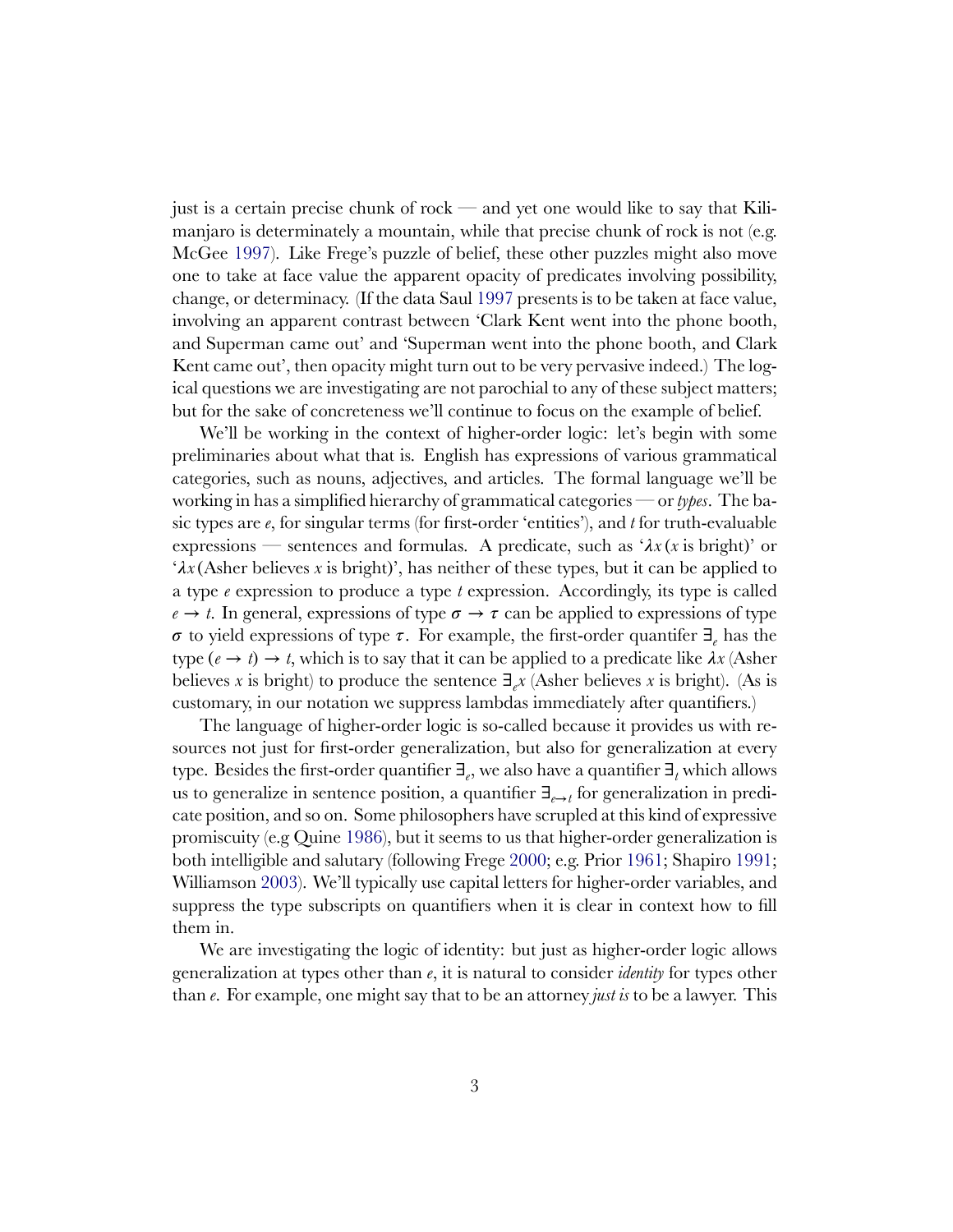claim is readily formalized using an identity predicate for type  $e \rightarrow t$ :

$$
\lambda x(x \text{ is an attorney}) =_{e \to t} \lambda x(x \text{ is a lawyer})
$$

(So the predicate  $=_{e\to t}$  itself has type  $(e \to t) \to (e \to t) \to t$ .) Likewise, one may think that since Hesperus just is Phosphorus, for Hesperus to be bright just is for Phosphorus to be bright — which again we may readily formalize:

$$
Fa =_t Fb
$$

(where *F* stands for 'bright'). Again, we will normally omit the type subscripts. As with higher-order quantification, some philosophers might be inclined to scruple over higher-order identities; but here too we think that expressive promiscuity is nothing to be afraid of (following Rayo [2013;](#page-42-7) Dorr [2016](#page-41-7)). Indeed, in both cases working with this kind of generality over types turns out to be very useful. (Furthermore — though we shouldn't prejudge this point here — it turns out there are tight connections between identity at each type and quantification at higher types. Thus even the theory of first-order identity is intimately tied to higher-order quantification. But we will to come to this later on.)

The view we are considering is that the Leibnizian claim L() is false, because the predicate 'believed to be bright' is opaque: it applies to Hesperus, but does not apply Phosphorus, despite the fact that they are identical. In contrast, 'bright' is (plausibly) a *transparent* predicate: whether Hesperus is bright is simply a matter of what a certain planet is like. If Hesperus is bright, then whatever is identical to Hesperus is also bright. More generally, we can characterize this distinction as follows:

**Definition 1.** A predicate  $\phi$  of type  $\sigma \rightarrow t$  is *(materially) transparent* iff

$$
\alpha = \beta \rightarrow \phi\alpha \rightarrow \phi\beta
$$

is true for all terms  $\alpha$ ,  $\beta$  of type  $\sigma$ . Otherwise  $\phi$  is *(materially) opaque*.

Opacity and transparency don't just make sense for type  $e \rightarrow t$  predicates, but also for higher-order predicates. For example, perhaps Asher believes that Cassandra is a lawyer, but not that Cassandra is an attorney. That is to say, the higher-order predicate  $\lambda X$  (Asher believes  $X$  (Cassandra)) is plausibly opaque. In contrast, consider the predicate  $\lambda X$ (there is an *X*) (that is, the existential quantifier  $\exists_e$ , which has type  $(e \to t) \to t$ ). Plausibly this is like 'bright' rather than 'believed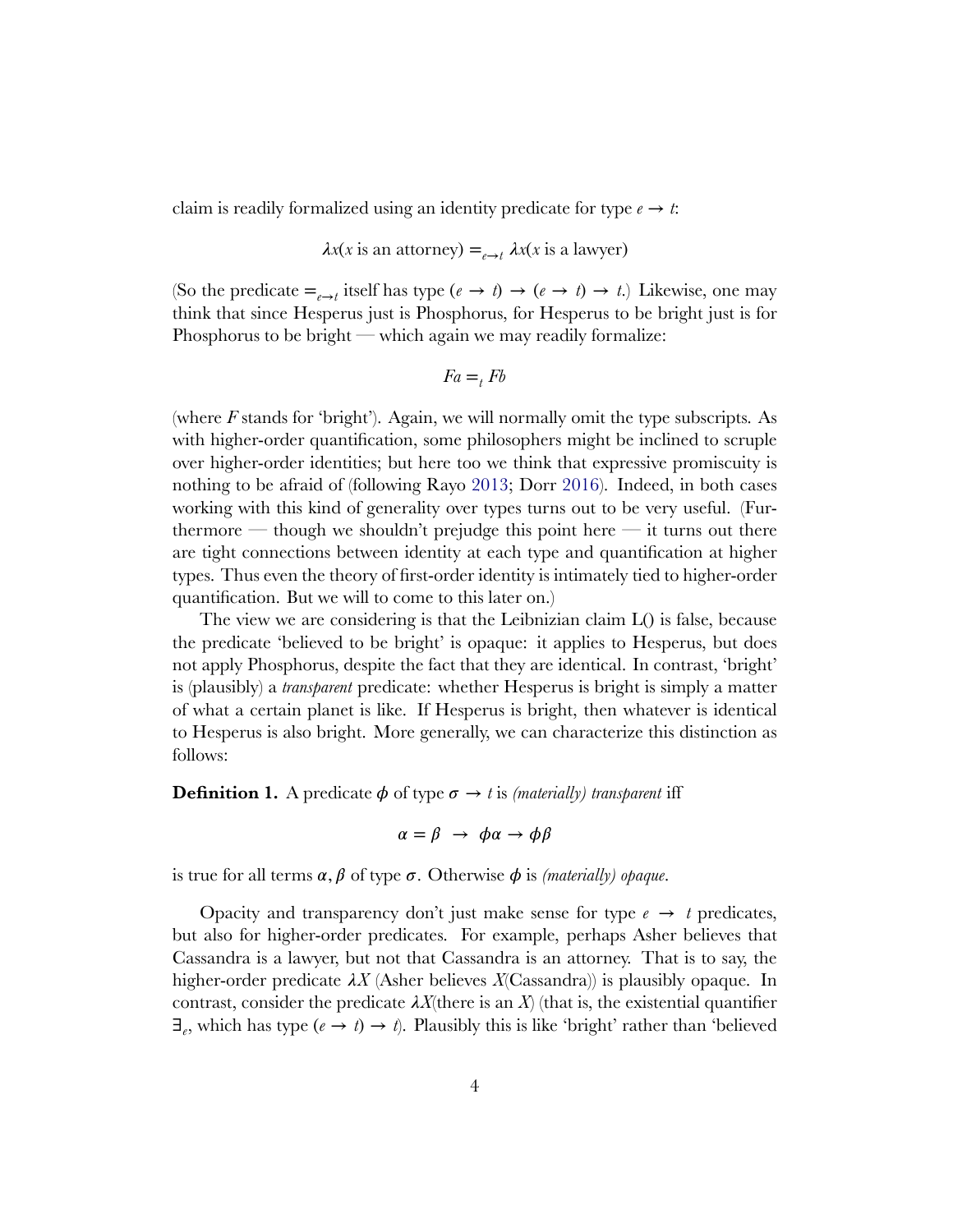to be bright': it follows from the fact that being an attorney is being a lawyer, and the fact that there is an attorney, that there is a lawyer.

To better understand the Leibnizian claim L(), let's examine how it can be derived from a certain higher-order generalization.

**L**(*xyX*) ∀*x*∀*y*∀*X*(*x* = *y* → *Xx* → *Xy*) **L**(*xy*) ∀*x*∀*y*(*x* = *y* → *Bx* → *By*)

$$
L() a = b \rightarrow Ba \rightarrow Bb
$$

Both steps of this argument involve applications of universal instantiation. The step from  $L(xy)$  to  $L(xy)$  instantiates the second-order variable X, and the step from L(*xy*) to L() instantiates two first-order variables *x* and *y*. Accordingly, there are three ways to reject  $L()$ .

The first way departs most radically from a Leibnizian view of identity, by rejecting  $L(xyX)$ . It's natural to worry that someone who takes this line has lost contact with the original subject matter  $-$  for in this case there would be a relation that seems even more identity-like than identity, namely that of *Leibniz equivalence*:

$$
\lambda x \lambda y \forall X (Xx \to Xy)
$$

*This* relation clearly does satisfy  $L(xy)$ , in the sense that replacing = with Leibniz equivalence in L(*xyX*) yields a logical truth. (Indeed, if one were to reject L(*xyX*) without tampering with universal instantiation, then Leibniz equivalence would also satisfy L() in the same sense, and thus precisely play the role of identity in classical logic.) If rejecting  $L(xyX)$  is to amount to a solution to the puzzle, one would also have to say that there are objects — Hesperus and Phosphorus — which are identical, but not Leibniz equivalent. That is, although they are not different objects, there are differences between them — there are properties that apply to one but not the other. We find this view barely intelligible. So, while we will still consider views that reject even  $L(x,yX)$ , our main focus will be on views that accept at least this much of the standard logic of identity: there is at least this much right about the Leibnizian idea that one thing has the same properties as itself.

The second way of resisting the argument departs from the classical logic of quantification, blocking the step from  $L(xy)$  to  $L(y)$  by rejecting the inference from  $\forall x \phi(x)$  to  $\phi(a)$  (or similarly for *y* and *b*). Given the duality of existential and universal quantification, this is equivalent to saying that one cannot infer  $\exists x \phi(x)$  from  $\phi(a)$ . In this case we'll say for short that *a* is not *exportable*.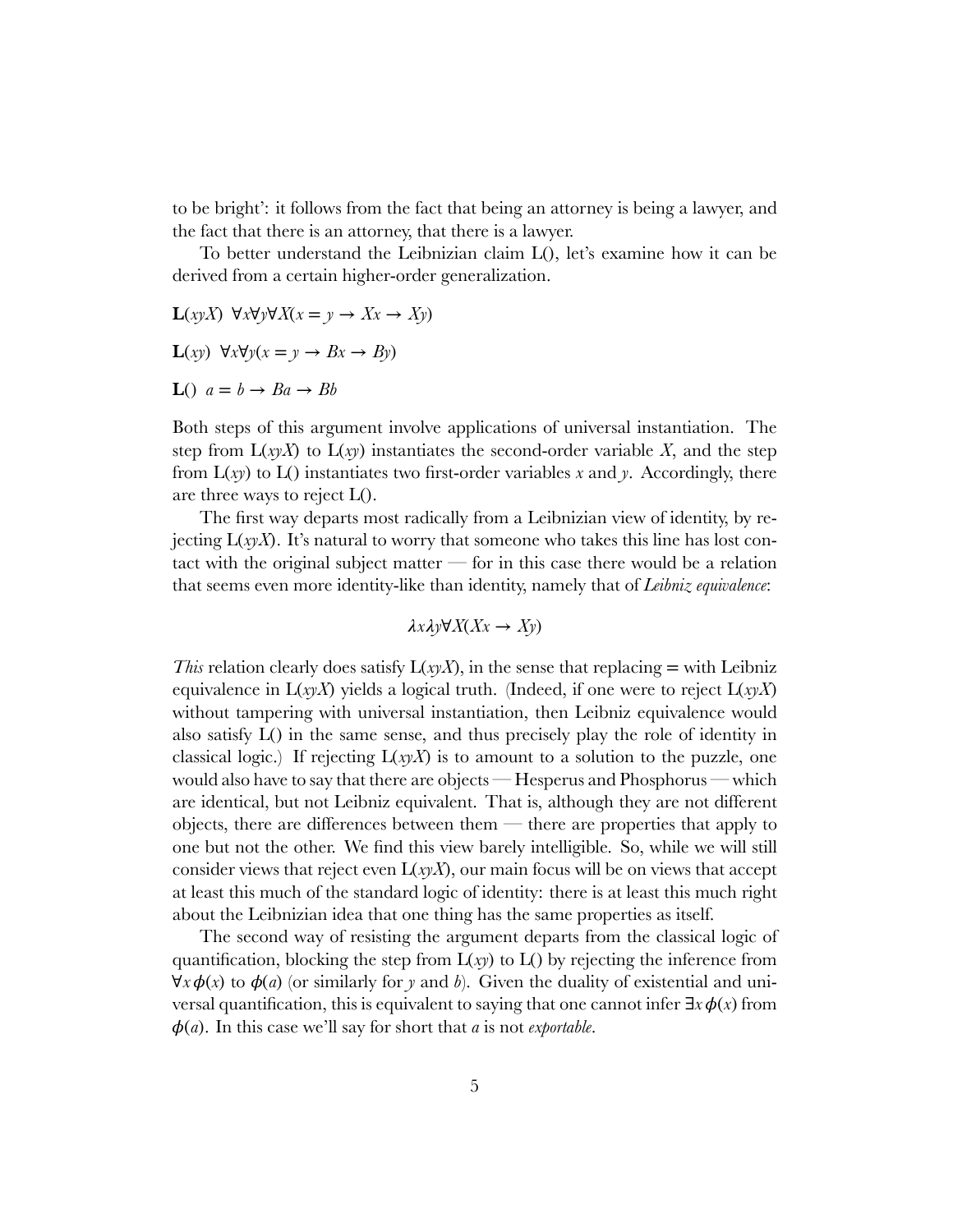**Definition 2.** A term  $\alpha$  of type  $\sigma$  is *exportable* iff

$$
\forall x \, \phi x \to \phi \alpha
$$

is true for every predicate  $\phi$  of type  $\sigma \to t$ .

Failures of exportability are familiar territory for philosophers working on attitude reports. It's commonly held that quantifying into intentional contexts can be treacherous (e.g. Quine [1956;](#page-42-8) Kaplan [1968](#page-41-8)). For example, even if the inspector believes that Jack the Ripper committed the Whitechapel murders, many are reluctant to admit that *there is some person* that the inspector believes to have committed the murders. If this inference is invalid, then 'Jack the Ripper' is not an exportable name. Similarly one might think that 'Hesperus' and 'Phosphorus' fail to export from contexts involving belief, thus blocking the move from  $L(xy)$  to  $L($ ).

We should contrast this kind of exportability failure with another kind that arises from non-being. While it seems as though one can truly assert that Zeus is a mythological god, it's dubious to conclude that there is some being which is a mythological god — since it's dubious that there is any such being as Zeus. But the kind of exportability failure presently under consideration is not like this: it's not dubious at all that there is such a thing as Hesperus — that is, the planet Venus. And even if we assume that there is such a person as Jack the Ripper, this does not make the conclusion that the inspector has beliefs about him more plausible. If 'Hesperus' and 'Jack the Ripper' are not exportable, this is not due to non-being. In general, we must distinguish *exportability* from *existence*.

The third way of resisting the argument for L() makes the analogous move for the second-order generalization: that is, one might say that ' $\lambda x$  (Asher believes *x* is bright)' is not an exportable *predicate*. As in the case of first-order export failures, one way to motivate this higher-order exportability failure would be by appeal to non-being. For example, plausibly there are no such properties as being dephlogisticated, or being absolutely at rest. One might similarly say that there is no such property as being believed to be bright. But this is not forced on us. We'll explore the alternative, where 'believed to be bright' is treated uniformly with with terms like 'Hesperus' and 'Phosphorus'. While 'believed to be bright' may not in general be exportable, this is not because there is no such property as being believed to be bright. Rather, we shall assume that there is such a property, and see where this assumption leads.

These responses raise the possibility of two distinct varieties of export failure (besides the non-being kind). First, there is 'Hesperus'-type export failure, where certain expressions fail to export from *within* an opaque context. Second, there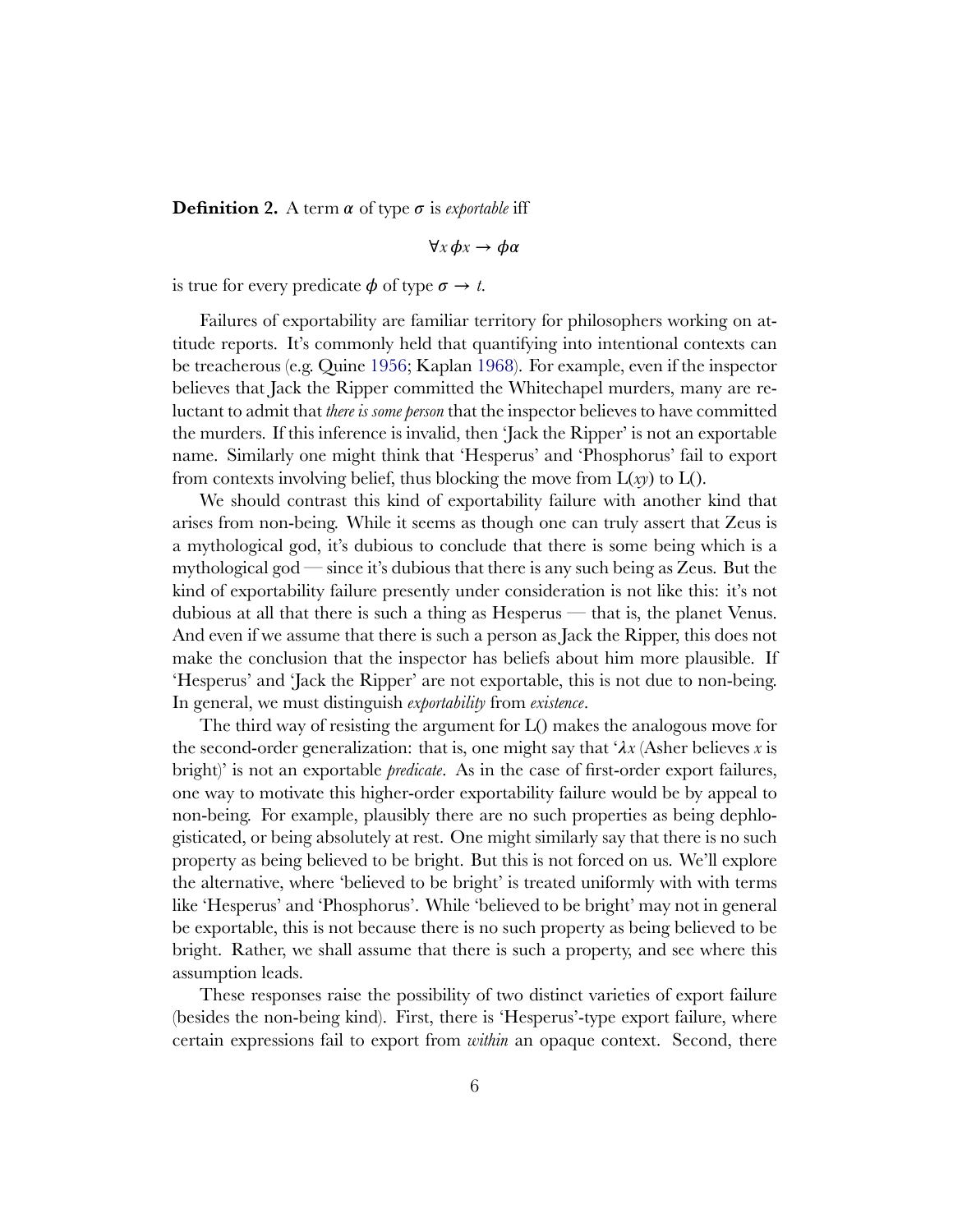may be export failure for expressions which *create* opaque contexts, like 'believed to be bright'. Does opacity require both kinds of export failure, or can we get by with just one of them? It appears that either failure on its own would block the route to L() we just considered: 'Hesperus'-type export failure could block the move from  $L(xy)$  to  $L()$ , or 'belief'-type export failure could block the move from  $L(xyX)$  to L(*xy*). But in fact, we can argue for the existence of both kinds. (These arguments deploy some quantificational reasoning which we will discuss in detail in section [3](#page-13-0). For now, we will keep those details in the background.)

First, we will argue that 'belief'-type export failure is insufficient on its own. The argument turns on the following fact. Consider a transparent predicate, such as 'bright'. Since Hesperus is something, and Hesperus is bright, it does follow that something is bright. This inference is fine even if 'Hesperus' is not exportable in general. More generally, the key observation is that as long as *a* is something, then even if *a* is not generally exportable, it is still always possible to export *a* from a transparent context. That is to say, we can prove that if  $\phi$  is transparent, then

$$
\exists x \, x = a \to \forall x \, \phi x \to \phi a
$$

is true — whether or not *a* is exportable in general.<sup>[1](#page-6-0)</sup> Note that this holds at every type: for example, it holds when *a* is not a name but rather a predicate of type  $e \rightarrow t$ , and  $\phi$  is a transparent higher-order predicate of type  $(e \rightarrow t) \rightarrow t$ .

Now, note that to make the move from L(*xyX*) to L(*xy*), we instantiate the second-order variable *X* with the predicate *B* in a context that involves nothing but logical vocabulary:

$$
\lambda X \forall x \forall y (x = y \rightarrow Xx \rightarrow Xy)
$$

Plausibly, purely logical predicates like this one are transparent. If this is so, then we can apply our observation: even if *B* is not exportable in general, it can still be instantiated in transparent contexts, and so it is still legitimate to move from  $L(x \gamma X)$ to L(*xy*), given our assumption that there is such a property as *B*. So this argument

$$
\forall x(\phi x \to x = a \to \phi a)
$$

and subsequently

$$
\forall x \, \phi x \to \exists x \, x = a \to \phi a
$$

<span id="page-6-0"></span><sup>&</sup>lt;sup>1</sup>Proof sketch. If  $\phi$  is transparent, we have  $\forall x(x = a \rightarrow \phi x \rightarrow \phi a)$ . Then the quantificational logic we present in section [3](#page-13-0) guarantees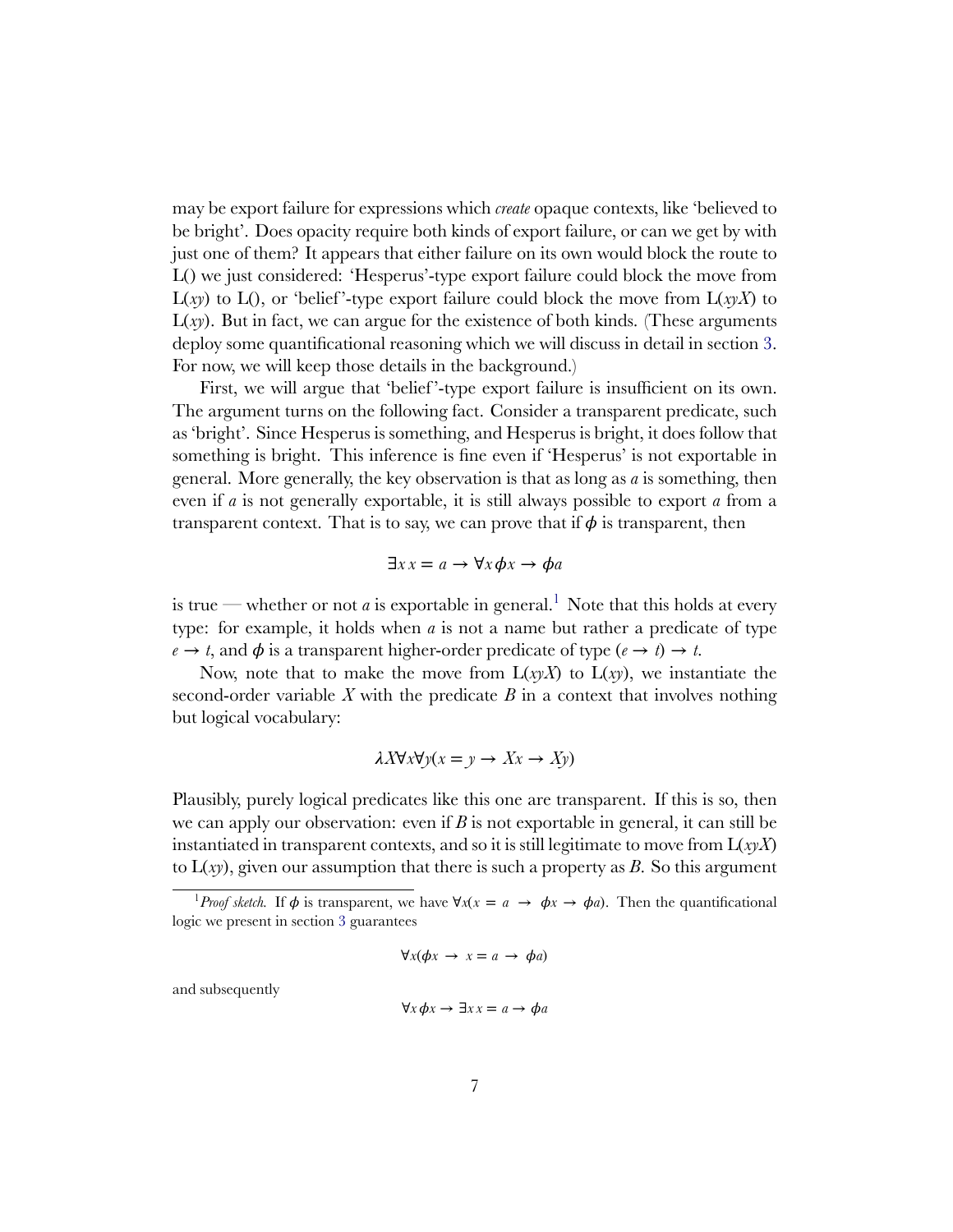$$
L()
$$
\n
$$
a = b \rightarrow Ba \rightarrow Bb
$$
\n
$$
L(xy)
$$
\n
$$
\forall x \forall y (x = y \rightarrow Bx \rightarrow By)
$$
\n
$$
\forall x \forall y (x = y \rightarrow Bx \rightarrow By)
$$
\n
$$
L(xyX)
$$
\n
$$
L(xyX)
$$
\n
$$
\forall x \forall y \forall X (x = y \rightarrow Xx \rightarrow Xy)
$$

<span id="page-7-1"></span>Figure 1: Two routes from the generalization  $L(xyX)$  to the instance  $L()$ .

for L() cannot be blocked by 'belief '-type export failure after all: it must be blocked by 'Hesperus'-type export failure instead.<sup>[2](#page-7-0)</sup>

Is 'Hesperus'-type export failure enough on its own? It is not, because there is another route from  $L(xyX)$  to  $L(y)$  which also must be blocked.

**L**(*xyX*)**.** ∀*x*∀*y*∀*X*(*x* = *y* → *Xx* → *Xy*) **L**(*X*)**.** ∀*X*(*a* = *b* → *Xa* → *Xb*) **L**().  $a = b \rightarrow Ba \rightarrow Bb$ .

This argument differs from the first regarding the order in which the variables are instantiated: in this case, first we instantiate the first-order variables, and then the second-order variable. (See figure [1](#page-7-1).)

Again, it initially seems that either instantiation step may fail. But again, transparency considerations push us to the view that the step from  $L(x \times X)$  to  $L(X)$  is legitimate, regardless of whether the names *a* and *b* are exportable in general. For again, we can move from  $L(xyX)$  to  $L(X)$  while only instantiating predicates which are purely logical, and thus plausibly transparent.<sup>[3](#page-7-2)</sup> The upshot is that, if purely logical predicates are transparent, then this second route to L() cannot be blocked

$$
\lambda x \forall y \forall X (x = y \rightarrow Xx \rightarrow Xy)
$$

So we can instantiate it with *a*:

<span id="page-7-3"></span>
$$
\forall y \forall X (a = y \rightarrow Xa \rightarrow Xy) \tag{1}
$$

<span id="page-7-2"></span><span id="page-7-0"></span><sup>&</sup>lt;sup>2</sup>We'll also consider an independent route to  $L(xy)$  in section [3](#page-13-0).

 $3$ The argument in this case is a bit more delicate, because it involves instantiating two variables rather than one. But we can get around this with a bit of trickery. This predicate is purely logical: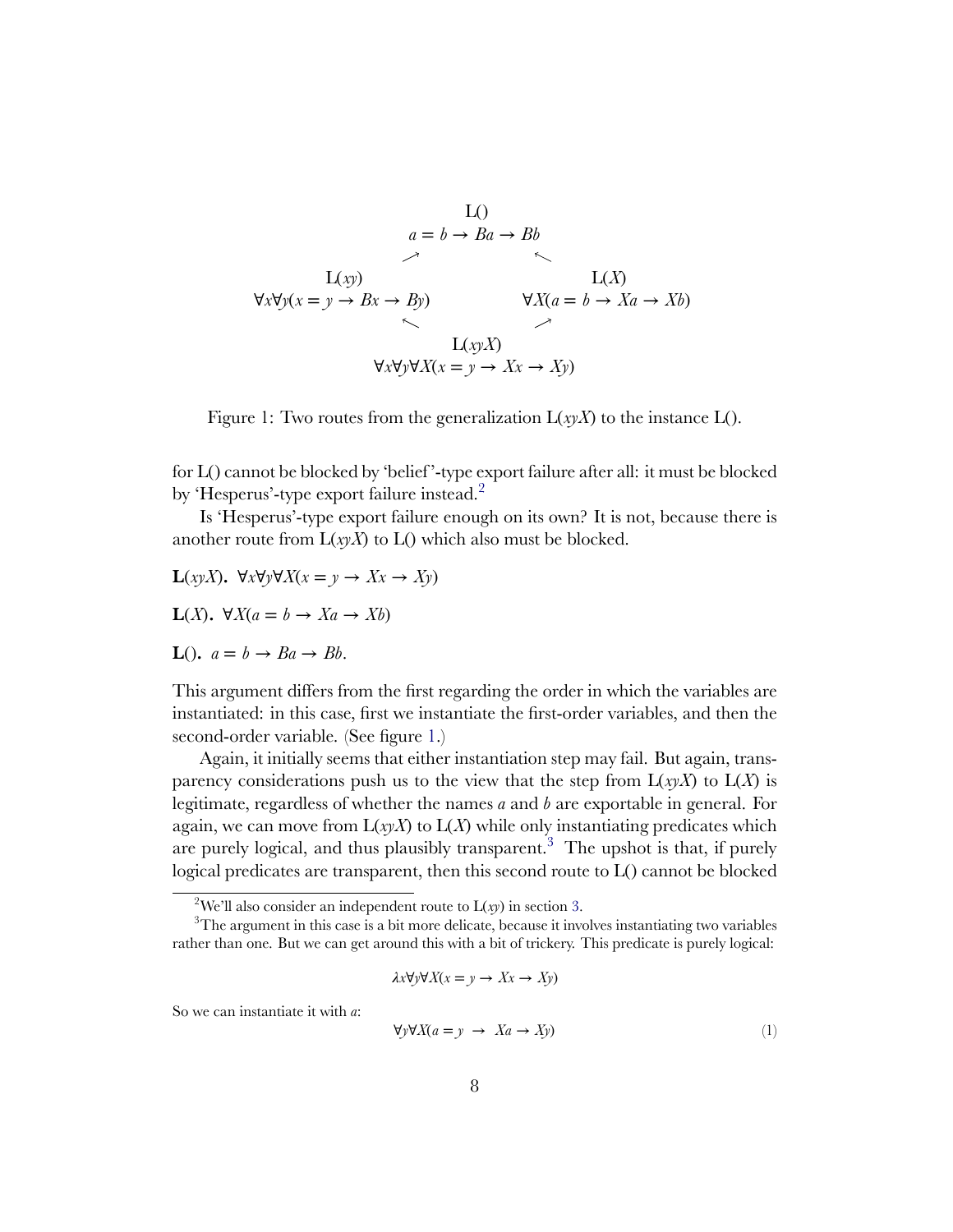by appeal to 'Hesperus'-type export failure. If L(*xyX*) is true and L() is false, the culprit must be 'belief '-type export failure in this case. In other words, even if Hesperus is believed to be bright and Phosphorus is not, it doesn't follow that there is some property that Hesperus has but Phosphorus lacks. This conclusion is independent of whether 'Hesperus' and 'Phosphorus' are exportable in general.

To sum up, the route to L() through L(*xy*) must be blocked by 'Hesperus'-type export failure, and the route through  $L(X)$  must be blocked by 'belief'-type export failure. So we need both kinds of export failure to save opacity.

Note that in general these two types of export failure need not apply only to type *e* and type  $e \rightarrow t$  expressions, respectively. Rather, 'Hesperus'-type export failure can arise for expressions of any type. An example we considered earlier is that Asher might believe Cassandra is a lawyer without believing Cassandra is an attorney. Even so, there may be no property which Asher believes Cassandra to have and not have. So 'lawyer' and 'attorney' are examples of higher-order 'Hesperus'-type export failure. Likewise, 'belief '-type export failures can arise for expressions of any predicative type. For example, this plausibly applies to the  $t \to t$ operator ' $\lambda p$  (Asher believes that p)'. In section [4](#page-21-0) we will argue that for any nonexportable name *a*, the higher predicate  $\lambda X X a$  of type  $(e \rightarrow t) \rightarrow t$  is another example. A key contrast is that 'belief '-type export failure arises only for opaque predicates, whereas one could in principle have a completely transparent predicate that is subject to 'Hesperus'-type export failures — such as 'attorney'. (We will argue in section [4](#page-21-0) that for any non-exportable name a, the predicate  $\lambda x \overline{x} = a$  is transparent, but not exportable.)

So far we have been specifically discussing the Leibnizian principles L(), L(*xy*),  $L(X)$ , and  $L(xyX)$  that involve the names 'Hesperus' and 'Phosphorus' and the predicate 'believed to be bright'. Obviously this is just one example of opacity: in what follows we'll consider the general schemata of which those principles were instances. From here on out, we'll use the label  $L(X)$  for the general schema  $\forall X(\alpha =$  $\beta \rightarrow X\alpha \rightarrow X\beta$ ), where  $\alpha$  and  $\beta$  are schematic letters that can be instantiated with

We can apply similar reasoning to  $b$ , to also derive:

<span id="page-8-0"></span>
$$
\forall x \forall X (x = b \rightarrow Xx \rightarrow Xb) \tag{2}
$$

By unobjectionable quantificational reasoning (see section [3](#page-13-0))we can combine  $(1)$  $(1)$  and  $(2)$  $(2)$ :

<span id="page-8-1"></span>
$$
\forall z \forall X ((a = z \rightarrow Xa \rightarrow Xz) \land (z = b \rightarrow Xz \rightarrow Xb))
$$
\n(3)

Furthermore, if  $a = b$  and *a* is something, then there is something which is both *a* and *b*: that is,  $\exists z(a=z \land z=b)$  $\exists z(a=z \land z=b)$  $\exists z(a=z \land z=b)$ . Putting this together with ([3\)](#page-8-1), we can deduce  $L(X)$ .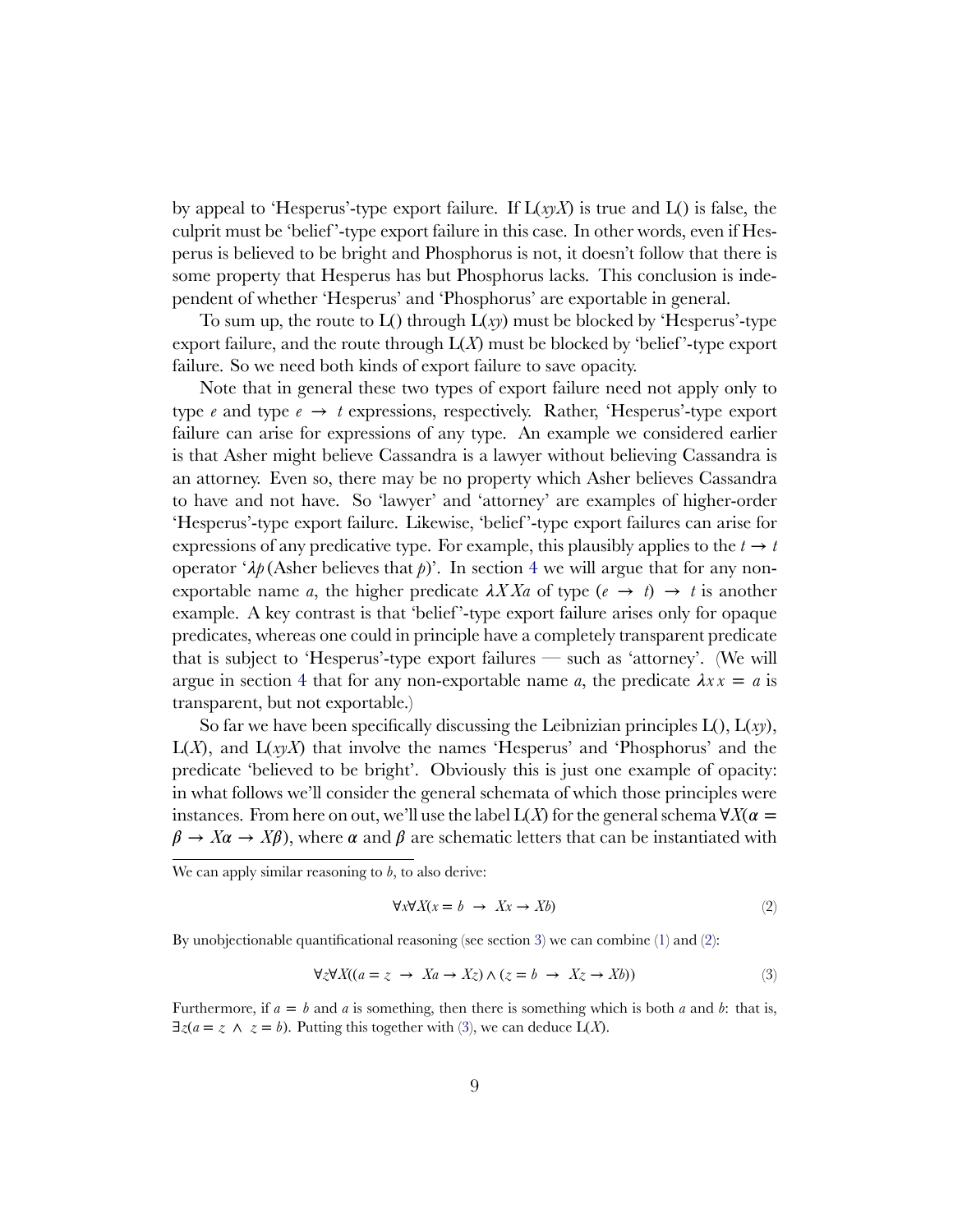

<span id="page-9-0"></span>Figure 2: Leibnizian schemata partially ordered by strength.

arbitrary terms. (In other words, the L(*X*) schema says that each *exportable* predicate is *transparent*. If  $\phi$  is exportable, then by definition it can be used to instantiate  $L(X)$ . This yields  $\alpha = \beta \rightarrow \phi \alpha \rightarrow \phi \beta$ , which is to say that  $\phi$  is transparent.) We can similarly generalize the other three Leibnizian principles (see figure [2\)](#page-9-0).

We will not only treat the terms in these principles as schematic, but also their types. For example, the  $L(X)$  schema has instances where  $\alpha$  and  $\beta$  have type ( $e \rightarrow t$ ) and the variable *X* has type  $(e \rightarrow t) \rightarrow t$ . Thus one instance of  $L(X)$  says that if being a lawyer is the same as being an attorney, then every higher-order property of lawyerhood is shared by attorneyhood. (But as always, we should be cautious about *instantiating* this generalization. For example, we ought not instantiate 'every higher-order property' with *X* (Asher believes *X*(Cassandra)).)

These schematic principles are partially ordered by strength as in figure [2.](#page-9-0) We can move from each node in the diagram to lower nodes by universal generalization — which we suppose is valid — and to higher nodes by universal instantiation which we do not. (The obvious exception to this is the upper 'junction' node. As we mentioned earlier, we will comment on details of the quantificational logic in section [3.](#page-13-0))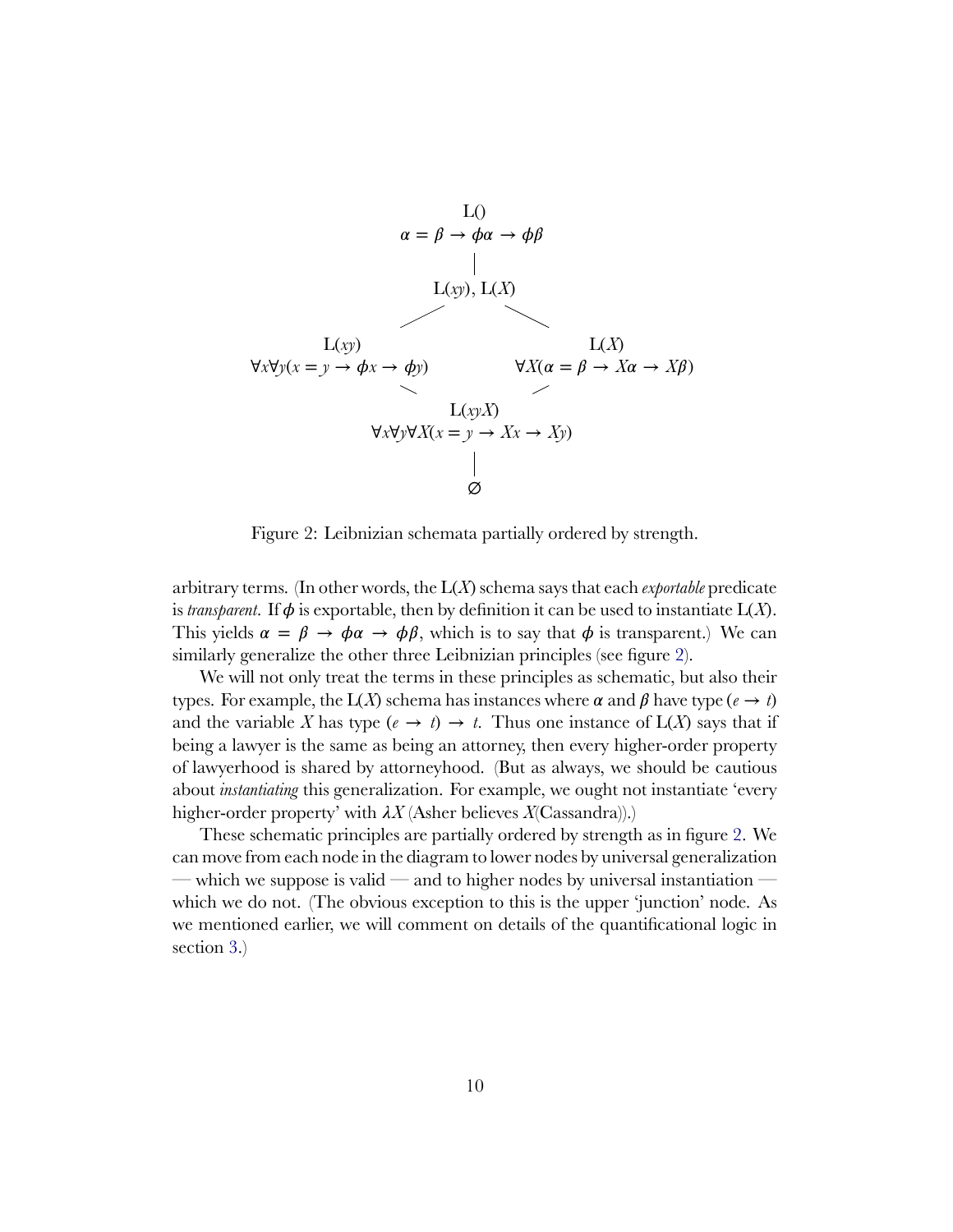# <span id="page-10-0"></span>**2 Opaque Semantics**

Frege's puzzle is often taught as part of the philosophy of language. When encountered in this context, it's natural to describe it as a puzzle about how to assign semantic values to certain sentences — *belief reports*. People coming at it this way naturally take up a 'semantics first' methodology: the primary job is to engineer the right gizmos to serve as semantic values for names, predicates, and operators like 'believes', which when finally assembled and running will spit out the right pattern of felicity for sentences including 'Asher believes Hesperus is bright' and the rest of the Triad. Thus much of the debate over Frege's puzzle centers on questions about the nature of propositions, the relation of names to what is named, and so on.

In contrast, our approach is 'logic first'. The primary questions we are asking are not semantic questions about linguistic expressions, but rather logical questions about planets and what is believed about them. But while semantic engineering is not our primary concern, logic does have implications for semantic theorizing as indeed it does for all theorizing.

A common thought (received from Frege [2010\)](#page-41-2) is that the phenomenon of opacity calls for 'fine-grained' semantic values: for example, the proposition expressed by 'Hesperus is bright' must be distinct from that expressed by 'Phosphorus is bright', and accordingly the semantic value of 'Hesperus' is distinct from that of 'Phosphorus'. Here's a way of unpacking this idea (see also McDowell [1977](#page-41-9)).

First, some notation. For any expression  $\alpha$  of type  $\sigma$ , let  $\langle \alpha \rangle$  be the quotation name for the expression  $\alpha$ , and let  $\langle \alpha \rangle$  be the semantic value of this expression. We'll take advantage of our background type theory here: let's suppose that the semantic value of a name has type *e*, the semantic value of a predicate has type  $e \rightarrow t$ , and in general  $\langle \alpha \rangle$  has the same type as  $\alpha$ .

A natural view — sometimes called the *Millian Thesis* — says that the semantic value of a name just is the thing it names, rather than anything intensional, finegrained, or otherwise fancy.

### **Disquotation.**

$$
\begin{aligned}\n\llbracket \langle a \rangle \rrbracket &= a \\
\llbracket \langle b \rangle \rrbracket &= b\n\end{aligned}
$$

(Here again *a* and *b* stand for 'Hesperus' and 'Phosphorus'.) But as attractive as this simple picture is, many have been deterred from it by something like the following reasoning. First, and most obviously,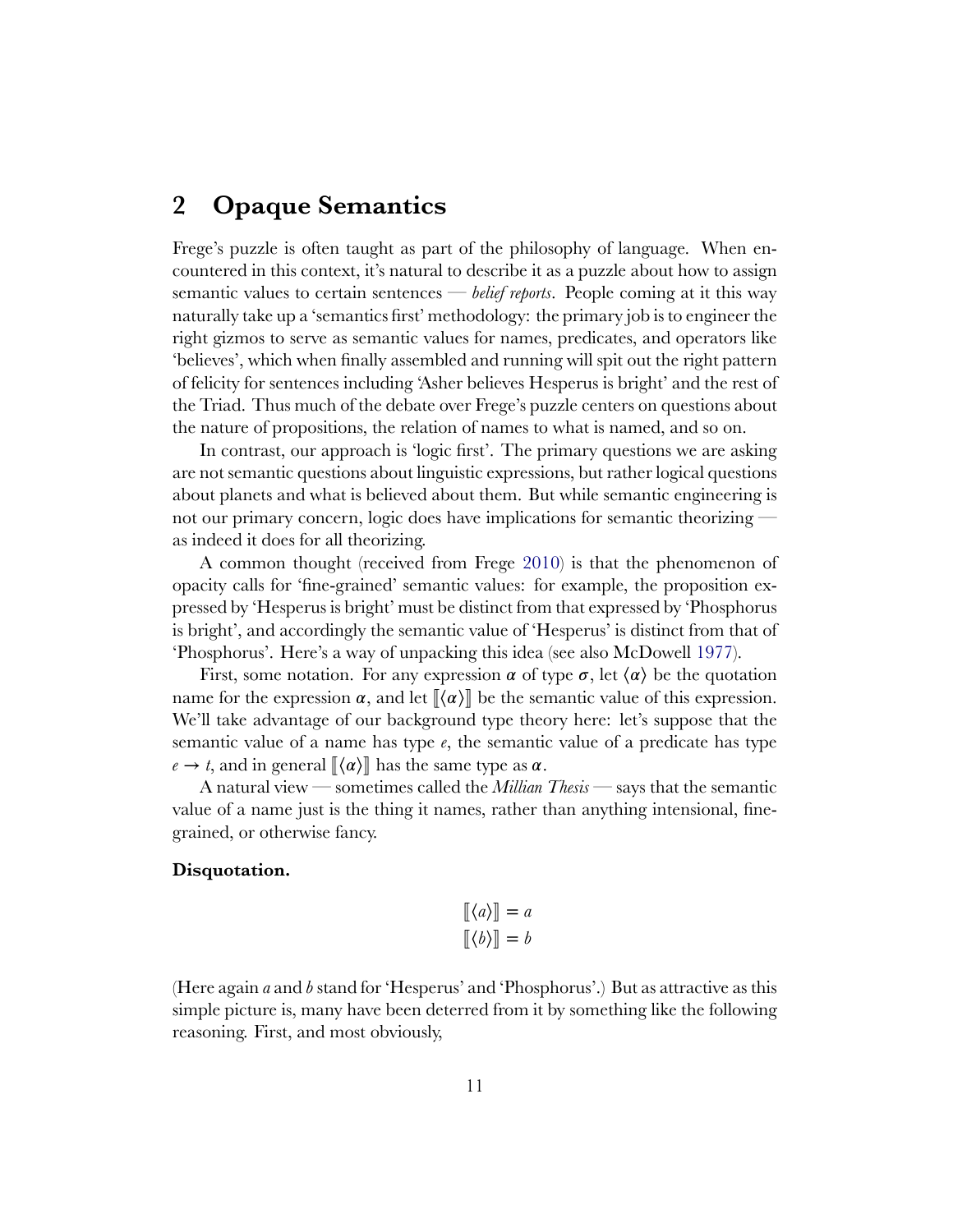#### **Identity.**

$$
a = b
$$

Whether or not semantics is fancy, there is just one planet Venus. Second, though, if both belief reports in the Triad are correct, then it seems that we should also accept

### **Difference.**

$$
[\![\langle Ba \rangle]\!] \neq [\![\langle Bb \rangle]\!]
$$

(Here *B* again stands for the predicate 'believed to be bright'.) For (we are supposing) the first sentence *Ba* is true and the second sentence *Bb* is false, and surely this reflects some difference between their semantic values. But these three claims appear to conflict with a standard assumption of semantic theorizing: Frege's doctrine that the meanings of the parts determine the meaning of the whole. In particular,

#### **Compositionality.**

$$
\begin{aligned}\n\llbracket \langle Ba \rangle \rrbracket &= \llbracket \langle B \rangle \rrbracket \llbracket \langle a \rangle \rrbracket \\
\llbracket \langle Bb \rangle \rrbracket &= \llbracket \langle B \rangle \rrbracket \llbracket \langle b \rangle \rrbracket\n\end{aligned}
$$

(Recall that we are taking semantic values to respect types, so the semantic value of the predicate *B* is itself predicable.) For by Identity and Disquotation, it follows that

$$
[\![\langle a \rangle]\!] = [\![\langle b \rangle]\!]
$$

(This is supposing that identity is at least an equivalence relation — a point to which we will return in section [4](#page-21-0).) Then by Leibniz's law,

$$
[\![\langle B \rangle]\!][\![\langle a \rangle]\!] = [\![\langle B \rangle]\!][\![\langle b \rangle]\!]
$$

So, by Compositionality (and again the fact that identity is an equivalence),

$$
[\![\langle Ba \rangle]\!] = [\![\langle Bb \rangle]\!]
$$

This contradicts Difference.

In light of this kind of argument, many theorists reject Disquotation. For instance, the denotation of a name might be an individual concept  $\frac{d}{dx}$  function from worlds to individuals — or it might be something like a word, or a rule, or a mental image. (In a sense, neo-Fregeans about meaning fall in this camp, but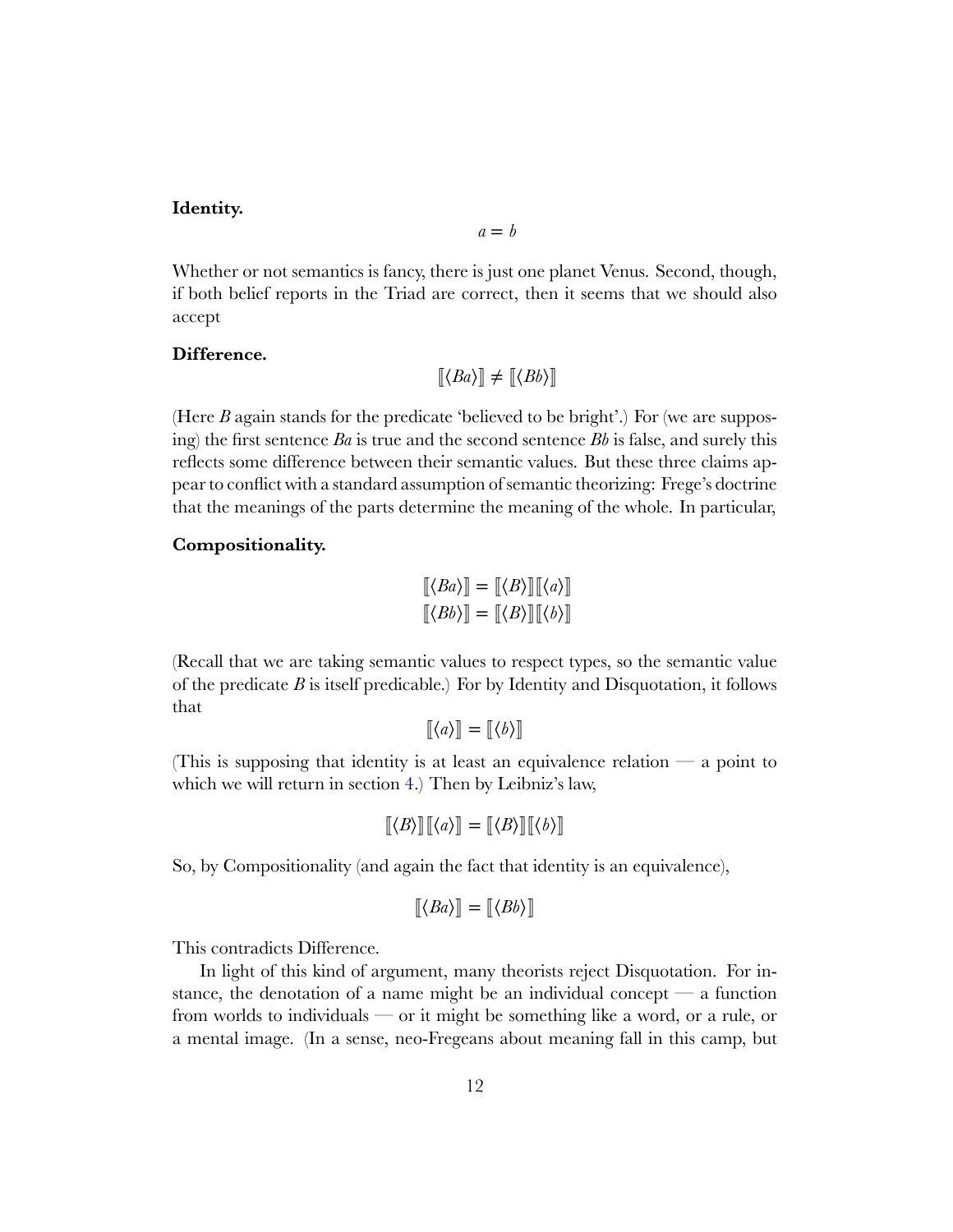the classification is delicate because, following Frege [2010,](#page-41-2) these theorists typically hold that expressions have more than one kind of semantic value, none of which is privileged. For Frege, 'Hesperus' and 'Phosphorus' have different (customary) *senses*, despite having the same (customary) *referent*. See also e.g. Chalmers [2006](#page-41-10), sec. 3.5.)

If we are to maintain Compositionality and Identity, failures of Disquotation will have to be pervasive, rather than isolated to the case of names. For according to this view,  $a = b$ , but  $\llbracket \langle a \rangle \rrbracket \neq \llbracket \langle b \rangle \rrbracket$ . But also, by another instance of Compositionality (this time for the identity predicate  $=$  rather than the predicate  $B$ ),

$$
[[\langle a=b\rangle]] = [[\langle = \rangle]] [[\langle a \rangle]] [[\langle b \rangle]]
$$

So, given Identity,  $\llbracket \langle = \rangle \rrbracket$  holds between  $\llbracket \langle a \rangle \rrbracket$  and  $\llbracket \langle b \rangle \rrbracket$ , even though  $\llbracket \langle a \rangle \rrbracket$  and  $\langle \phi \rangle$  are distinct. So it would follow by similar reasoning that

$$
[\!\! [\langle = \rangle]\!\!] \neq (=)
$$

That is, the semantic value of the identity predicate is not just *being identical*.

But for those who take opacity seriously, there is another way. The argument for Difference relied on taking the Triad at face value: it is really *true* that Asher believes Hesperus is bright, and *false* that Asher believes Phosphorus is bright. Anyone who accepts this much — and who also accepts that Hesperus just is Phosphorus — is committed to giving up the form of Leibniz's law we have called  $L()$ . But the semantic argument above relies on precisely this form of Leibniz's law. (In particular, it relies on the instance that says that if  $\langle a \rangle \rangle = \langle \langle b \rangle \rangle$ , then since  $\langle [\langle B \rangle] | [\langle a \rangle] = [\langle B \rangle] | [\langle a \rangle]$ , it follows that  $[\langle B \rangle] | [\langle a \rangle] = [\langle B \rangle] | [\langle b \rangle]$ .) So anyone who is persuaded that Difference is true should also hold that the argument against Disquotation is invalid. Thus no one should be persuaded that the argument is sound.

Anyone who takes opacity at face value concedes that the property of being believed to be bright applies to Hesperus but not Phosphorus, even though they are identical. It's not clear why someone who concedes this much would resist the analogous claim about the semantic value of 'believed to be bright'. (Indeed, one might reasonably think that the property of being believed to be bright just *is* the semantic value of the predicate.) Semantic theorizing is governed by the same logic as anything else. It is natural to take the above argument to show that semantic expressions can be just as opaque as their corresponding object language predicates. Disquotation, Compositionality, Identity, and Difference are not inconsistent: rather, together they imply that  $\langle B \rangle$  is *opaque*.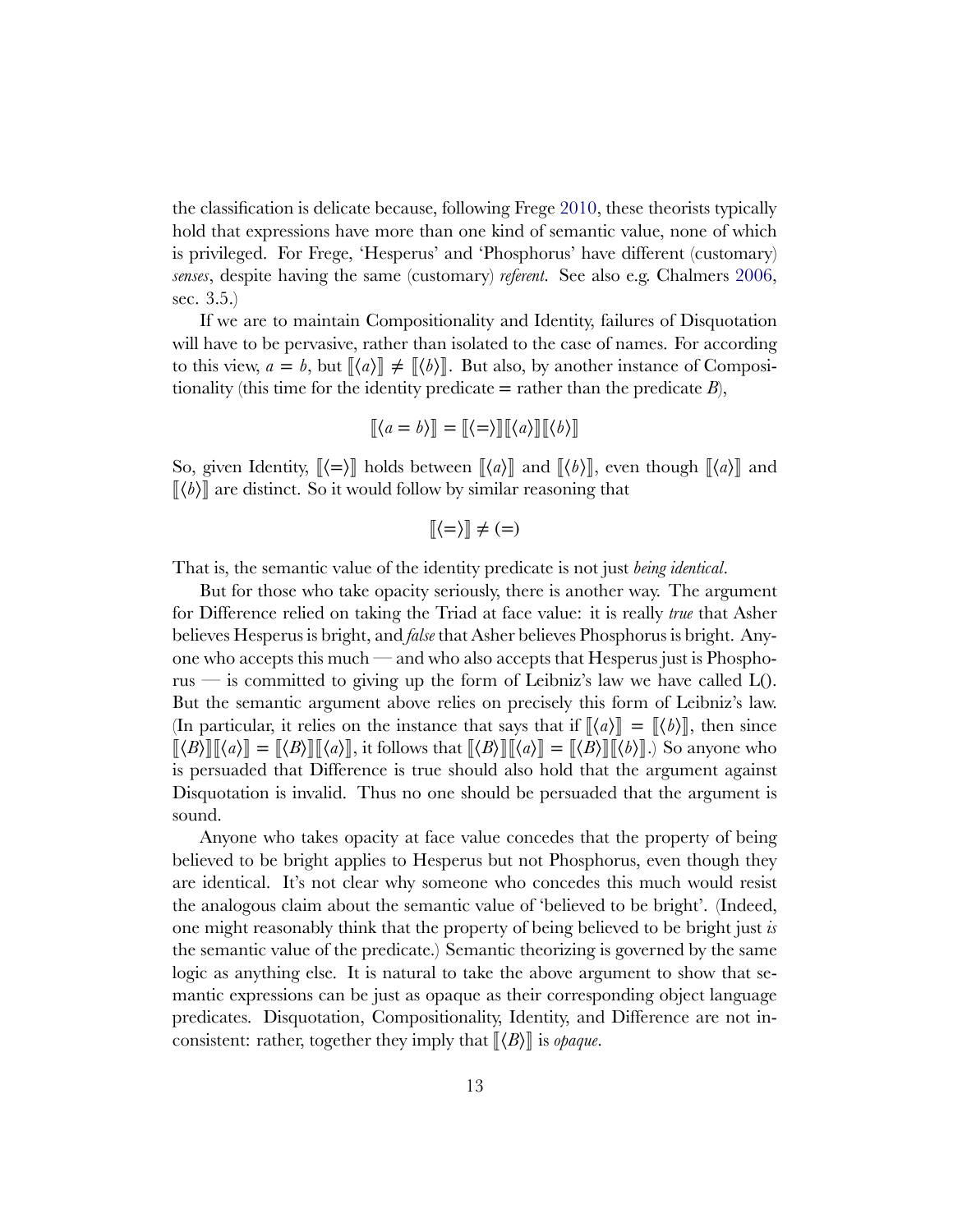Taking opacity seriously thus opens up the possibility of a distinctive kind of semantic theory: one that upholds the Millian Thesis that the semantic value of a name is exhausted by its referent, without giving up Compositionality, Identity, or Difference. The key idea of this approach is that what's good for the object language is good for the meta-language: not only is there opacity in what a person believes, but also in what a word means.

A more general moral is that *opacity* is independent of *fineness of grain*. One might be tempted by the thought that a theory of propositions that are tightly coupled to the cognitive significance of sentences would somehow get one off the hook for violations of Leibniz's law, while still allowing one to affirm the Triad. This thought can't be right: the Triad is inconsistent with  $L($ ), and this inconsistency won't magically go away just because we go on to say many other things about what propositions are like. Here's one form this tempting thought might take. Perhaps the proposition that Hesperus is bright is distinct from the proposition that Phosphorus is bright (though Hesperus and Phosphorus are one and the same); in that case Asher could believe one of these propositions without believing the other, and not thereby fall into a violation of Leibniz's law. But the violation has already been committed: if  $a = b$ , then another instance of L() says that, since  $Fa =$ *Fa*, *Fa* = *Fb* as well. That is, since Hesperus is Phosphorus, L() implies that the proposition that Hesperus is bright is identical to the proposition that Phosphorus is bright. Whatever your theory of propositions, you have take your lumps: either there is something wrong with the Triad or there is something wrong with L().

Fine-grained propositions don't provide a way of keeping L(), but neither are they required for views that give up L(). Indeed, opacity is compatible with propositions being very coarsely individuated: for example, propositions might be sets of metaphysically possible worlds, or even just truth-values. This point will be justified more fully in what follows. (But it is a bit delicate when further constraints on identity are imposed; see our qualification at the end of section [4.](#page-21-0))

Since fineness of grain is largely independent of opacity, we will remain officially neutral on the question of what propositions are like, and whether or not there are many distinct logically equivalent propositions.

# <span id="page-13-0"></span>**3 Leibnizian Logics**

As we discussed in section [1](#page-0-0), accepting opacity means rejecting L(), as well as the classical rules of universal instantiation and existential generalization. But if we knock out these pillars of classical logic, is there any structure left that can stand on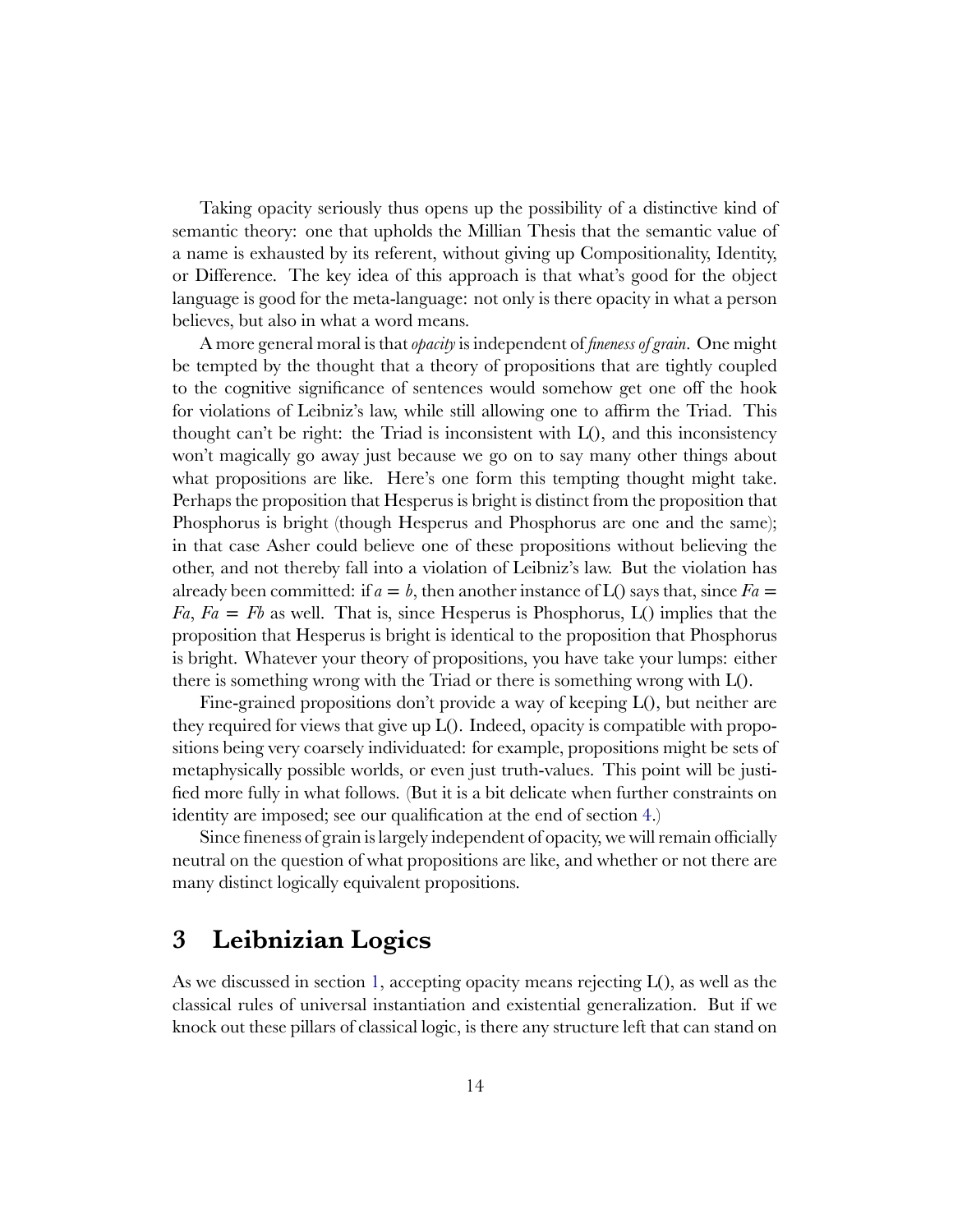its own? In this section we'll identify a minimal core logic that is acceptable to the opacity-lover; in the following section we'll consider a natural way of strengthening this.

We'll begin with the quantifiers. Since we can't allow arbitrary instances of universal instantiation or existential generalization, a natural starting point is free logic, which admits exceptions to these principles. Rather than the classical instantiation principle

<span id="page-14-1"></span>
$$
\forall x \, \phi x \to \phi \alpha \tag{4}
$$

we make use of the following weaker version of universal instantiation (from Lambert [1963](#page-41-11) and Kripke [1963\)](#page-41-12):

<span id="page-14-0"></span>
$$
\forall y (\forall x \, \phi x \to \phi y) \tag{5}
$$

While free logic is usually discussed in the context of first-order logic, we intend our discussion to apply equally to the higher-order quantifiers; here, for example, *x* and *y* may be variables of any type. Note that  $(5)$  does not imply the classical principle [\(4](#page-14-1)): deriving it would require an instance of the very principle of universal instantiation that we repudiate.

We should be careful to distinguish([5\)](#page-14-0) from an alternative version of universal instantiation that some systems of free logic take for granted: if  $\alpha$  is something and everything is  $\phi$ , then  $\alpha$  is  $\phi$ .

<span id="page-14-2"></span>
$$
\exists x(x = \alpha) \to \forall x \, \phi x \to \phi \alpha \tag{6}
$$

Inthe presence of Leibniz's law  $L()$ , ([6\)](#page-14-2) is a consequence of our other quantifica-tional principles.<sup>[4](#page-14-3)</sup> But of course, we are not assuming  $L()$  — nor should we assume ([6\)](#page-14-2). Earlier we mentioned cases like 'Jack the Ripper' that seemed like they might

$$
\forall x(x = \alpha \rightarrow \phi x \rightarrow \phi \alpha)
$$

Rearranging the conditionals and distributing the quantifier,

$$
\forall x \, \phi x \to \forall x (x = \alpha \to \phi \alpha)
$$

Then, distributing the quantifier again and using duality,

$$
\forall x \, \phi x \to \exists x \, x = \alpha \to \exists x \, \phi \alpha
$$

The last existential quantifier is vacuous, so we can drop it, leaving us with something obviously equivalent to [\(6](#page-14-2)).

<span id="page-14-3"></span><sup>&</sup>lt;sup>4</sup>The following is obtained by universal generalization from  $L($ ):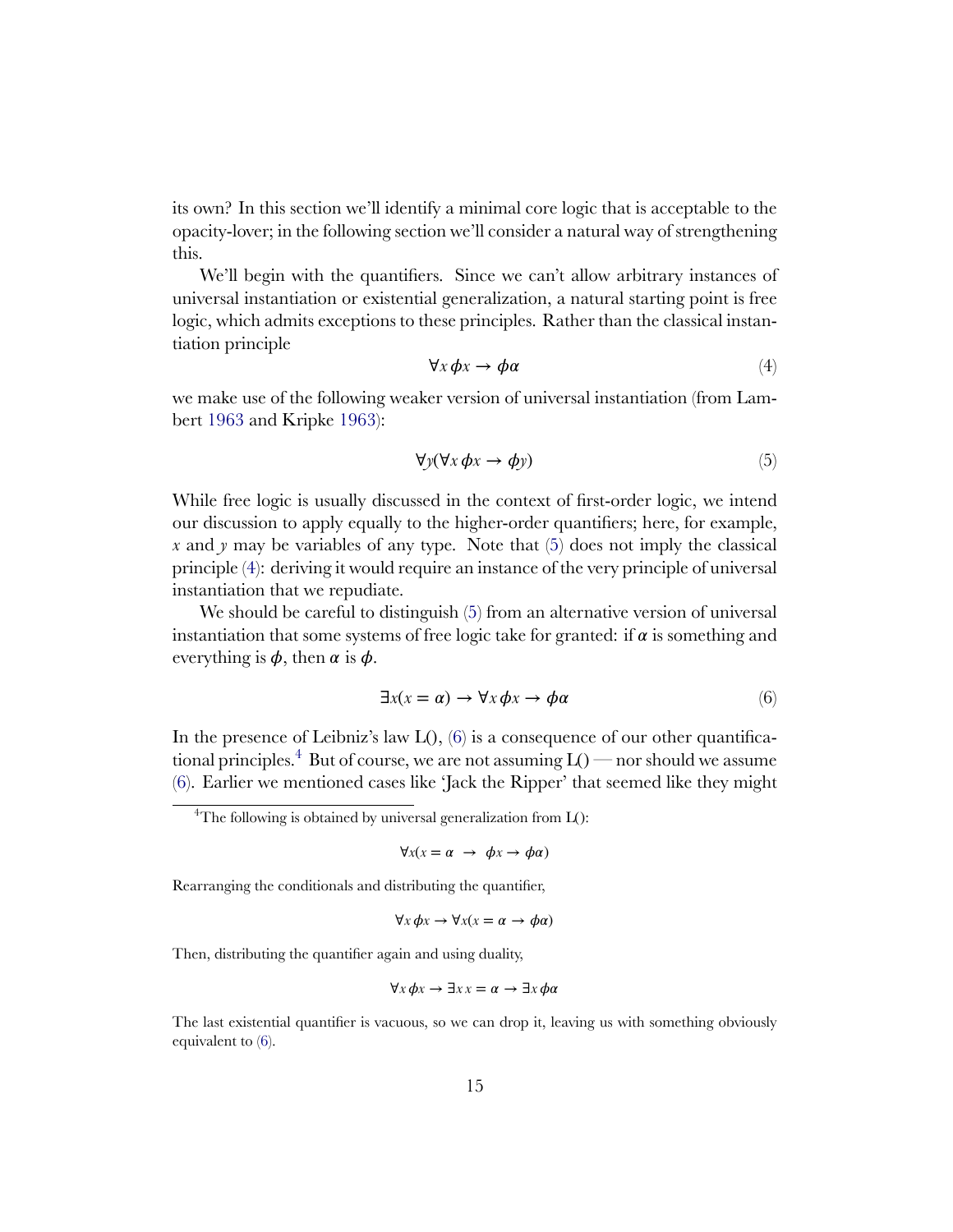be counterexamples to  $(6)$ . Given that we are rejecting  $L()$ , we also have a more theoreticalreason for rejecting  $(6)$  $(6)$  $(6)$ . In section [1](#page-0-0) we argued for  $L(xy)$  (and we shall give a second argument below):

<span id="page-15-0"></span>
$$
\forall x \forall y (x = y \to Bx \to By) \tag{7}
$$

Hesperus and Phosphorus are each something (indeed, the same thing), so if([6\)](#page-14-2) were correct we could instantiate [\(7](#page-15-0)) with 'Hesperus', and then instantiate the result with 'Phosphorus'. Since Hesperus is Phosphorus, this would imply that if Hesperus is believed to be bright then so is Phosphorus, contradicting the original Triad.In general, if  $L(xy)$  is true but  $L(y)$  has false instances, then ([6\)](#page-14-2) also has false instances.

In fact, we will assume each instance of this schema:

#### **Being.**  $\exists x \ x = \alpha$

(where  $\alpha$  may have any type). With [\(6](#page-14-2)) this would obviously entail [\(4](#page-14-1)), collapsing back to classical logic; but without [\(6](#page-14-2)) there is no such danger. Plausibly Being has counterexamples: for plausibly there is no such thing as Zeus and there is no such property as being dephlogisticated. Even so, we are setting aside these cases to focus on the distinctive logical issues raised by opacity.

Even for those who are suspicious of Being, another related principle is very plausible. For instance, someone might doubt that there is any such property as being believed to be bright; even so, it is still natural to think that there is at least a property *coextensive* with being believed to be bright. Suppose the only things that Asher believes to be bright are the sun, the moon and Venus. Surely there is at least the property of being one of those three things.<sup>[5](#page-15-1)</sup> (Does Asher really believe Venus is bright? This is not settled by things we have said so far.) This is an instance of a more general principle: for each predicate in our language there is a coextensive property.[6](#page-15-2)

### **Comprehension.**  $\exists X \forall y (Xy \leftrightarrow \phi y)$

<span id="page-15-1"></span><sup>5</sup>That is,

∃*x*∃*y*∃*z*(*x* = Sun ∧ *y* = Moon ∧ *z* = Venus ∧ ∃*X*(*X* =  $\lambda w(w = x \vee w = y \vee w = z))$ )

<span id="page-15-2"></span> $6W$ e might also assume versions of this principle that apply to relations of arbitrary arity. We don't need these here, and in fact they will follow from principles we introduce in section [4.](#page-21-0)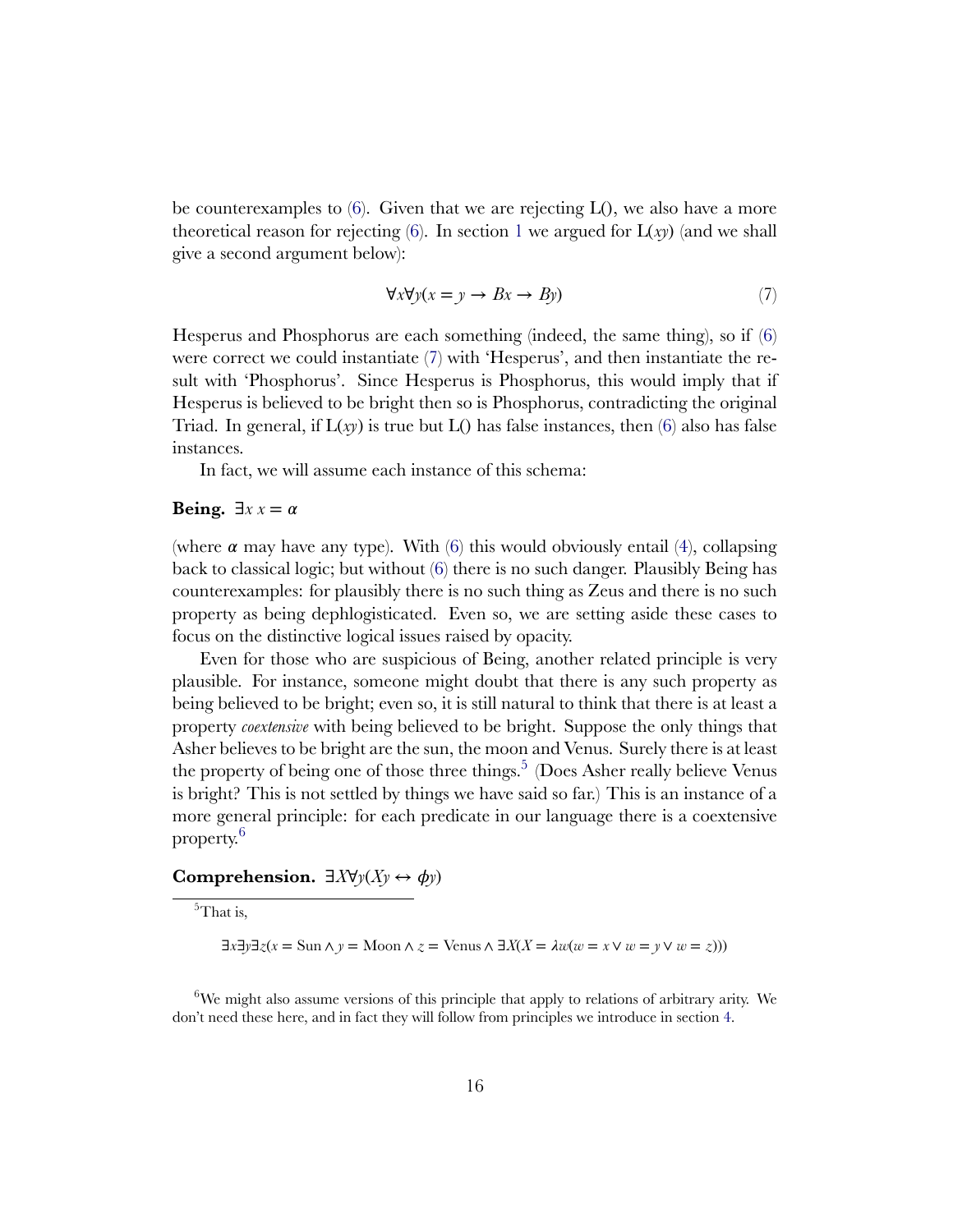We will also assume Comprehension in what follows. (Note that in the current context Comprehension does not obviously follow from Being: for in fact, we have not yet shown that if  $X = \phi$  then X and  $\phi$  are coextensive. Don't worry — we'll get this in section [4](#page-21-0).)

Comprehension has an important consequence for the Leibnizian principles: given Comprehension, L(*xyX*) implies the superficially stronger principle L(*xy*). Let  $\phi$  be an arbitrary predicate. By Comprehension there is some property *X* which is coextensive with  $\phi$ . By  $L(xy)$ , for any *x* and *y* that are identical, if *x* has *X* then so does *y*. Since  $\phi$  is coextensive with *X*, if  $\phi$ *x* then *Xx*; and likewise, if *Xy*, then  $\phi$ *y*. So, chaining this together, if *x* and *y* are identical, then if  $\phi x$ , then  $\phi y$ . This is just what  $L(xy)$  requires.

One final logical note concerns  $\lambda$ -abstraction. At the outset we took it for granted that  $\lambda x$  (Asher believes that x is bright) applies to Hesperus if and only if Asher believes Hesperus is bright. In fact, we will suppose even more. Not only are these two claims materially equivalent, but in fact they are the very same proposition; even further, they are intersubstitutable, in the sense that whatever may be asserted of one may be asserted of the other. In general we are supposing that  $\beta\eta$ -equivalent expressions are intersubstitutable. That is:  $(\lambda x \phi) \alpha$  is intersubstitutable with the substitution instance  $\phi[\alpha/x]$  ( $\beta$ *-reduction*), and, when *x* is not free in  $\phi$ ,  $\lambda x \phi x$  is intersubstitutable with  $\phi$  (*n*-reduction). Note that this is a fairly strong principle; some might be interested in exploring how thing go without it. For example, some structured-proposition-theorists might wish to distinguish the propositions that John loves Mary (*Lab*), that the loving relation applies to John and Mary  $((\lambda x \lambda y Lxy)ab)$ , that John has the property of loving Mary  $((\lambda x Lxb)a)$ , and so on. But at this stage of our investigation the simplifying power of full-fledged  $\beta\eta$ -reduction is to be welcomed.

To sum up, in what follows we will rely on the following *Background Logic*.

 $\beta \eta$ -Reduction.  $\phi[\alpha/x] \to \phi[\beta/x]$ , whenever  $\alpha$  and  $\beta$  are  $\beta \eta$ -equivalent.

**Propositional Logic** All substitution instances of propositional tautologies.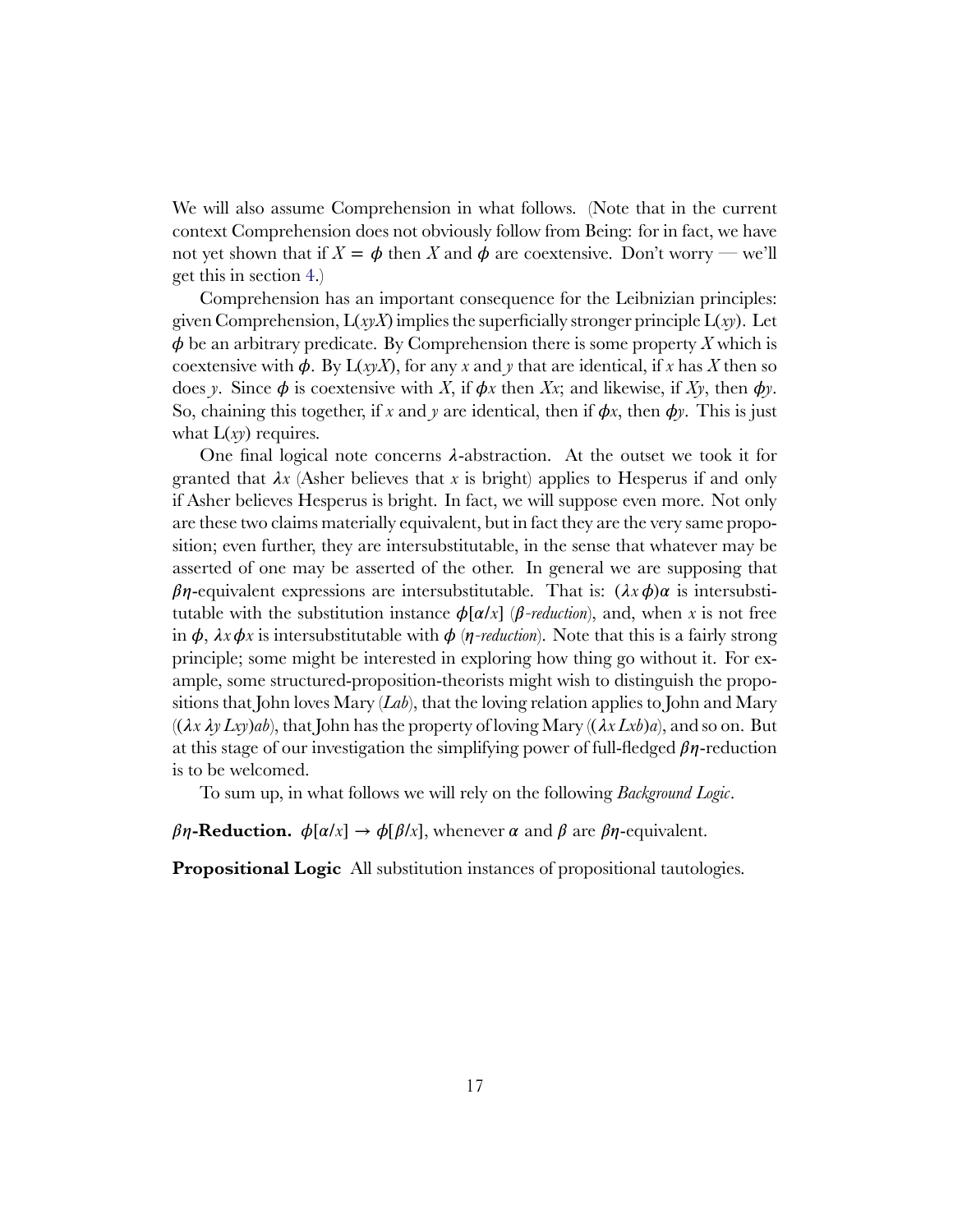$L()$  $L(X)$ L(*xyX*), L(*xy*) ∅

<span id="page-17-1"></span>Figure 3: Leibnizian schemas, given Comprehension.

**Free Logic.** [7](#page-17-0)

$$
\forall x (\forall y \, \phi y \to \phi x)
$$
 (Quantified Instantiation)  
\n
$$
\forall x (\phi \to \psi) \to \forall x \, \phi \to \forall x \, \psi
$$
 (Normally)  
\n
$$
\forall x \forall y \, \phi \to \forall y \forall x \, \phi
$$
 (Quantifier Exchange)  
\n
$$
\phi \to \forall x \, \phi
$$
 when *x* does not occur free in  $\phi$  (Vacuous Quantification)

**Being.**  $\exists x \ x = \alpha$ 

**Comprehension.**  $\exists X \forall y (Xy \leftrightarrow \phi y)$ 

Note that instances of these schematic principles can contain free variables. When we affirm such an instance, that should be taken as an affirmation of its universal closure (that is, the result of prefixing it with enough universal quantifiers to bind every free variable). We also suppose that modus ponens preserves truth.

With this background logic in place we are in a position to precisely describe the relationship between our different Leibnizian principles. In section [1](#page-0-0) we presented a lattice of six different forms of Leibniz's law. Given Comprehension (and our background logic of quantification) you can't have L(*xyX*) without L(*xy*), and so these six positions collapse to four: see figure [3](#page-17-1). Again, each of the higher principles implies those below it in the diagram.

To show that there are really even four different positions, it is useful to provide *models*. It is important to distinguish the models that we will introduce here from the project of giving realistic semantics (of the sort we briefly discussed in section [2\)](#page-10-0).

<span id="page-17-0"></span><sup>&</sup>lt;sup>7</sup>In the presence of L(), the Quantifier Exchange axiom is derivable from the other axioms of first-order free logic. However, since in the absence of L(), it is not derivable, it must be taken as an axiom (see Fine [1983](#page-41-13)). The situation with the higher-order quantifiers is analogous.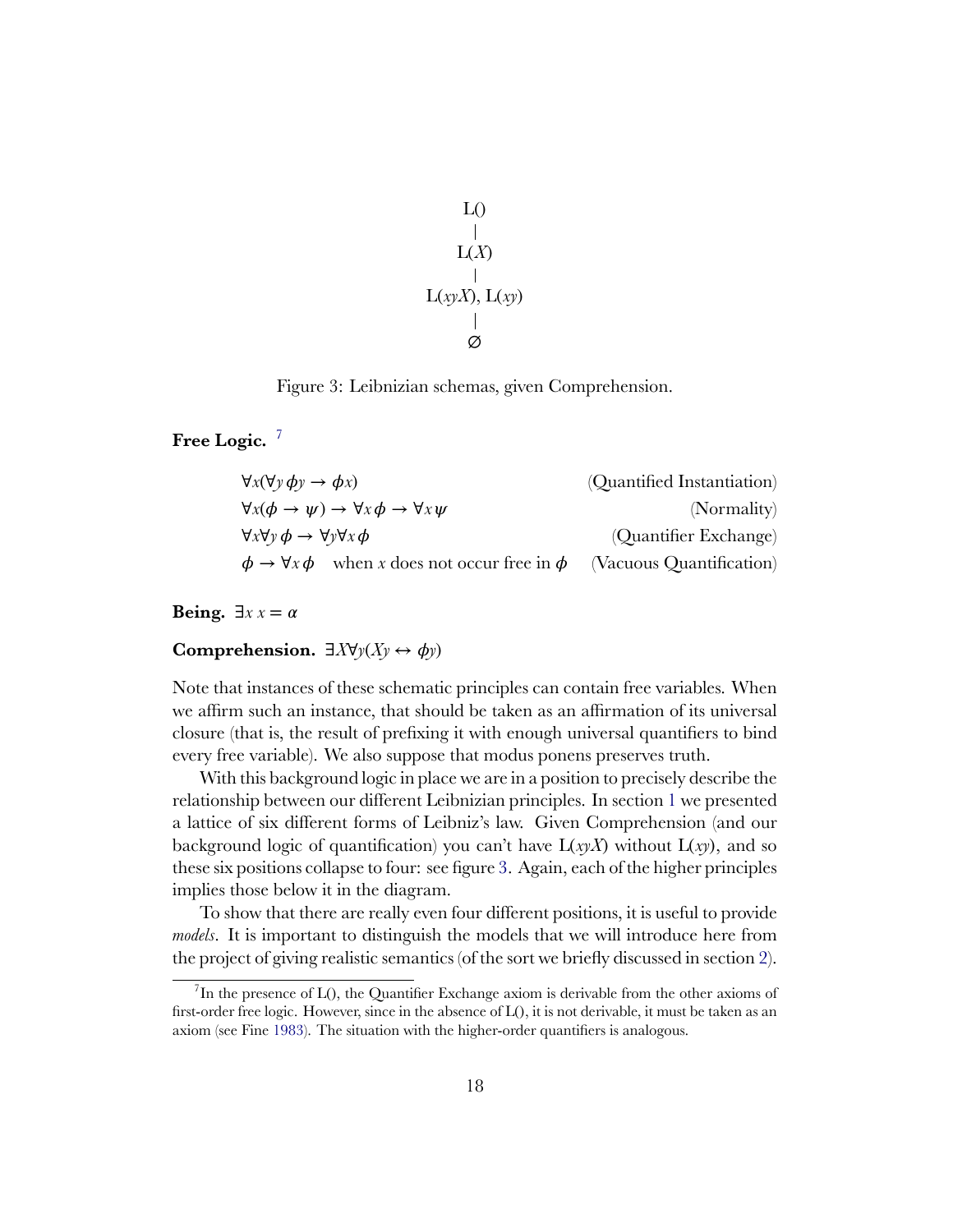We are regarding these models instrumentally as devices for demonstrating certain facts about logical consequence — in particular, the logical independence of some of our Leibnizian principles from L() and from one another. We are not taking them to exhibit what our language is really 'about'. For example, we can have an identity sentence *a* = *b* which counts as true in a certain model, even though *a* and *b* denote-in-the-model certain mathematical objects that are really distinct.

Here is the basic idea for how these models will work. In models of classical logic one standardly uses a *domain* — a certain set — for two purposes. First, the domain includes the objects over which the quantifiers are taken to range; second, it includes the objects which are available to be denoted by terms. In free logic one standardly separates these two purposes: one introduces an *inner domain* as well as a more inclusive *outer domain*. The quantifiers range over the inner domain, but terms can denote arbitrary objects in the outer domain. Thus if  $\phi$  is a predicate that is satisfied by just those things in the inner domain, and  $\alpha$  denotes some outer element, then  $\forall x \phi x$  will come out true in the model, while  $\phi \alpha$  still comes out false.

We'll extend this idea by also providing non-standard truth conditions for identity statements. Standardly, an identity statement  $a = b$  is taken to be true in a model if and only if *a* and *b* denote the very same element of the domain. We will relax this condition, and instead provide some equivalence relation on the outer domain which suffices for the truth of identity statements. For each outer element *d* there will be some equivalent inner element *d* ′ , guaranteeing the truth of Being.

We also need to extend these two ideas to higher-order logic. Standard models of higher-order logic provide a whole family of different domains, one for each type. Since we also allow counterexamples to higher-order instantiation, we extend the 'outer domain' idea from the first-order domain to arbitrary types. Thus for every type  $\sigma$  a model will include an inner domain  $M\sigma$  and an outer domain *N*. Likewise, to interpret higher-order identities, we will provide an equivalence relation on each domain  $N\sigma$ . Depending on which Leibnizian principles we want the model to capture, we will need to impose certain constraints on how identity is related to higher-order domains. For example, if a model is to satisfy L(*X*), then the inner domain  $M(e \rightarrow t)$  should not include any properties that distinguish between an outer object *d* and its 'identical' inner object *d* ′ .

To be more specific, for any types  $\sigma$  and  $\tau$ , the outer domain  $\mathcal{N}(\sigma \to \tau)$  will consist of functions from  $N\sigma$  to  $N\tau$  (though not necessarily all such functions).<sup>[8](#page-18-0)</sup> The inner domain  $M(\sigma \to \tau)$  will be some subset of  $\mathcal{N}(\sigma \to \tau)$ : so note that the inner functions don't just take inner objects as arguments. (This is important for making

<span id="page-18-0"></span> ${}^{8}$ Thus *N* is a 'Henkin model' (Henkin [1950](#page-41-14)).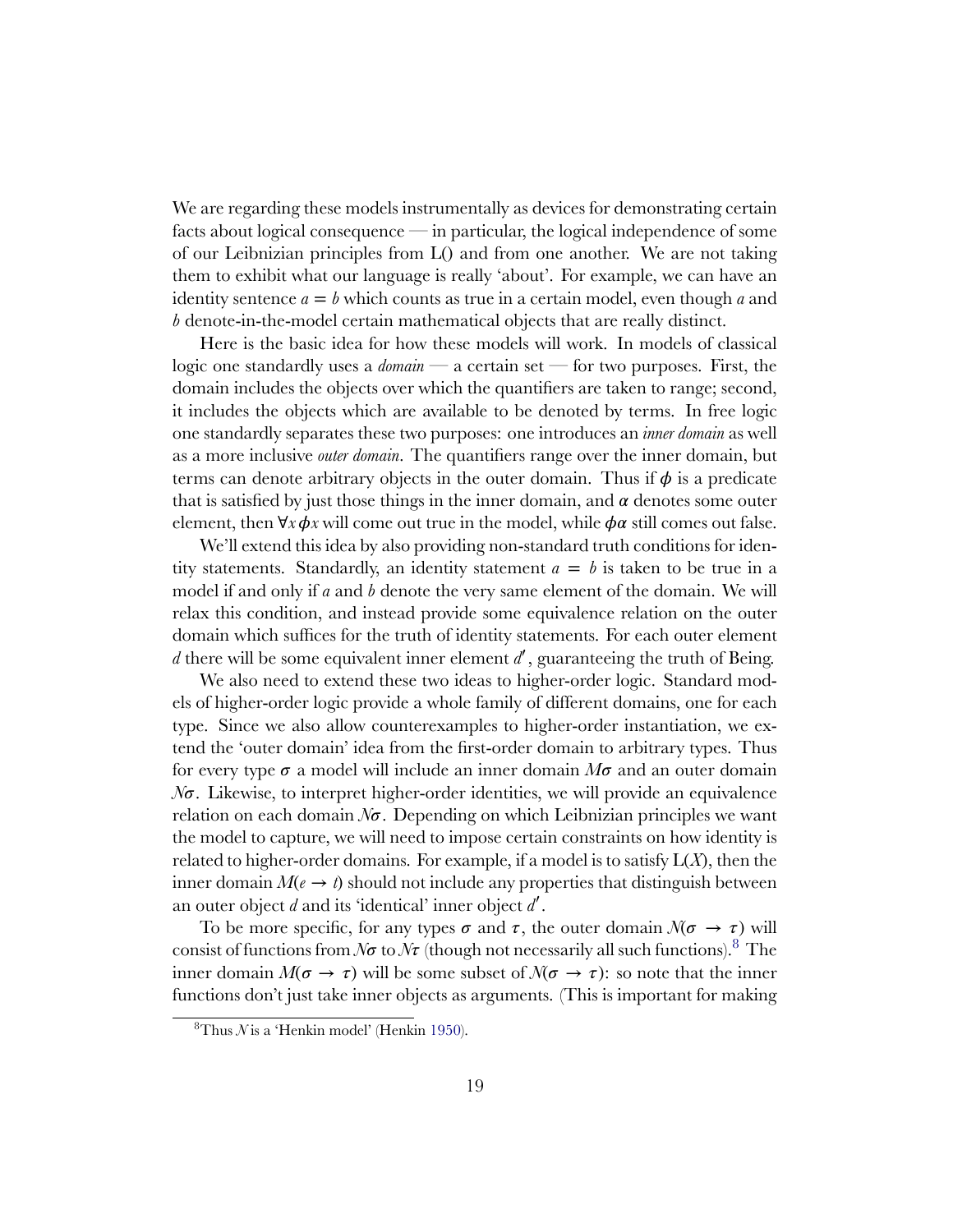sense of expressions like 'there is some property that Hesperus has'.)

<span id="page-19-0"></span>**Theorem 1.** *There exist Leibniz models that satisfy our Background Logic, as well as:*

- *(i)*  $L(xyX)$ ,  $L(xy)$ , and  $L(X)$  but not  $L(Y)$ .
- *(ii)*  $L(xyX)$  *and*  $L(xy)$ *, but not*  $L(X)$  *or*  $L($ *).*

As we discussed above, given Comprehension, we cannot have L(*xyX*) without L(*xy*). It is also straightforward to construct models that satisfy none of the Leibnizian principles, by interpreting the identity symbol as some arbitrary relation, but we won't bother to spell out the details.

The proof (together with more explicit definitions) is given in appendix [A;](#page-31-0) but here's one point about our strategy worth highlighting. In order to construct models it is helpful to consider some apparently stronger Leibnizian principles. L() implies that the proposition that Hesperus is bright is materially equivalent to the proposition that Phosphorus is bright. But (as we mentioned in section [2](#page-10-0)) it implies more: the proposition that Hesperus is bright *is* the proposition that Phosphorus is bright. In general L() implies:

 $L() = \alpha = \beta \rightarrow \phi \alpha = \phi \beta$ 

(Recall: since  $\phi \alpha = \phi \alpha$ , we can apply L() to the predicate  $\lambda x(\phi \alpha = \phi x)$ .) We can also go the other direction, from  $L()^=$  to  $L()$ , if we assume that identical propositions have the same truth value:

### **Truth Value.**  $\phi = \psi \rightarrow (\phi \leftrightarrow \psi)$

(In section [4](#page-21-0) we will derive this principle from something more general.) One reason this principle  $L()^=$  is technically useful is that, unlike  $L()$ , it straightforwardly generalises to the case where  $\phi$  has some type other than  $\sigma \to t$ . In general, L()<sup>=</sup> makes sense when  $\phi$  has any type of the form  $\sigma \to \tau$  (where the identity on the left side of the conditional is  $=_{\sigma}$ , and the identity on the right side is  $=_{\tau}$ ).

Likewise each of our other Leibnizian principles has a corresponding 'strict' principle which is not about material equivalence but about identity:

$$
\mathbf{L}(xyX) = \forall x \forall y \forall X (x = y \rightarrow Xx = Xy)
$$

$$
\mathbf{L}(X) = \forall X (\alpha = \beta \rightarrow X\alpha = X\beta)
$$

$$
\mathbf{L}(xy) = \forall x \forall y (x = y \rightarrow \phi x = \phi y)
$$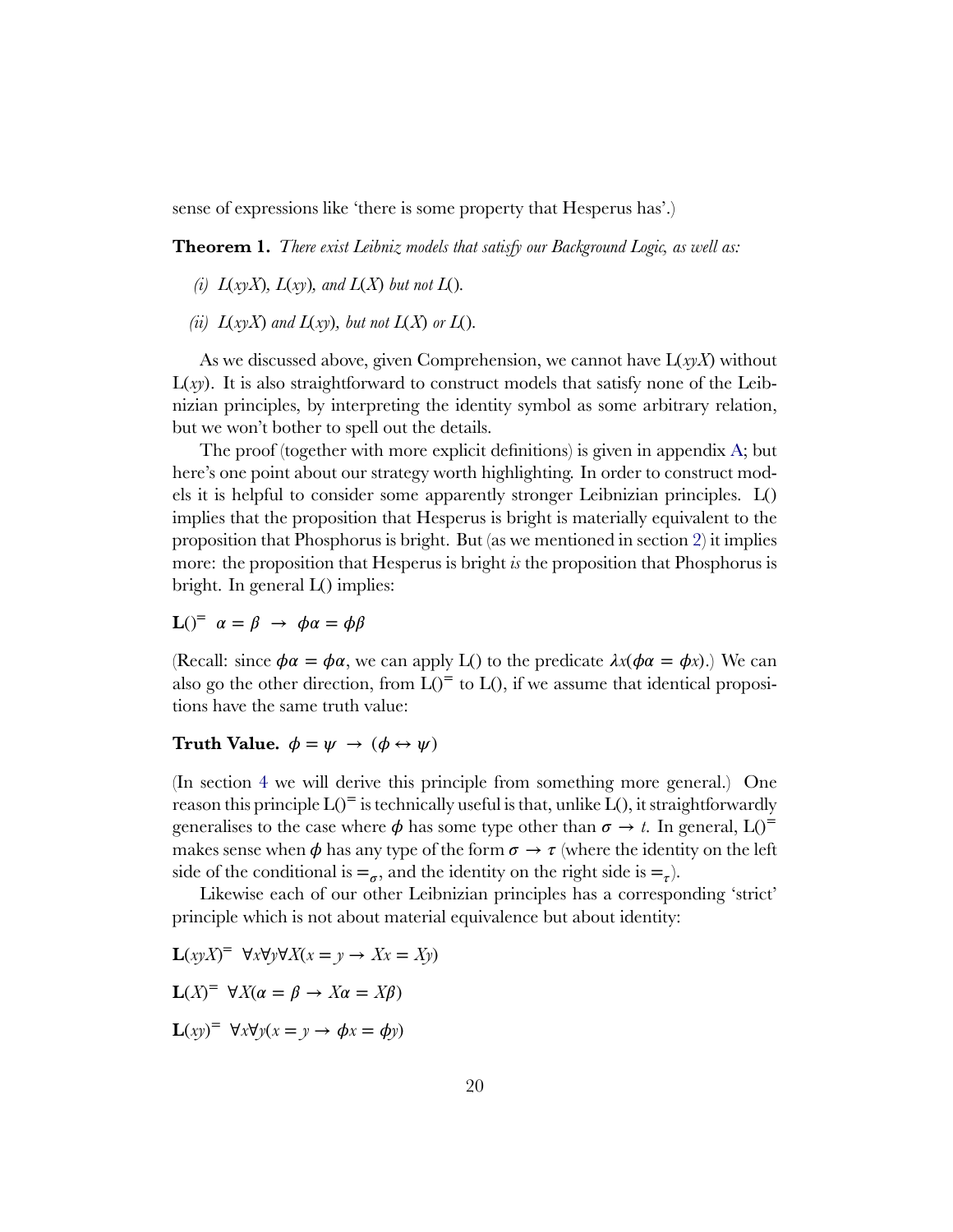Again given Truth Value each of these principles about identity entails the corresponding principle about material equivalence. The converse implication also goes through similarly for  $L(xy)$ <sup>=</sup>. The cases of  $L(xyX)$ <sup>=</sup> and  $L(X)$ <sup>=</sup> are a bit more delicate: our derivations of these principles from L(*xyX*) and L(*X*) rely on ideas we will introduce in section [4.](#page-21-0) [9](#page-20-0) But we can ignore these niceties if we make a simplifying assumption:

### **Extensionality.**  $(\phi \leftrightarrow \psi) \rightarrow \phi = \psi$

Of course propositions might be finer grained than this — there might be more than two of them. In general, there are models of our Background Logic that do not satisfy Extensionality. The inner domain for type *t* can be an arbitrary set, representing arbitrary proliferation of distinct but equivalent propositions. The only special feature that we generally require of the domain of type *t* is that it has some distinguished subset of elements representing *true* propositions, as well as interpretations of the logical constants that have the right truth-functional profile. For example, there is a *negation* element in  $\mathcal{N}(t \to t)$  which, applied to any true element of *Nt*, produces an element which is not true, and vice versa. These general models are compatible with propositions being highly structured, like sentences, or very unstructured, like sets of worlds of truth values. But for the purpose of providing models that separate these Leibnizian principles from one another, it is enough to provide extensional models, with the special feature that any pair of true elements is in the extension of the identity symbol, and likewise any pair of untrue elements.

Each of our identity principles correspond to a natural constraint on models. Let  $\sim_{\sigma}$  be the equivalence relation on *N* $\sigma$  representing identity. Then, for example,  $L(X)$ <sup> $\equiv$ </sup> corresponds to the following constraint:

For any inner function  $f \in M(\sigma \to \tau)$ , and any outer elements  $d, d' \in N\sigma$ , if *d* ∼<sub>*σ</sub> d'* then *fd* ∼ *τ fd'*</sub>

That is to say,  $L(X)$ <sup>=</sup> requires that each inner function preserves identities.

Thus, to prove Theorem [1](#page-19-0), it is enough to provide *extensional* models of our Background Logic that satisfy (i) both  $L(xy)^{=}$  and  $L(X)^{=}$  without  $L()^{=}$ , and (ii)  $L(xy)$ <sup>=</sup> without  $L(X)$ <sup>=</sup>. To do this, it is enough to ensure that the corresponding model-theoretic constraints hold. We show how to do this in the appendix.

<span id="page-20-0"></span><sup>&</sup>lt;sup>9</sup>The case of  $L(xyX)$  relies on the assumption that the logical predicate  $\lambda y(Xx = Xy)$  is exportable: this is an instance of the principle Pure Export that we will introduce later. The case of  $L(X)$  is trickier, since even Pure Export does not guarantee that  $\lambda x(X\alpha) = Xx$  is exportable — since it includes the non-logical expression  $\alpha$ .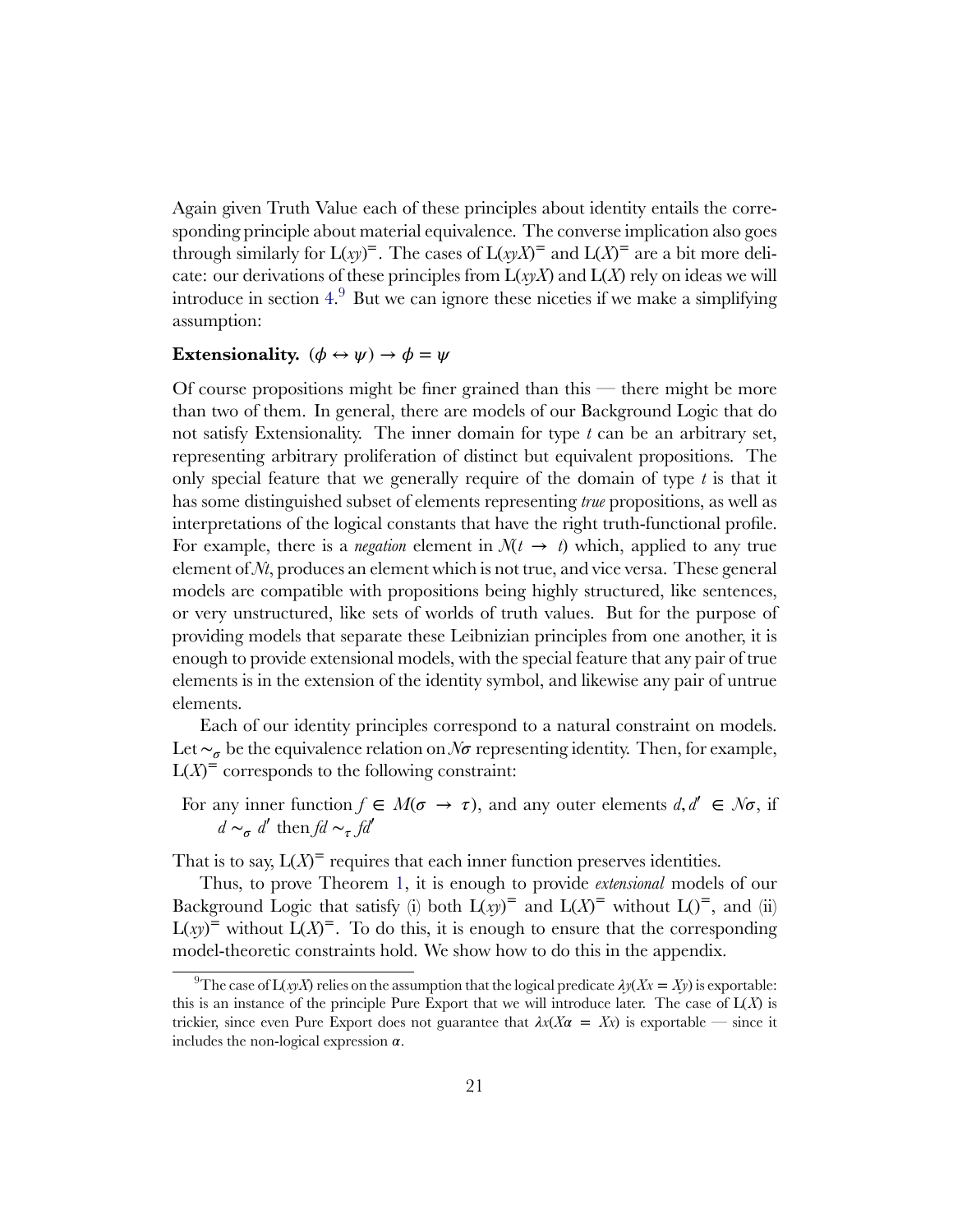# <span id="page-21-0"></span>**4 Purity**

At this point many questions about identity remain open. We've noted that our Background Logic does not settle which of the Leibnizian principles L(), L(*X*),  $L(xy)$ , and  $L(xy)$  are true; more generally it settles very little indeed about what identity can be like. Is identity even an equivalence relation? Could a true proposition be identical to a false one? Could identical properties apply to different things? Is the property of being Hesperus identical to the property of being Phosphorus? In fact, while the answers to these questions would be settled by L(), what we have put forward so far leaves these questions unanswered. Similarly, we'd like to get a clearer view of the logic of exportability and transparency. If *a* is exportable, is  $\lambda x x = a$ ? Is  $\lambda X X a$ ? Is the constant function  $\lambda x a$ ? Are these transparent?

In this section we will make some advance from this state of ignorance: there is a natural position that not only settles the questions we just raised, but also entails all but the strongest of our Leibnizian principles. The key idea is that *purely logical* expressions have a special status. While certain 'cognitively thick' expressions, like 'believes', 'attorney' or 'Hesperus', may be contaminated by intentionality, the language of pure logic — things we can say using variables,  $\lambda$ -abstraction, quantifiers and so on — are immune from this contamination. The general idea is that even if we go so far as to deny L(), we would rather not be pushed into tampering with familiar facts of *pure* logic as well. This idea — which we'll call *Purity* — will be elaborated in three different ways.

First, we would like to affirm all the truths of classical higher-order logic which contain only logical vocabulary. It would be very odd if our views on Frege's puzzle forced us to take a heterodox stand on points of pure mathematics, and many mathematical facts are statable in purely logical terms. For example, there are infinitely many prime numbers. Indeed, the formalization of this claim is a logical consequence of the second-order Peano axioms, which provides us with a corresponding truth of pure higher-order logic.

### ∀*X*(PA *X* → Primes *X*)

(Here *X* is a relation variable of type  $e \rightarrow e \rightarrow t$ , PA is a pure predicate of type ( $e \rightarrow$  $e \rightarrow t$ )  $\rightarrow$  *t* which formalizes the standard properties of the ordering of the natural numbers, and similarly Primes formalizes the claim that this structure includes infinitely many primes.) It would be a shame to give up these arithmetical and logical insights. Similar considerations apply to many claims from group theory, analysis, and so on.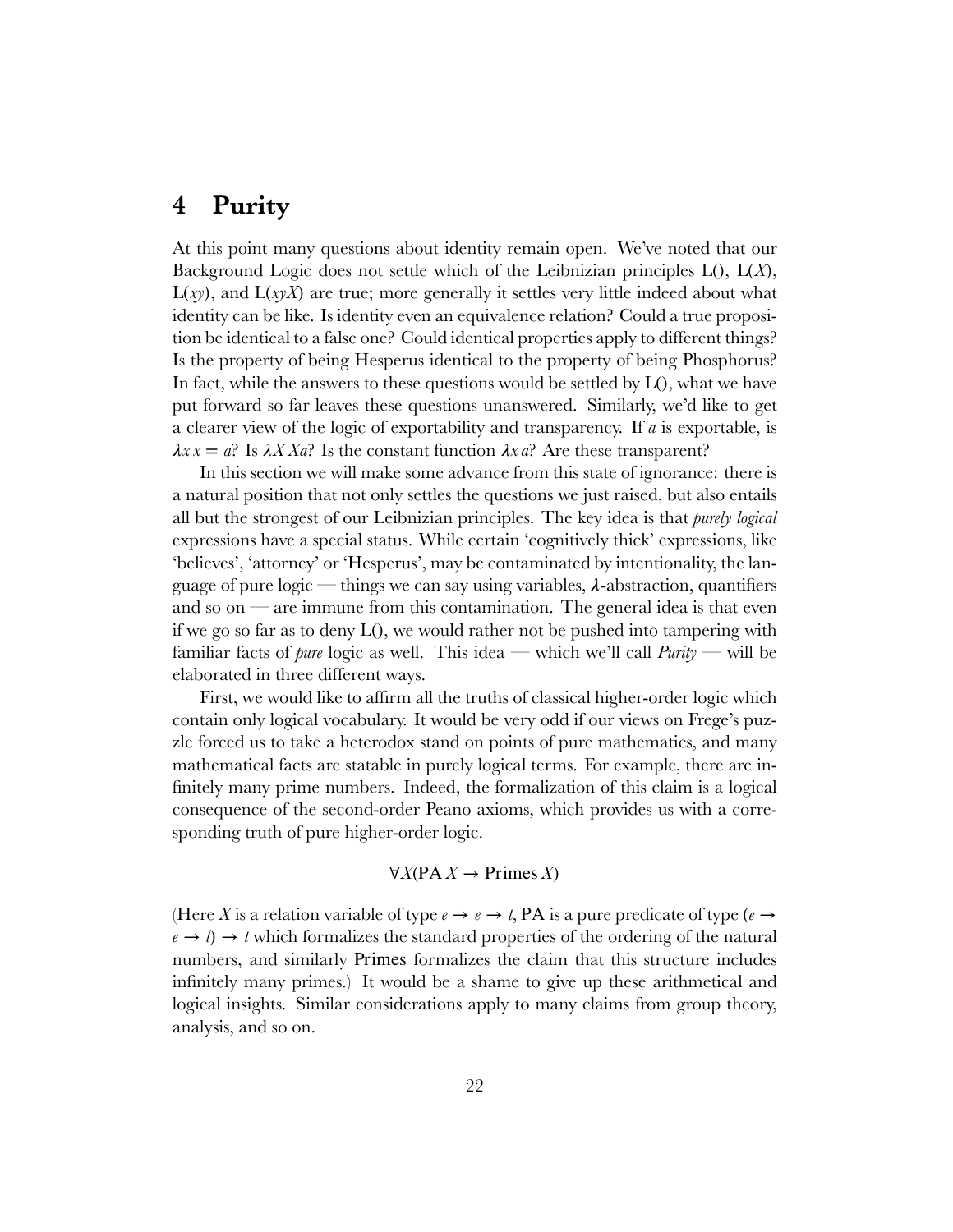In section [3](#page-13-0) we introduced the idea of models for type theory. *Classical* models have several distinctive features. (For details see the appendix.) First, there is no distinction between an inner and outer domain: there is just one domain for each type. Second, the domains for higher types are *full*: the domain of type  $\sigma \rightarrow$  $\tau$  includes every function from the domain of type  $\sigma$  to the domain of type  $\tau$ . Third, the identity predicate receives a standard interpretation: namely, the same denotation as Leibniz equivalence,  $\lambda x \lambda y \forall X (Xx \rightarrow Xy)$ . A sentence is a *classical logical truth* if and only if it is true in all classical models, in this sense. An expression is *purely logical* if and only if it contains no non-logical constants.

The preceding considerations motivate the following principle:

**Pure Truth.** Each purely logical classical logical truth is true.

So, for example, our formalization of the claim that there are infinitely many primes in any natural-number structure comes out true. This says nothing, though, about impure logical truths. So Pure Truth is still consistent with failures of universal instantiation, L(), L(*X*) and L(*xy*). On the other hand, observe that L(*xyX*) is a purely logical statement

$$
\forall x \forall y \forall X (x = y \rightarrow Xx \rightarrow Xy)
$$

and so it is settled in the affirmative by Pure Truth.<sup>[10](#page-22-0)</sup>

Our simple statement of Pure Truth belies hidden complexity. For in fact (unlike the schematic principles we have been discussing) there is no systematic way of enumerating precisely what the classical logical truths are. This follows immediately from the incompleteness of higher-order logic (which in turn follows from Gödel's first incompleteness theorem; see Shapiro [1991](#page-42-5), ch. 4). The classical logical truths are not *recursively axiomatizable*; accordingly, the purity package we are outlining is not recursively axiomatizable either: the set of sentences it comprises is highly complex. That's just how it goes: the truth about any sufficiently complex

<span id="page-22-0"></span> $10$ It should be noted that there may be counterexamples to Pure Truth that have nothing to do with opacity, but rather with very general issues concerning set-theoretic semantics for higher-order languages. For example, there is a pure sentence of higher-order logic that states that the universe has the size of the first inaccessible cardinal; if this sentence were true, it would be false in every classical model. (Roughly, this is because classical models are set-theoretic entities, and thus they all have domains that are strictly smaller than the total number of things.) The principle that says that these sorts of scenarios do not arise is called *Kreisel's principle*, and it is highly non-trivial: it implies the existence of many large cardinals (see Shapiro [1987\)](#page-42-9). Since these issues concerning the size of the universe aren't our direct concern here, we will simply take Kreisel's principle for granted without further argument.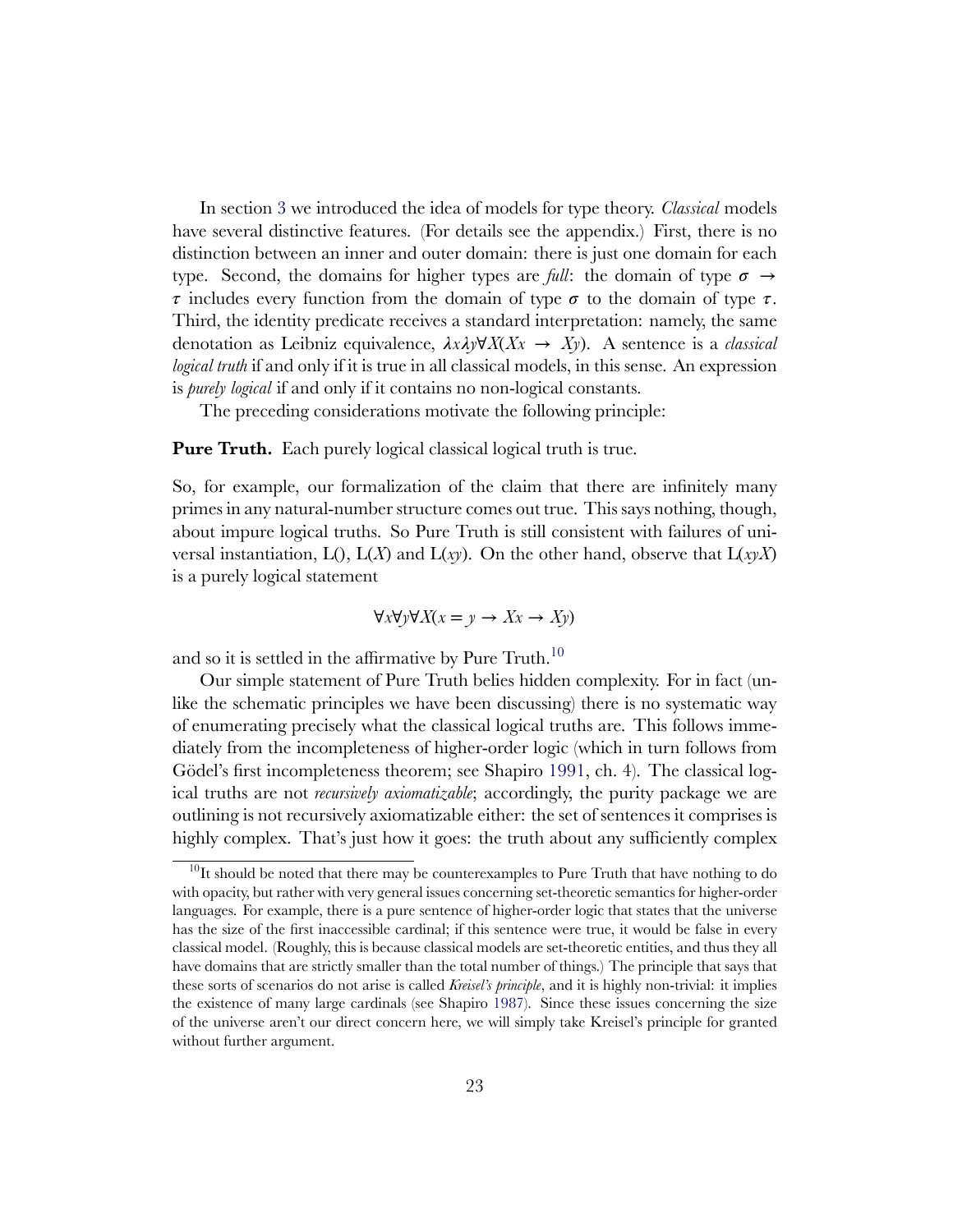subject matter is complex, and as it turns out the logic of properties is sufficiently complex in the relevant sense. This has nothing special to do with opacity; it is just a feature of working in a higher-order context.

Our formulation of Pure Truth has the consequence that identity *just is* Leibniz equivalence:

#### **The Identity Identity.**  $(=) = \lambda x \lambda y \forall X (Xx \rightarrow Xy)$

Some might take exception to the Identity Identity on the grounds that propositions, properties, and relations are highly structured, 'fine-grained' entities. For example, one might think that 'snow is white and grass is green' expresses an equivalent but distinct proposition from 'grass is green and snow is white'. So likewise in this case one might think that while identity is *equivalent* to Leibniz equivalence — in the sense that they each apply to the same pairs of elements of any classical model — they are distinct relations even so.

In a sense, we hard-coded the Identity Identity into our formulation of the Pure Truth principle, in our definition of a 'standard interpretation' for the identity symbol. This could be avoided by suitably modifying the Pure Truth principle; for instance we might allow intepretations of identity with the standard application conditions, without *identifying* the interpretation of identity with the interpretation of Leibniz equivalence.<sup>[11](#page-23-0)</sup> But while this move is available, it does not seem wellmotivated: even for those with fine-grained views of relations, it's hard to see what the value of drawing this particular distinction would be. If there are indeed many different relations that are all logically equivalent to Leibniz equivalence and to one another, it's hard to see the question of which of these relations is *really* identity as deep and important. From this vantage, using the label 'identity' for the relation of Leibniz equivalence seems like a natural and unobjectionable choice.

In addition to Pure Truth, considerations of purity motivate another principle. We have distinguished between exportable and non-exportable expressions; for instance 'Hesperus' and 'Jack the Ripper' do not always license existential generalization or universal instantiation, but other expressions do — variables, *par excellence*. The second Purity idea is that, just as variables are exportable, so are all other purely logical expressions as well.

<span id="page-23-0"></span><sup>&</sup>lt;sup>11</sup>In the context of the general model theory for higher-order logic introduced in section [3,](#page-13-0) the type *t* domain, representing the set of 'propositions', is an arbitrary set, with some subset representing the 'true' propositions. So in general there will be many different functions that take each identity-pair (*d*, *d*) to some 'true' element of the type-*t* domain, and each non-identity pair (*d*, *d* ′ ) to some 'false' element. Leibniz equivalence denotes one of these functions, but one might interpret the identity symbol as any other such function.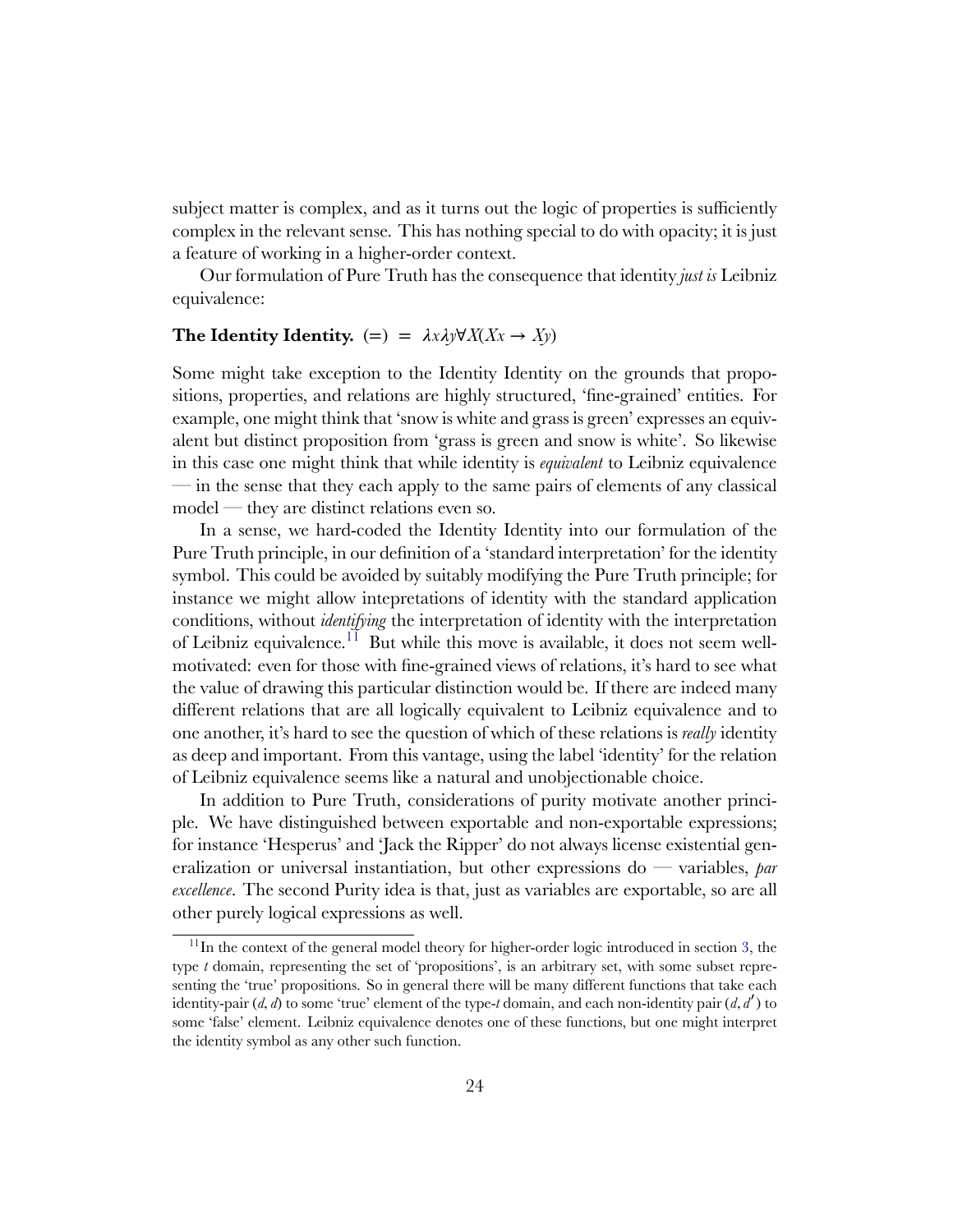#### **Pure Export.**  $\forall x \phi x \rightarrow \phi \alpha$ , where  $\alpha$  is purely logical.

Note that (as before) we are affirming instances of Pure Export where  $\alpha$  may have any type. Note also that (as before) by affirming this schema, we are also affirming the universal closure of each instance. For example, the expression  $\lambda X X y$  is exportable, which is to say that every instance of  $\forall y(\forall x \phi x \rightarrow \phi(\lambda X X y))$  is true. (To put that a bit more roughly: for any thing, the higher-order property of applying to that thing is exportable.) Our principle of Quantified Instantiation  $\forall y (\forall x \phi x \rightarrow \phi y)$ is another instance of Pure Export, where  $\alpha$  is simply the variable  $\gamma$ . Indeed, we can think of Pure Export as an alternative principle of universal instantiation, which is intermediate between the classical principle and the weaker quantified principle.

Another consequence of Pure Export is that exportability is closed under application: if  $\phi$  (of type  $\sigma \to t$ ) and  $\alpha$  (of type  $\sigma$ ) are each exportable then so is  $\phi \alpha$  (of type  $\tau$ ).<sup>[12](#page-24-0)</sup> One more consequence that will prove important is that Leibniz equivalence itself, being purely logical, is exportable.<sup>[13](#page-24-1)</sup>

$$
\forall X \forall y (\forall x \, \psi x \rightarrow \psi(Xy))
$$

If  $\phi$  is exportable, we can instantiate it for X:

 $\forall y (\forall x \psi x → \psi(\phi y))$ 

Likewise, if  $\alpha$  is exportable, we conclude:

 $\forall x \psi x \rightarrow \psi(\phi \alpha)$ 

That is,  $\phi \alpha$  is exportable.

Alternatively, we could treat this fact as an axiom, and then derive Pure Export from some *basis* for the logical expressions. For instance, suppose that the combinators *S* and *K* are each exportable (that is  $\lambda x \lambda y \lambda z x z(yz)$  and  $\lambda x \lambda y x$ ), as are the logical constants. Suppose further that exportability is closed under application. Then Pure Export follows. (Note that these combinators are really an infinite family of terms of various types. There is an *S* combinator for each type of the form  $(\rho \to \sigma \to \tau) \to (\rho \to \sigma) \to \rho \to \tau$ , and similarly a K combinator for each type of the form  $\sigma \to \tau \to \sigma$ .)

<span id="page-24-1"></span><sup>13</sup>Recall that  $L(xy)$  says that exportable co-denoting terms are intersubstitutable. If we combine this principle with Pure Export, we can conclude that *logical* co-denoting terms are intersubstitutable: that is, for pure terms  $\alpha$  and  $\beta$ , if  $\alpha = \beta$  and  $\phi \alpha$  then  $\phi \beta$ . One might worry that this would commit us to *logical omniscience*: anyone who believes one logical truth believes them all. But this does not follow. It would follow from the principle that *logically equivalent* terms are intersubstitutable. But to be logically equivalent is not to be logical, and equivalent (that is, co-denoting). Both parts are wrong. First, there are many logical truths which are not purely logical sentences (like 'if snow is white then snow is white') and many purely logical sentences which are not logical truths

<span id="page-24-0"></span><sup>&</sup>lt;sup>12</sup>Let  $\psi$  be a predicate (of type  $\tau \to t$ ). This is an instance of Pure Export: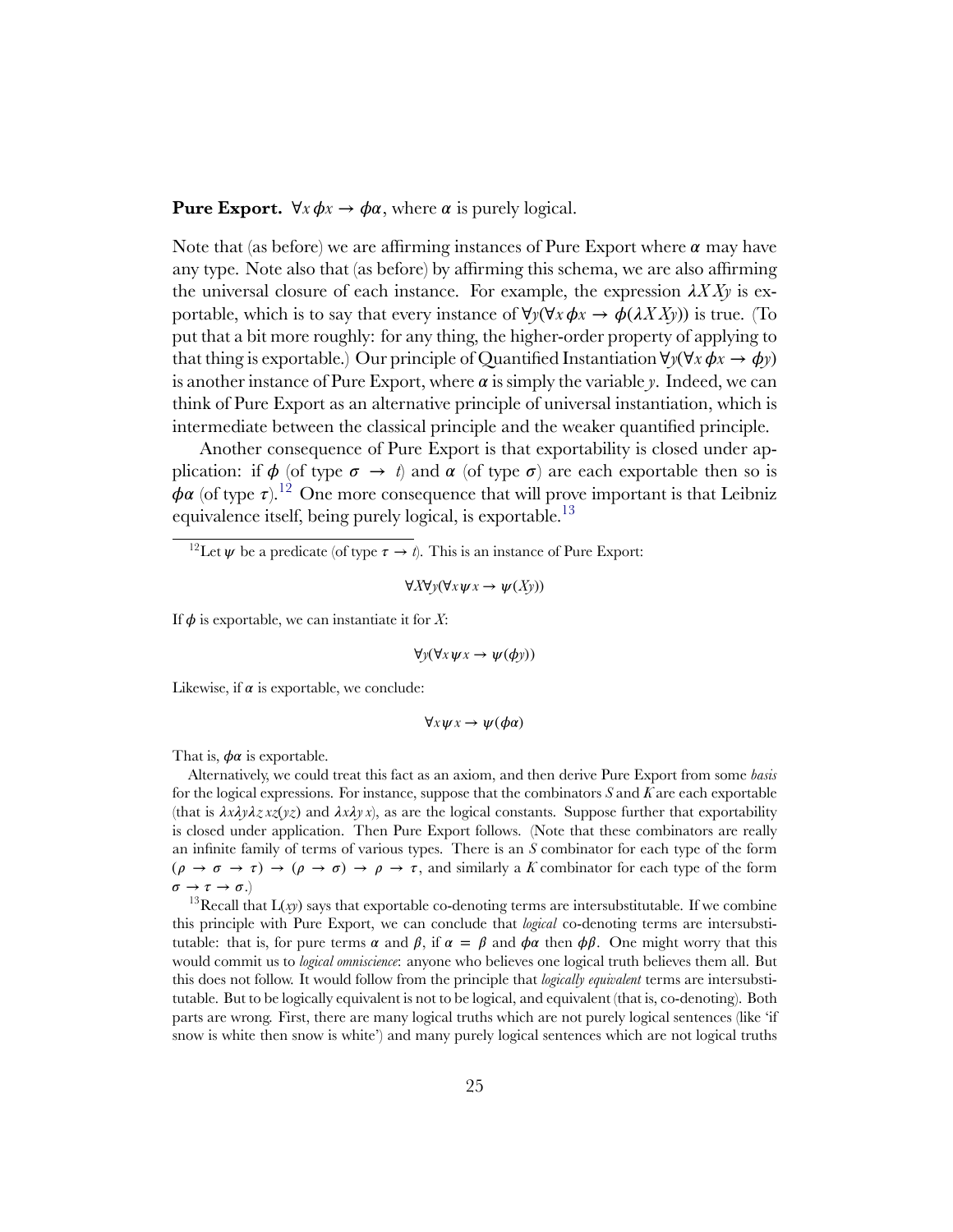Our third Purity principle is an idea we invoked in section [1:](#page-0-0) namely, that purely logical predicates are *transparent*. As we noted earlier, while being believed to be bright may apply to Hesperus without applying to Phosphorus, whether Hesperus is *bright* is simply a matter of what a certain planet is like: 'bright' is transparent. The idea here is that logical predicates are like brightness rather than belief.

### **Pure Transparency.**  $\alpha = \beta \rightarrow \phi \alpha \rightarrow \phi \beta$ , where  $\phi$  is a purely logical predicate.

In section [1](#page-0-0) we appealed to this principle to argue for  $L(xy)$  and  $L(X)$ : purely logical predicates are transparent.

For example, since  $\lambda p$  is purely logical, we can derive for any sentences  $\phi$  and  $\psi$ 

$$
\phi = \psi \to (\lambda \rho \, \rho) \phi \to (\lambda \rho \, \rho) \psi
$$

So by  $\beta$ -reduction,

$$
\phi = \psi \to \phi \to \psi
$$

In other words, if  $\phi$  is true and  $\psi$  is not they are distinct, which answers one of the questions we raised earlier: the Truth Value principle follows from Pure Transparency.

Pure Transparency is closely related to the Leibnizian principle L(*X*). Indeed,  $L(X)$  follows from an instance of Pure Transparency where  $\phi$  is simply the variable *X*. (We also gave an alternative argument in section [1](#page-0-0) that only relied on the transparency of *closed* pure terms.) We can also go in the other direction, if we assume Pure Export: in that case we can instantiate the higher-order variable *X* in L(*X*) with an arbitrary pure predicate.

Note that Pure Transparency only applies to predicates of one argument (terms of type  $\sigma \to t$ ). In striking contrast, a parallel principle for binary predicates (of type  $\sigma \to \tau \to t$  is untenable:

<span id="page-25-0"></span>
$$
\alpha = \alpha' \to \beta = \beta' \to \phi \alpha \beta \to \phi \alpha' \beta'
$$
 where  $\phi$  is purely logical (8)

This principle is incompatible with opacity. Just consider this instance, where the binary logical predicate is application,  $\lambda X \lambda y X y$ :

$$
\phi = \phi \rightarrow \alpha = \beta \rightarrow (\lambda X \lambda y X y) \phi \alpha \rightarrow (\lambda X \lambda y X y) \phi \beta
$$

<sup>(</sup>like 'there are exactly three things'). Pure Export is not concerned with logical truths, but with expressions which only involve logical vocabulary. Second, for all we've said, logically equivalent sentences (whether or not they are pure) need not express the same proposition. This would be to take a stand on a question on which we have been officially neutral — the question of fineness of grain.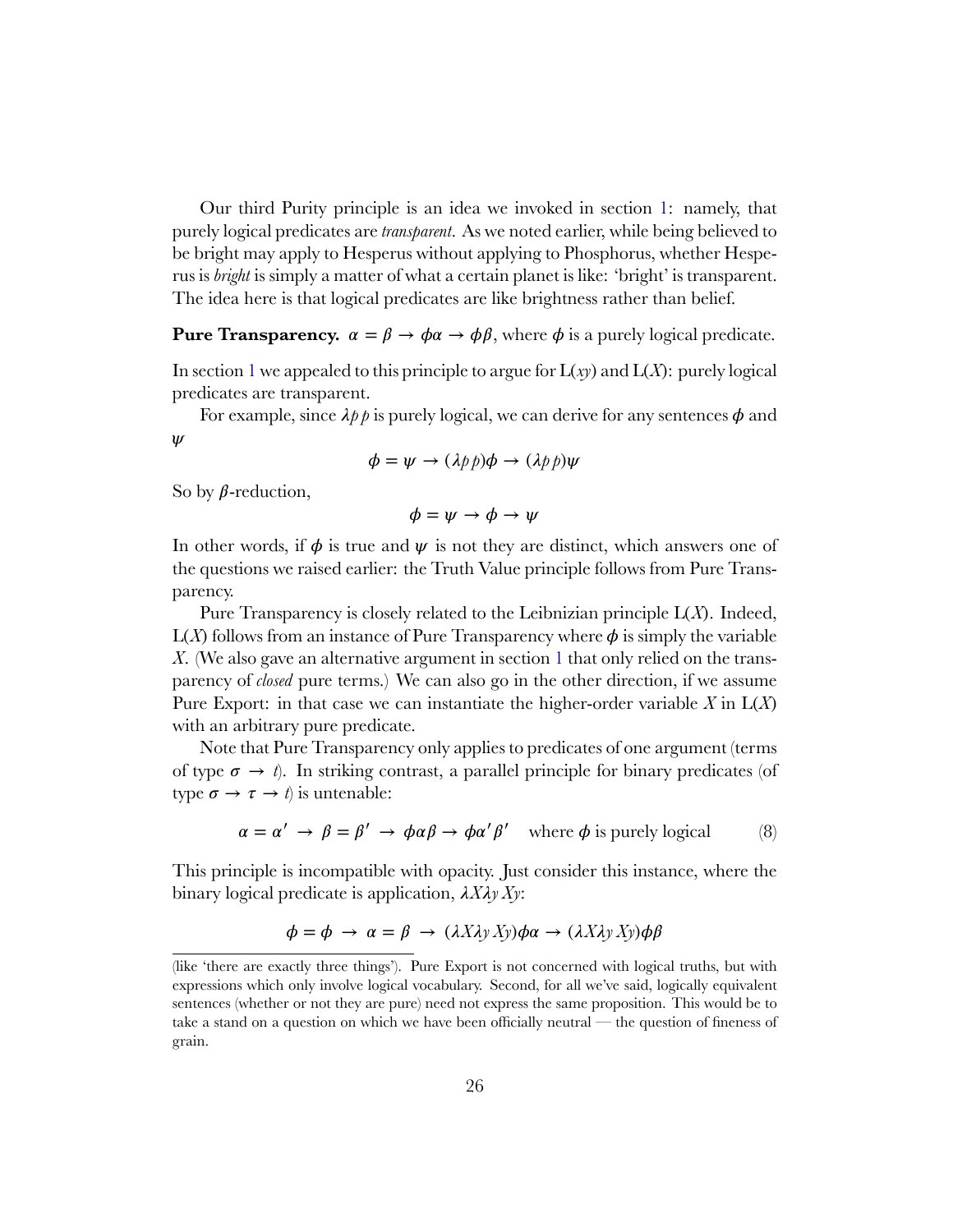By  $\beta$ -reduction this implies the strongest Leibnizian principle L().

In general we should take care to distinguish between cases that involve application to one argument and those that involve multiple arguments. One might think that the two-argument principle([8\)](#page-25-0) could be derived by applying Pure Transparency twice.

$$
\alpha = \alpha' \rightarrow \phi \alpha \beta \rightarrow \phi \alpha' \beta
$$

$$
\beta = \beta' \rightarrow \phi \alpha' \beta \rightarrow \phi \alpha' \beta'
$$

But in fact neither of these is an instance of Pure Transparency, because neither of the corresponding predicates  $\lambda x \phi x \beta$  or  $\lambda x \phi \alpha' x$  are pure. Once a pure binary predicate has had one of its arguments filled with an impure term, the resulting monadic predicate is no longer pure  $\frac{d}{dx}$  and thus it is not suitable for instantiating Pure Transparency.<sup>[14](#page-26-0)</sup>

The combination of these three principles — Pure Truth, Pure Export and Pure Transparency — we call *Purity*. Purity is powerful: it can be used to settle the questions about identity, exportability and opacity raised at the beginning of this section, and it implies each of the Leibnizian principles other than L(). In fact we don't need all three principles as independent assumptions. Given our background logic, Pure Truth and Pure Export suffice on their own, and alternatively so do Pure Truth and Pure Transparency. In either case we can derive the third Purity principle, thus showing that they are not independent, but rather form a mutually supporting package.

Call the following schematic principles the *Nice Principles*:

**Pure Truth.** Each purely logical classical logical truth.

**Pure Export.**  $\forall x \phi x \rightarrow \phi \alpha$ , where  $\alpha$  is a purely logical expression.

$$
\alpha = \alpha' \rightarrow \beta = \beta' \rightarrow \text{pair } \alpha\beta = \text{pair } \alpha' \beta'
$$

If we accepted this principle, then given  $B = B$  and  $a = b$  we would have pair  $Ba = \text{pair } Bb$ . But then, consider the expression  $\lambda x((\pi_1 x)(\pi_2 x))$  (which applies the first element of a pair to the second element). If this is logical, and thus transparent, it would follow that  $Ba = Bb$ , contradicting the Triad.

<span id="page-26-0"></span><sup>14</sup>Sometimes one simulates binary predication by applying suitable monadic predicates to *ordered pairs*. Suppose we enrich our type theory with ordered-pair types  $\sigma \times \tau$ , with a pairing term pair of type  $\sigma \to \tau \to \sigma \times \tau$ , and projection terms  $\pi_1$  and  $\pi_2$  of types  $\sigma \times \tau \to \sigma$  and  $\sigma \times \tau \to \tau$ , respectively. If these pairing operations also count as logical, then Purity demands that we reject a standard principle about the identity of ordered pairs: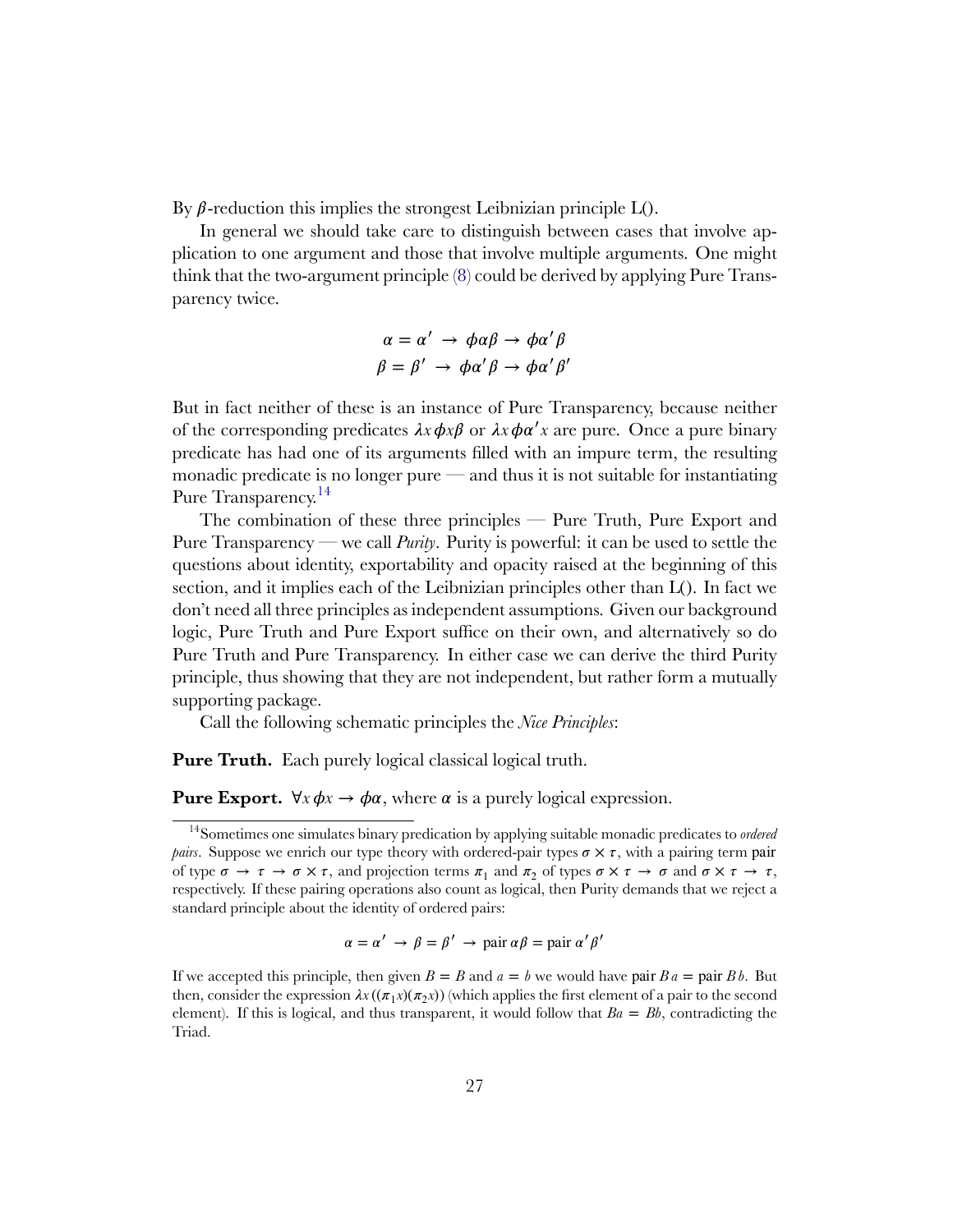**Pure Transparency.**  $\alpha = \beta \rightarrow \phi \alpha \rightarrow \phi \beta$ , where  $\phi$  is a purely logical predicate. **Equivalence.**

$$
\begin{aligned} \alpha &= \alpha \\ \alpha &= \beta \ \rightarrow \ \alpha = \gamma \ \rightarrow \ \beta = \gamma \end{aligned} \qquad \qquad \text{(Reflexivity)}
$$

**Truth Value.**  $\alpha = \beta \rightarrow \alpha \rightarrow \beta$ 

**Functionality.**  $\phi = \psi \leftrightarrow \forall x (\phi x = \psi x)$ 

**Leibniz.** L(*xyX*), L(*X*), L(*xy)*, L(*xyX*)<sup>=</sup>, L(*X*)<sup>=</sup>, and L(*xy*)<sup>=</sup>.

The only principle we have not yet discussed is Functionality. Informally, this says that the inhabitants of functional types are completely determined by their behavior with respect to application. If  $\phi$  and  $\psi$ , both of type  $\sigma \to \tau$ , produce equal values for each input, then they are themselves equal, and conversely, if  $\phi$  and  $\psi$ are the same, they produce the same values for each input. (In classical contexts the left-to-right direction is not typically stated explicitly, since it follows from L().)

The above principles aren't anything like a complete and independent set of axioms. (Indeed, we're about to show that they are very far from independent.) Rather, these principles make a handy starter kit for reasoning in this quasi-Leibnizian setting. Moreover, we need not go on carefully distinguishing each of these variant forms of Leibniz's law, since all of them follow from our Purity principles.

<span id="page-27-1"></span>**Theorem 2.** *Pure Truth and Pure Export together imply each of the Nice Principles (given our Background Logic, stated in section [3](#page-13-0)).*

<span id="page-27-0"></span>**Theorem 3.** *Pure Truth and Pure Transparency together imply each of the Nice Principles (given our Background Logic).*

These are proved in appendix [B.](#page-36-0)

Recall that in section [1](#page-0-0) we argued for  $L(X)$  and  $L(xy)$  from  $L(xyX)$  and the idea that logical predicates are transparent — that is, the idea of Pure Transparency. So Theorem [3](#page-27-0) reinforces and extends this point: each of the Leibnizian principles  $L(xyX)$ ,  $L(xy)$ , and  $L(X)$  follows from Purity.

Answering the questions we raised at the beginning of this section — for example whether  $\lambda X X a$  is exportable whenever *a* is, and likewise whether this is transparent — is now an easy exercise. (In fact, this is both exportable and transparent.)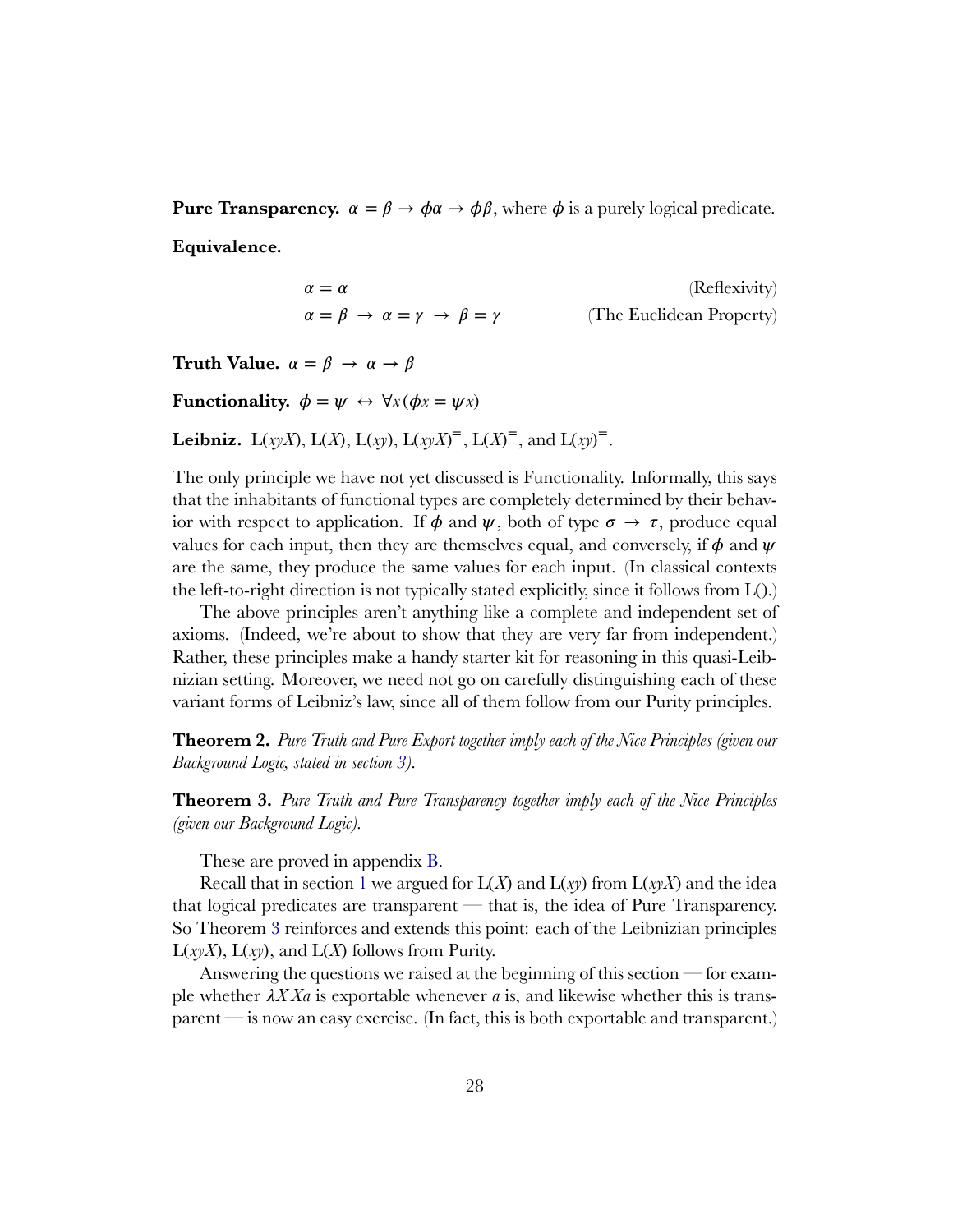Another application is that, if Hesperus is Phosphorus, then the property of being Hesperus is the property of being Phosphorus. This follows from instantiating the higher-order variable in  $L(X)$ <sup>=</sup>with the purely logical predicate  $\lambda y \lambda x = y$ :

$$
a = b \rightarrow (\lambda x \, x = a) = (\lambda x \, x = b)
$$

We can thus make good on our promise from section [1](#page-0-0) to give an example of a predicate which is transparent but not exportable. Suppose that Asher believes Hesperus is Hesperus, but does not believe Hesperus is Phosphorus; or to put it another way, Asher believes  $\lambda x = a$  applies to a, but Asher does not believe  $\lambda x =$ *b* applies to *a*. But these are the same property: so at least one of  $\lambda x = a$  and  $\lambda x = a$ *b* is not exportable, since otherwise they would be intersubstitutable (by  $L(xy)$ ). On the other hand, they are both transparent. This follows from Equivalence:

$$
\alpha = \beta \rightarrow (\lambda x \, x = a)\alpha \rightarrow (\lambda x \, x = a)\beta
$$

(Likewise for  $\lambda x x = b$ .)

Let's highlight one further perspective on Purity: we can generalize Pure Truth from sentences to monadic predicates. Say that a predicate  $\phi$  (of type  $\sigma \to t$ ) is *universal* iff it is purely logical and and applies to every element in the  $\sigma$ -domain of every classical model.

**Pure Properties.**  $\phi \alpha$ , where  $\phi$  is a universal predicate.

Pure Properties turns out to be a consequence of Purity (see appendix [B\)](#page-36-0). But also, conversely, Pure Properties encapsulates the entire package on its own:

#### <span id="page-28-0"></span>**Theorem 4.** *Pure Properties implies the Nice Principles, given our Background Logic.*

In fact, this result relies on much less of our Background Logic than the other purity results, because much of our Background Logic immediately follows from Pure Properties. Specifically, each of the principles that have only one schematic variable immediately follows from Pure Properties, because each of them follows by  $\beta$ -reduction from the application of a universal predicate to one arbitrary term. This covers everything except for  $\beta\eta$ -Reduction, Propositional Logic, and Normality. Thus, Pure Properties together with just these three additional assumptions suffice to derive all of our Background Logic, Purity, and the Nice Principles.

Note that one should resist the temptation to generalise even further: the principle which is analogous to Pure Properties for universal *relations* is inconsistent with opacity. Consider this two-place universal relation:

$$
\lambda x \lambda X \forall y (x = y \to Xx \to Xy)
$$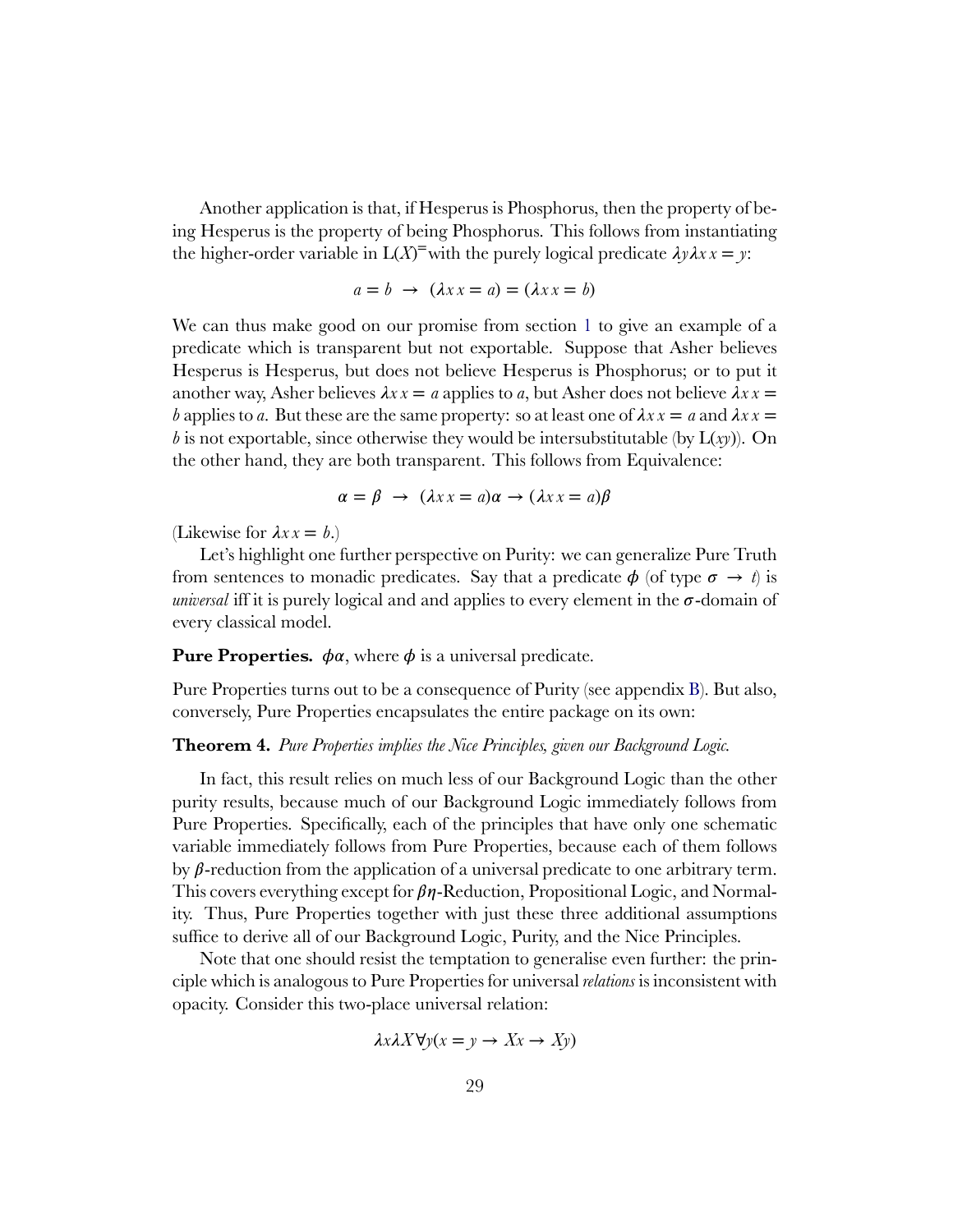# $L()$  $L(xyX), L(xy), L(X)$

#### <span id="page-29-0"></span>Figure 4: Leibnizian schemas, given Purity.

If this applied to every  $\alpha$  and  $\phi$ , then L() would follow. This is an instance of the general issue that we raised earlier: broadly speaking, while it is compatible with opacity that each particular term taken on its own has every classical property, the same does not go for pairs of terms taken together.

Given Purity, then, our original six positions on the lattice of Leibnizian principles have collapsed to two (figure [4\)](#page-29-0): the classical position that takes on board all of the Leibnizian principles including L(), or the position that takes on board all of the Leibnizian principles *except* L(), allowing for opacity.

As in section [3](#page-13-0), to demonstrate that there are really even *two* distinct positions here, we would like to provide a model of the Purity principles in which L() is not true. Doing this would establish the following conjecture:

#### **Conjecture 1.** *L*() *does not follow from Pure Properties (given our Background Logic).*

At one point we believed we had produced a heroically complicated proof of this conjecture. Heartbreakingly, this turned out to be mistaken. The general strategy (which we still think might work) was to use the same idea we discussed in section [3,](#page-13-0) using a family of 'inner' and 'outer' domains and a non-standard interpretation of identity. The extra challenge is to construct a model which satisfies Pure Properties without being fully classical. We hoped to do this by letting the 'inner' higher-order domains constitute a classical *substructure* of the whole model. That is, the inner domains would make up a classical model of higher-order logic, and each purely logical term would receive the same denotation in the 'inner model' as it does in the 'outer model'.

This turns out to be difficult for a couple of reasons. You might hope that an arbitrary classical model could be extended to some other full model, or at least that especially simple models could be extended this way. This hope is vain. In fact, no classical model with finite domains is a substructure of any full model. We include a proof in the appendix. Thus, for any pair of an inner and outer model of the sort we are looking for, either the inner model is infinite, or the outer model is not full. Either case raises complications.

The second reason things get difficult is that the combination of Purity and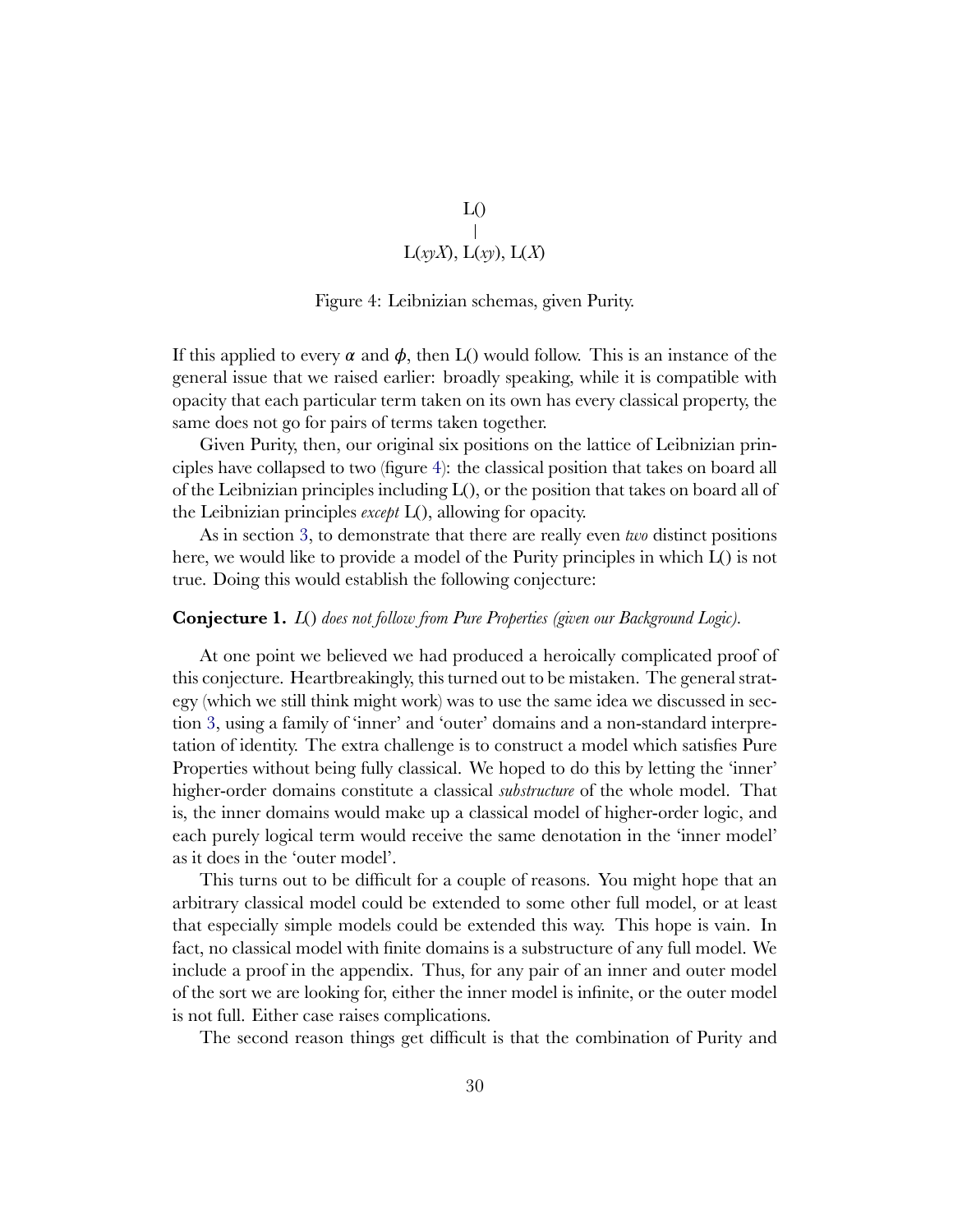opacity seems to require (somewhat to our dismay) that propositions and relations are fine-grained. We can illustrate the problem by supposing that relations are very coarse-grained: suppose that there are no distinct coextensive (higher-order) relations. Since  $L(xyX)$  tells us that the relation

<span id="page-30-0"></span>
$$
\lambda x \lambda y \lambda X (x = y \to Xx \to Xy) \tag{9}
$$

is coextensive with

<span id="page-30-1"></span>
$$
\lambda x \lambda y \lambda X \top \tag{10}
$$

if relations are determined extensionally then these relations are identical. But as we've shown, Purity implies that for purely logical terms  $\alpha$  and  $\beta$ , if  $\alpha = \beta$  is true then $\alpha$  and  $\beta$  are intersubstitutable. So [\(9](#page-30-0)) and ([10\)](#page-30-1) are intersubstitutable. For any terms  $\alpha$ ,  $\beta$ , and  $\phi$ , we know that  $\lambda \zeta \zeta \alpha \beta \phi$  applies to [\(10](#page-30-1)), so it also applies to ([9\)](#page-30-0). But then (by  $\beta$ -reduction) it follows that there is no opacity at all. Moreover, this same kind of argument goes through using assumptions much weaker than extensionality. Indeed, if we think of  $L(x \gamma X)$  as a logical truth, then in a natural sense Purity and opacity require us to distinguish logically equivalent relations.

At this point, then, it remains an open question whether the full Purity package is really compatible with opacity.

So far we've been using the terms 'exportable' and 'transparent' as metalinguistic predicates of expressions. One may wish to introduce these notions to the object language, using a predicate  $E_{\sigma}$  of type  $\sigma \to t$  such that  $E_{\sigma} \alpha$  is true whenever  $\alpha$  is an exportable expression of type  $\sigma$ . Similarly one could introduce a transparency predicate  $T_{\sigma}$  of type  $(\sigma \to t) \to t$ . We see no obstacle to enriching the language in this way, but one must take care: the predicates *E* and *T* are themselves neither exportable nor transparent, if there is any opacity at all. Suppose *a* is not exportable. By Being there is some *x* such that  $x = a$ . Furthermore by Pure Export, *x* is exportable. So 'exportable' is not transparent. Similarly, suppose that *F* is not transparent. By Being there is some property *X* such that  $X = F$ . By Pure Transparency  $X$  is transparent. So 'transparent' is not transparent. Finally,  $L(X)$  says that exportable predicates are transparent, so neither *E* nor *T* is exportable either. One consequence of these observations is that if there is any opacity, then neither *E* nor *T* is definable in purely logical terms (since by Pure Export any such definition would be exportable, and similarly by Pure Transparency it would be transparent). Of course, the *existence* predicate  $\lambda x \exists y y = x$  won't do to define exportability — as we have discussed, being something does not suffice for being exportable. What this shows is that no other logical predicate will do, either.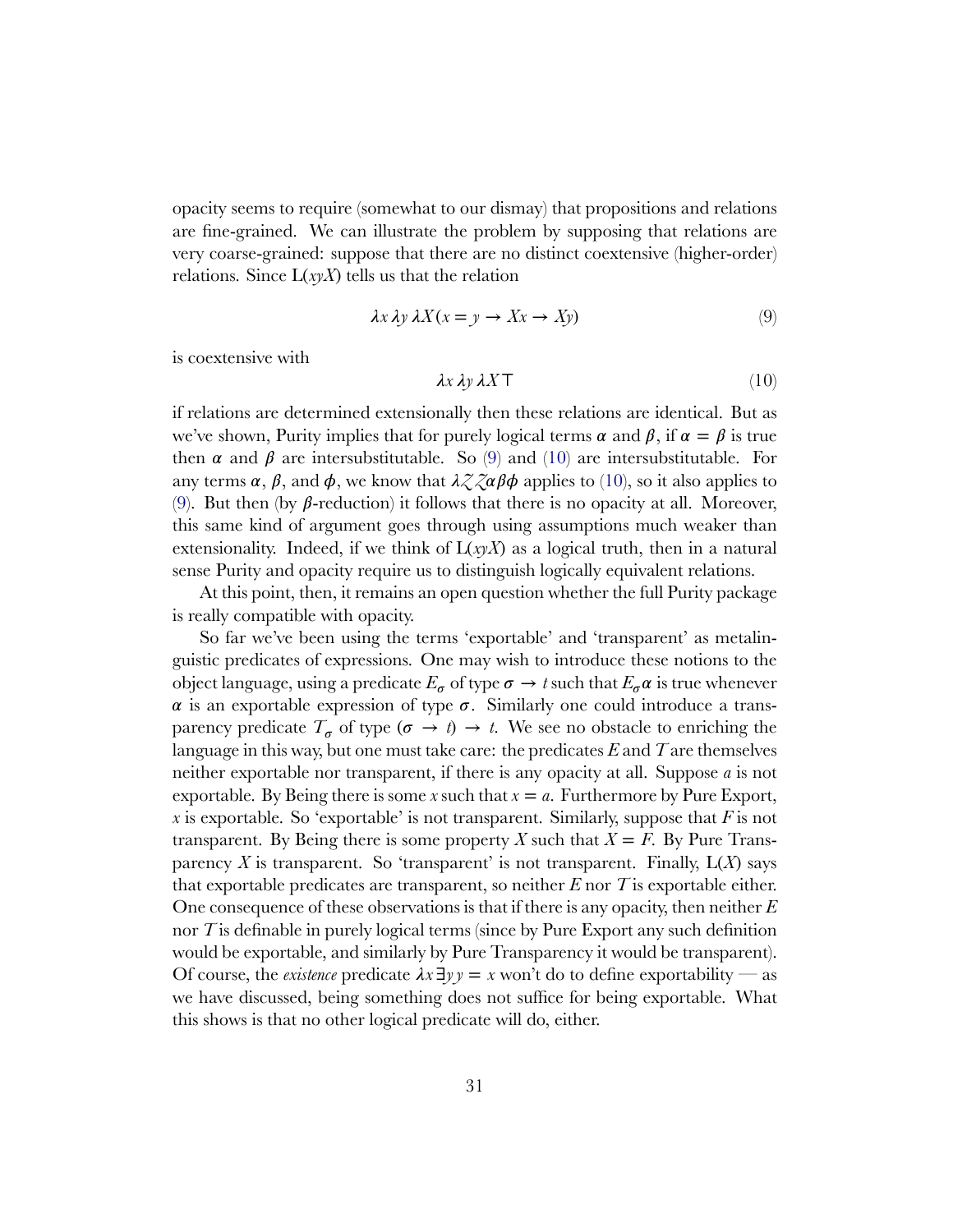One question we have not attempted to answer is, in general, which predicates are opaque, and which are transparent? The reader may feel unsettled by this silence. Applications of Leibniz's law are pervasive in the sciences and in ordinary reasoning, but these applications are not sanctioned as logically valid insofar as they involve logically impure expressions. Since Pure Transparency doesn't help us in these cases, how are we to know when we are reasoning with transparent predicates? According to the view defended in this paper, this is not a question of logic, but of philosophy. By analogy, the free logician tells us that existential generalization is not generally valid — but that isn't to say that one can't conclude from the fact that seven is a prime number that there are prime numbers; for in fact seven is something, unlike Zeus or Pegasus. This contrast between what is (such as seven) and what is not (such as Zeus) is not given to us by logic alone. The same goes for the contrast between transparent and opaque predicates. The question of which predicates are 'worldly', rather than 'representational', is important and difficult. Some cases seem relatively clear — belief belongs on one side and mathematics on the other — but many cases are contested, such as contingency, vagueness, chance, or value. The logic of opacity provides a framework for asking these questions, but does not answer them.

# <span id="page-31-0"></span>**A Leibniz Models**

**Definition 3.** The (relational) **types** are inductively defined as follows: *e* is a type, and  $\sigma_1 \to \ldots \to \sigma_n \to t$  is a type for any relational types  $\sigma_1, \ldots, \sigma_n$ . (For  $n = 0$ , this is the type *t*.) Let  $\sigma^n \to t$  abbreviate the type  $\sigma \to \ldots \to \sigma \to t$ .

A **typed family of sets** is a function from types to sets.

If *X* and *Y* are typed families of sets, a **typed family of functions**  $f: X \to Y$ is a function from types  $\sigma$  to functions from  $X\sigma$  to  $\varGamma\sigma$ .

**Definition 4.** Let *V* be a typed family of countably infinite sets: the **variables**. Let *C* be a typed family of sets: the **constants**. The **terms** (based on *C*) are the elements of a typed family of sets *L*, inductively defined as follows, using the shorthand  $a : \sigma$  to mean that  $a$  is a term of type  $\sigma$ :

| $c : \sigma$                                 | for each constant $c \in C\sigma$                     |
|----------------------------------------------|-------------------------------------------------------|
| $x : \sigma$                                 | for each variable $x \in V\sigma$                     |
| $ab : \tau$                                  | for terms $a : \sigma \to \tau$ and $b : \sigma$      |
| $\lambda x \alpha : \sigma \rightarrow \tau$ | for each variable $x \in V\sigma$ and term $a : \tau$ |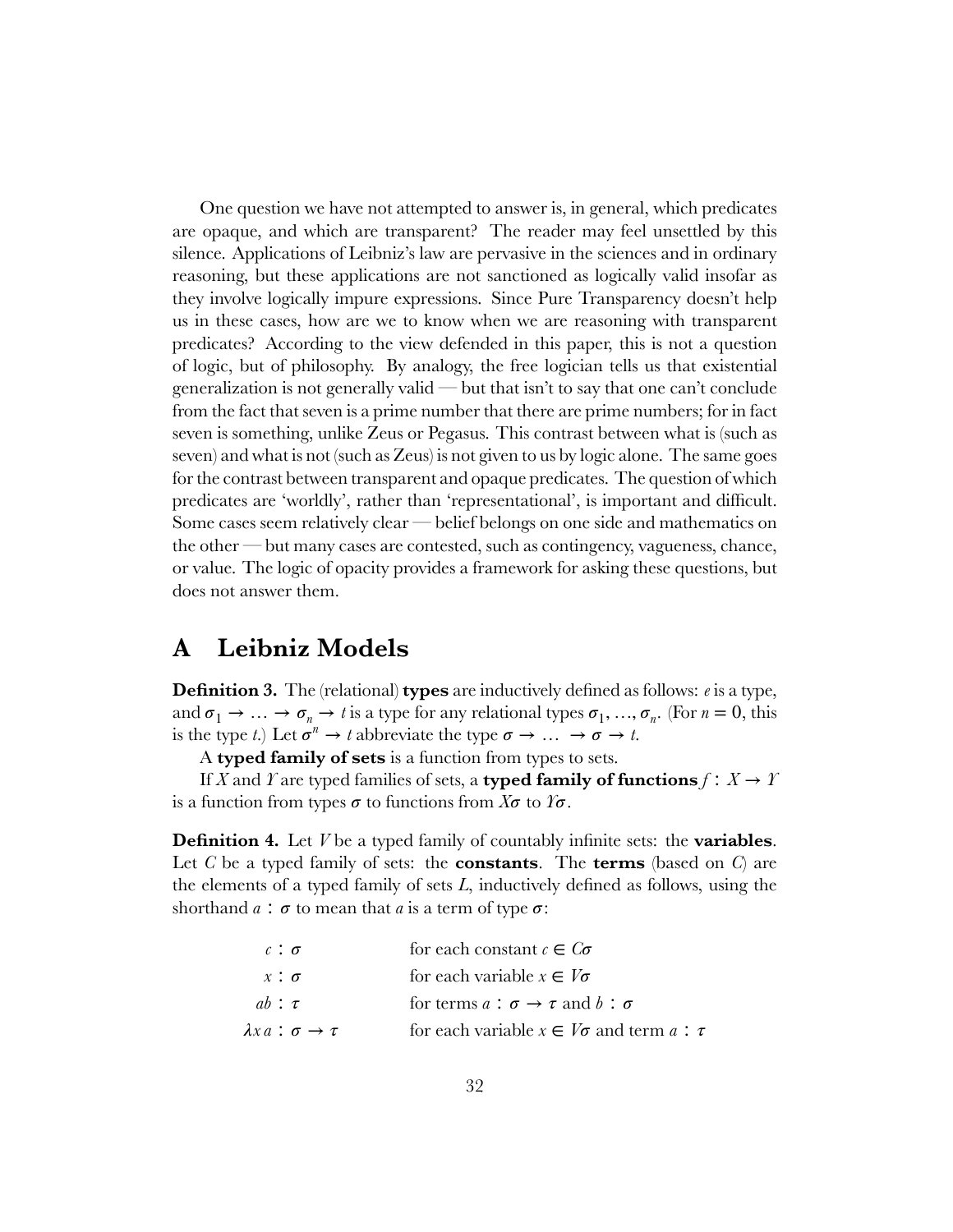We assume in what follows that the constants include the following **logical constants**:

| $\rightarrow : t \rightarrow t \rightarrow t$            |                        |
|----------------------------------------------------------|------------------------|
| $\forall_{\sigma} : (\sigma \to t) \to t$                | for each type $\sigma$ |
| $=_{\sigma}$ : $\sigma \rightarrow \sigma \rightarrow t$ | for each type $\sigma$ |

We assume for simplicity that the other logical connectives, such as conjunction, negation, and the existential quantifier, are defined in terms of these in some standard way; this allows us to interpret arbitrary formulas of higher-order logic. For the sake of verifying the *truth* of the principles we are interested in, it doesn't really matter which of the various available definitions we use, as long as they are truth-conditionally standard.[15](#page-32-0) A term is **purely logical** iff it does not contain any non-logical constants.

In section [3](#page-13-0) we said that the higher-order domains of our models contained functions; but in fact, it is technically convenient to use a slightly broader notion of things that can be 'applied' (as in, e.g. Benzmüller, Brown, and Kohlhase [2004,](#page-40-0) p. 1033).

#### **Definition 5.** An **applicative structure** (for constants *C*) consists of

- 1. A typed family of sets  $M$  the **domains**,
- 2. An operation  $*_{\sigma \to \tau}: M(\sigma \to \tau) \to M\sigma \to M\tau$  for each types  $\sigma$  and  $\tau$ ,
- 3. For each **variable assignment** each typed family of functions  $g : V \rightarrow$ *M* from variables to domains — a typed family of functions  $M_g: L \to M$ that takes each type- $\sigma$  term to an element of the type- $\sigma$  domain. These are required to have the following properties:

 $M_g(x) = gx$  for each variable *x*  $M_g(c) = M_{g'}(c)$  for each constant *c* and any assignments *g* and *g*<sup>'</sup>  $M_g(ab) = M_ga * M_gb$  for  $a : \sigma \to \tau$  and  $b : \sigma$  $M_g(\lambda x \ a) * d = M_{g[x \mapsto d]}a$  for  $a : \tau$  and  $x : \sigma$ , for each  $d \in M\sigma$ 

Here  $g[x \mapsto d]$  is the assignment that agrees with g on all variables other than *x*, and maps *x* to *d*.

<span id="page-32-0"></span><sup>&</sup>lt;sup>15</sup>To see that this is a complete basis, note that  $\neg \phi$  can be defined as  $\phi \to \forall_{\psi} p$ . For some of the systems we will discuss, identity could be defined in terms of Leibniz equivalence, rather than taken as an additional primitive constant.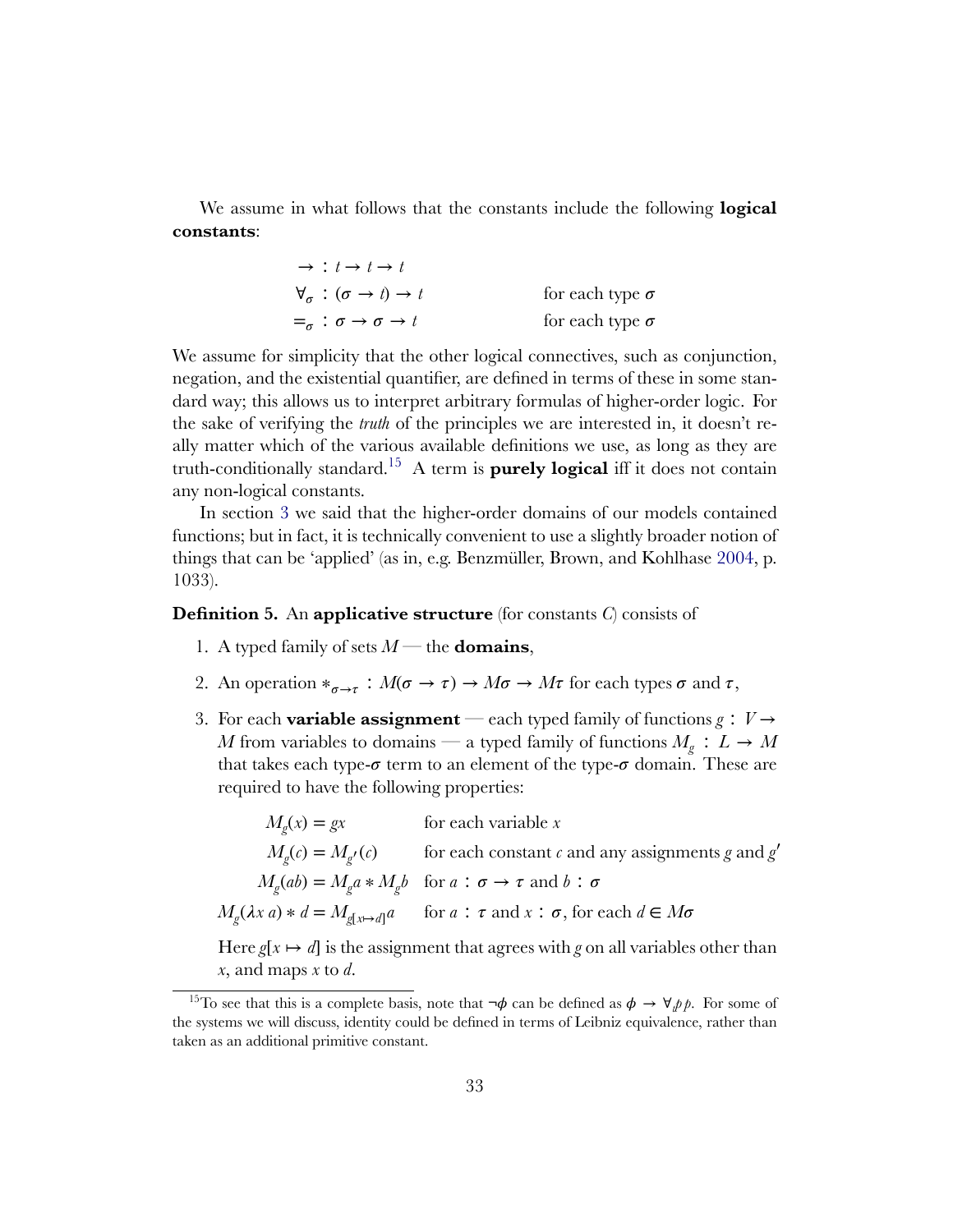For a closed term *a*, let  $Ma$  be  $M_g a$  for an arbitrary assignment *g*.

**Definition 6.** Let *M* be an applicative structure.

- *M* is **functional** iff the operation ∗ is injective (considered as a function from  $M(\sigma \to \tau)$  to the set of functions  $M\sigma \to M\tau$ ).
- *M* is **full** iff ∗ is surjective (in the same sense).
- *M* is **non-trivial** iff  $M\sigma$  contains at least two elements for each type  $\sigma$ .
- *M* is **extensional** iff  $Mt = \{0, 1\}$ .

#### <span id="page-33-3"></span>**Definition 7.** A **Leibniz structure** consists of

- 1. An applicative structure *N*, the **outer structure**,
- 2. A typed family of subsets  $M\sigma \subseteq \mathcal{N}\sigma$ , the **inner domains**,
- 3. A typed family of functions  $r : \mathcal{N} \to M$ , the **representative functions**, and
- 4. A function  $v : Mt \rightarrow 2$ , the **valuation** (where  $2 = \{0, 1\}$  with the usual ordering).

These are required to obey the following constraints. We say  $p \in \mathcal{M}$  is **true** iff  $v(r_t p) = 1$ ; we say  $p \le q$  iff  $v(r_t p) \le v(r_t q)$ . We say  $a \sim_\sigma b$  iff  $r_\sigma a = r_\sigma b$ .

<span id="page-33-4"></span>1. For each inner element  $a \in M\sigma$ ,

$$
r_{\sigma}a = a
$$

<span id="page-33-0"></span>2. For each outer function  $F \in \mathcal{N}(\sigma \to \tau)$  and inner element  $d \in M\sigma$ ,

$$
r_{\sigma \to \tau} F * d \sim_{\tau} F * d
$$

<span id="page-33-1"></span>3. For  $p, q \in \mathcal{N}$ *t*,

 $N(\rightarrow) * p * q$  is true iff  $p \le q$ 

<span id="page-33-2"></span>4. For each outer function  $F \in \mathcal{N}(\sigma \to \tau)$ ,

 $\mathcal{N}(\forall_{\sigma}) * F$  is true iff  $F * d$  is true for every inner element  $d \in M\sigma$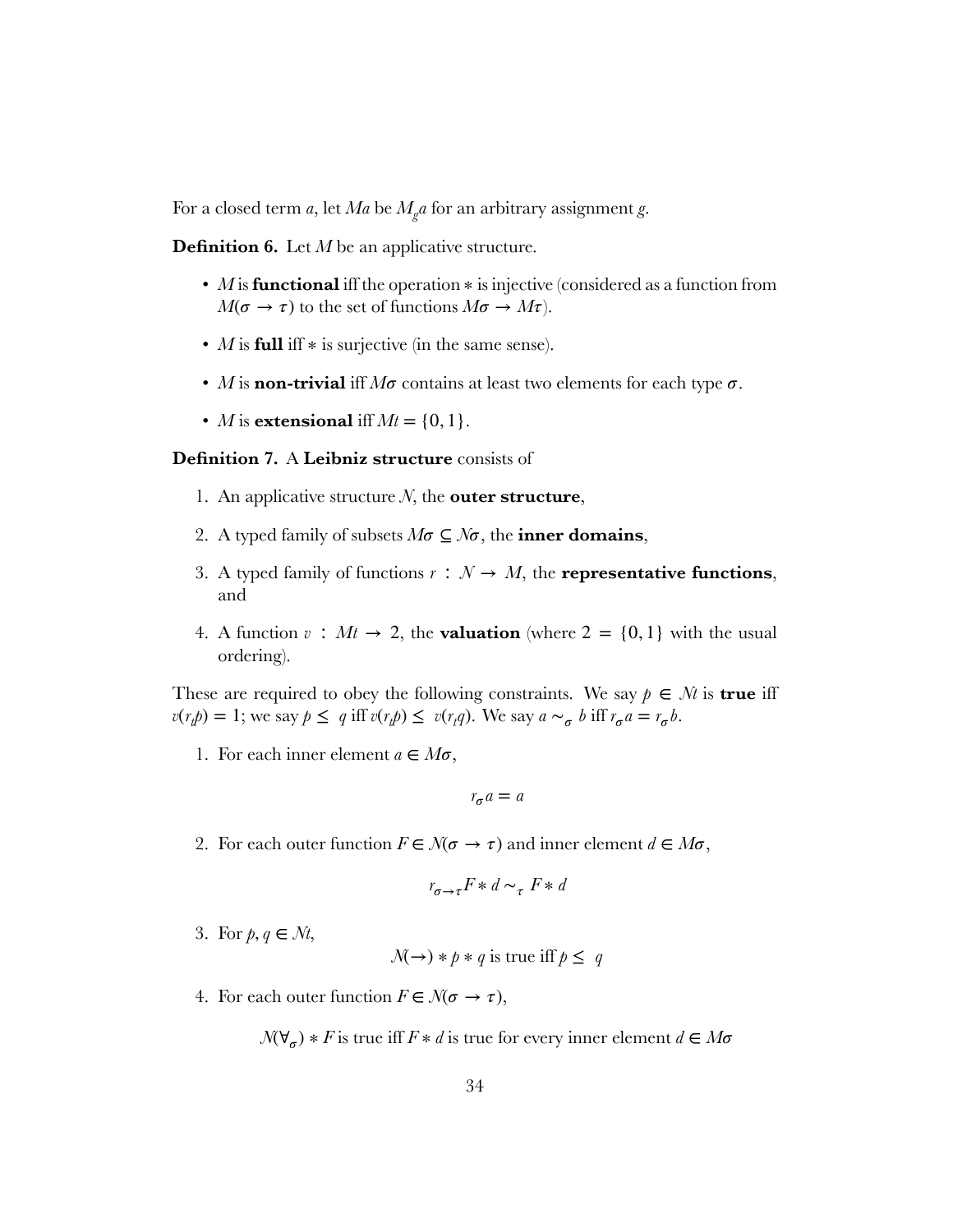<span id="page-34-0"></span>5. For  $a, b \in \mathcal{N}\sigma$ ,

$$
\mathcal{N}(=_\sigma)*a*b \text{ is true iff } a \sim_\sigma b
$$

As we discussed in section [3](#page-13-0), a Leibniz structure includes a family of equivalence relations for each type; these correspond to object-language identity according to constraint [5.](#page-34-0) Here we define these equivalence relations in terms of a family of representative functions  $r : N \to M$ . This approach kills several birds with one stone. It guarantees that  $\sim_\sigma$  is an equivalence relation just from the structure of its definition. It guarantees the Being condition, since each outer element *d* is equivalent to its representative inner element  $r_{\sigma}d$ . It guarantees  $\text{L}(xy)$ , since no two inner elements are equivalent to one another. (If *d* and *d'* are each inner elements such that  $d \sim d'$ , then in fact  $d = d'$ ; so for an arbitrary outer element  $F \in \mathcal{N}(\sigma \to \tau)$ , clearly  $F * d \sim F * d'$ .) In combination with our definition of truth in terms of a valuation function on the *inner* domain of propositions, this approach also automatically guarantees the Truth Value condition, that truths are only equivalent to truths.

Condition [2](#page-33-0) of the definition guarantees one direction of Functionality: for any outer function, its equivalent inner function is *functionally equivalent* to it. This in turn implies Comprehension. Conditions [3](#page-33-1) and [4](#page-33-2) of the definition have the effect of ensuring that classical propositional logic and standard free logic hold.

We can make these points more precise with the following lemmas.

**Definition 8.** A term  $\phi$ : *t* is **true** in a Leibniz structure  $(M, N, r, v)$  iff for each variable assignment *g*, the element  $N_g \phi \in \mathcal{M}$  is true. That is,  $v(r_t(N_g \phi)) = 1$ .

<span id="page-34-3"></span>**Lemma 1.** *For any Leibniz structure S, truth-in-S is closed under modus ponens, as well as universal generalization in the following form: if*  $\phi \rightarrow \psi$  *is true in S and x is not free in*  $\phi$ *, then*  $\phi \rightarrow \forall x \psi$  *is true in S.* 

*Proof.* This follows straightforwardly from conditions [\(3](#page-33-1)) and [\(4](#page-33-2)) of Definition [7](#page-33-3).  $\Box$ 

<span id="page-34-1"></span>**Lemma 2.** *Let S be a Leibniz structure.*

- *1. Each Background Logic principle (section [3](#page-13-0)) is true in S.*
- 2. Each instance of  $L(xyX)$ <sup>=</sup> and  $L(xy)$ <sup>=</sup> is true in *S*.
- 3. Each instance of  $L(X)$ <sup>=</sup> is true in S iff

<span id="page-34-2"></span>
$$
F * r_{\sigma} d \sim_{\tau} F * d \quad \text{for every } F \in M(\sigma \to t) \text{ and } d \in N\sigma \tag{LX}
$$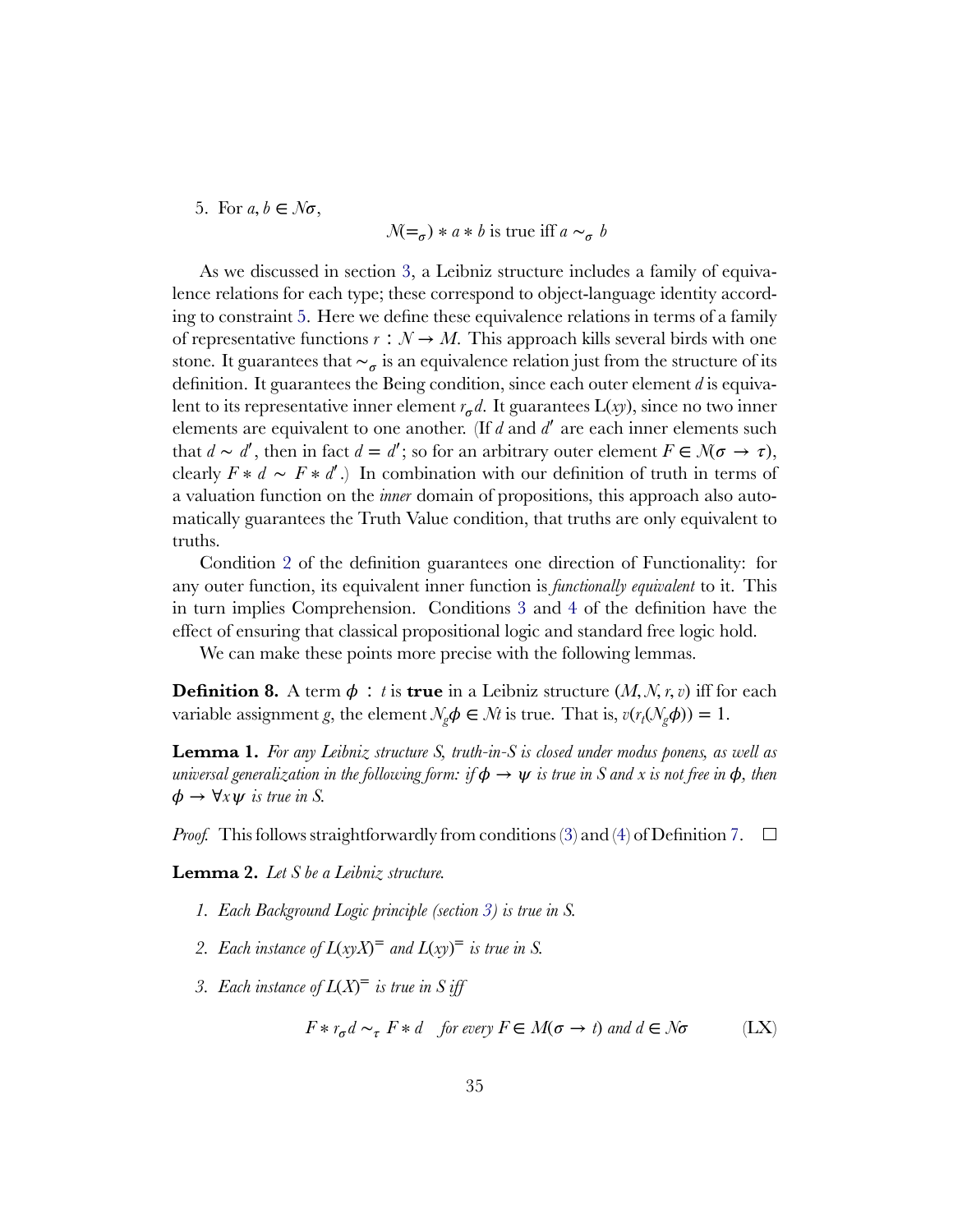#### *4. Extensionality is true in S iff M is extensional.*

Lemma [2](#page-34-1) is straightforward to prove from the definitions. Note that property ([LX](#page-34-2)) says that each inner function *F* preserves equivalence.

<span id="page-35-0"></span>**Lemma 3.** *There exist Leibniz structures that have property* [\(LX](#page-34-2))*, and there exist Leibniz structures that do not have property* [\(LX\)](#page-34-2)*. In particular, there exist extensional Leibniz structures of these two sorts.*

*Proof.* Let *N* be any full and functional applicative structure such that *Ne* and *Nt* each have at least three elements. We will simultaneously define  $M \subseteq N$  and  $r : N \to M$ by induction on types. For the base types, let *Me* and *Mt* be arbitrary proper subsets of *Ne* and *Nt* that each contain at least two elements. Let  $r_e$  : Ne  $\rightarrow$  Me and  $r_t$ :  $Nt \to Mt$  be any functions that fix  $Me$  and  $Mt$ , respectively.

For any types  $\sigma$  and  $\tau$ , we will define  $r_{\sigma \to \tau}$  as follows. For each function  $F$  :  $M\sigma \to M\tau$ , there are many elements  $F \in \mathcal{N}(\sigma \to \tau)$  that extend *F*, in the sense that  $\overline{F} * d = Fd$  for any  $d \in M\sigma$ . We will pick one such element  $\overline{F}$  in one of two ways depending on whether we want to guarantee that [\(LX\)](#page-34-2) holds or that it does not. To guarantee  $(LX)$ , we choose  $\overline{F}$  such that

$$
F * d \sim_{\tau} F(r_{\sigma} d) \quad \text{for every } d \in \mathcal{N}\sigma
$$

For the alternative, we ensure that for at least one function  $\overline{F}$ , the extension  $\overline{F}$  does not satisfy this. Then, for any function  $G \in \mathcal{N}(\sigma \to \tau)$ , let  $r_{\sigma \to \tau} G$  be *F*, where *F* is the function that takes each  $d \in M\sigma$  to  $r_{\tau}(G * d)$ . Let  $M(\sigma \to \tau)$  be the range of  $r_{\sigma \to \tau}$ , or in other words, the set  $\{\overline{F} \mid F : M\sigma \to M\tau\}.$ 

It's straightforward to check that *r* meets conditions([1\)](#page-33-4) and([2\)](#page-33-0) of Definition [7](#page-33-3).

We also need to define the valuation function  $v : Mt \to 2$ . We can let *v* be any such function such that at least one element is mapped to 0 and at least one is mapped to 1. Finally, we can define the interpretations of the logical constants: for each pair of propositions  $p, q \in \mathcal{N}$ , we can pick some arbitrary element  $p \to q \in \mathcal{N}$ t with the appropriate truth-value, and likewise for the quantifiers (using the fact that the outer model *N* is full, and so appropriate elements of  $\mathcal{M}t \to t \to t$  and  $\mathcal{N}(\sigma \to t)$  $t) \rightarrow t$  $t) \rightarrow t$  $t) \rightarrow t$ ) exist). This guarantees conditions [\(3](#page-33-1)), ([4\)](#page-33-2), and ([5\)](#page-34-0) of the definition.  $\Box$ 

Theorem [1](#page-19-0) in section [3](#page-13-0) immediately follows from Lemmas [1,](#page-34-3) [2,](#page-34-1) and [3.](#page-35-0)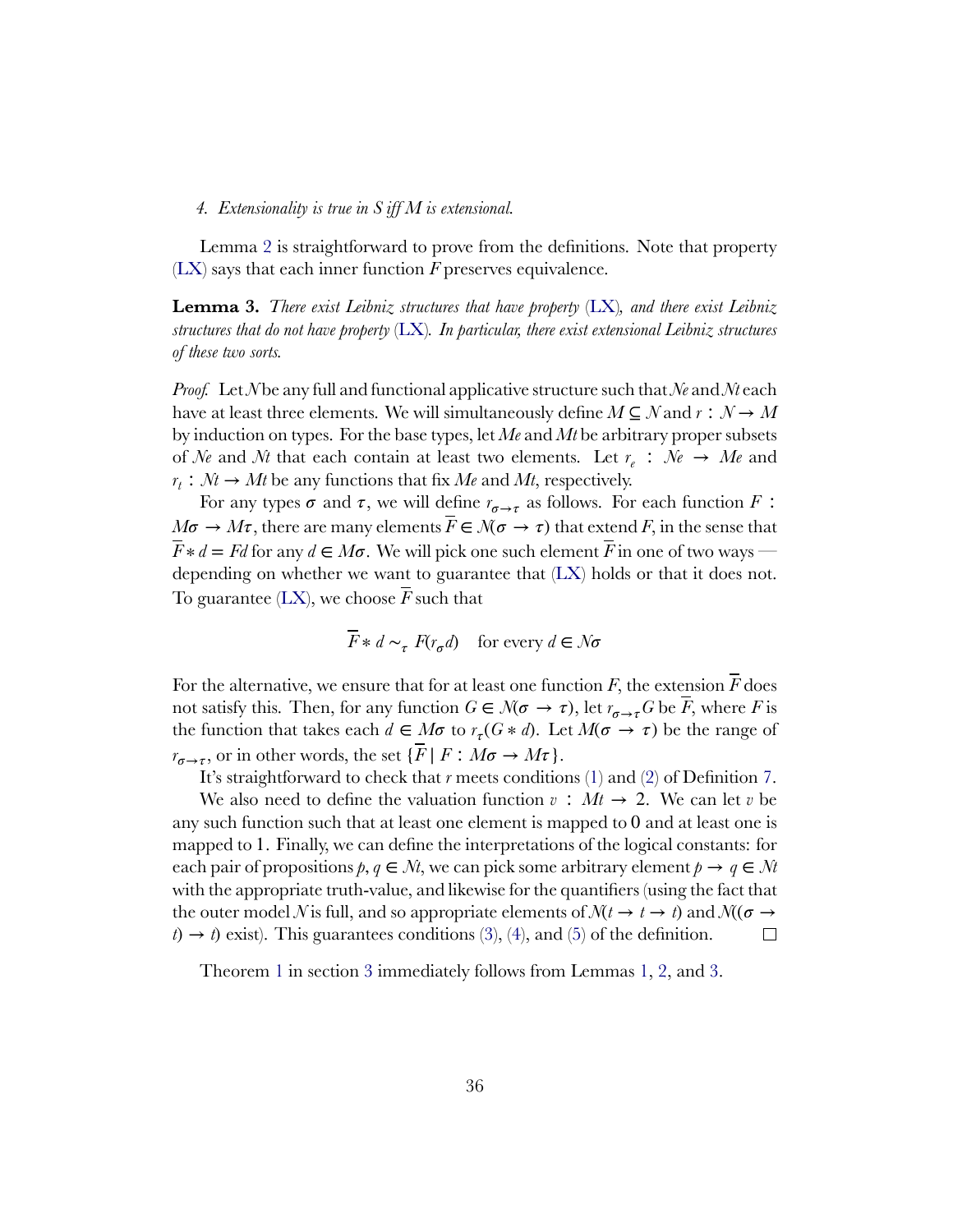# <span id="page-36-0"></span>**B Purity Theorems**

In section [4](#page-21-0) we stated that certain Nice Principles are derivable from each of three variations on the Purity package. Here we will show how this can be done.

First, let's give the precise definition of the notion of a classical structure we adverted to in section [4](#page-21-0).

**Definition 9.** An applicative structure *M* is **classical** iff *M* is full and functional, and additionally, for each type  $\sigma$ ,

$$
M(=_{\sigma}) = M(\lambda x \lambda y \forall_{\sigma \to t} X(Xx \to Xy))
$$

(This constraint corresponds to the Identity Identity.)

**Theorem [2.](#page-27-1)** *Pure Truth and Pure Export together imply each of the Nice Principles.*

*Proof Sketch.* We noted above that L(*xyX*) is an immediate consequence of Pure Truth. We have also already shown in section [3](#page-13-0) that given Comprehension (part of our Background Logic), L(*xyX*) implies L(*xy*). This means that if *a* and *b* are each *exportable* terms, and  $a = b$ , then *a* and *b* are intersubstitutable: if  $\phi a$ , then  $\phi b$ .

Recall that Pure Truth (as we have formulated it) also implies the Identity Identity: the identity relation = is identical to Leibniz equivalence  $\lambda x \lambda y \forall X (Xx \rightarrow Xy)$ . Furthermore, Pure Export says that identity and Leibniz equivalence are each exportable. Using this fact together with  $L(xy)$  lets us prove that identity is wellbehaved. For instance, *X Xaa* applies to Leibniz equivalence (this just says that *a* has any property that *a* has). It then follows by  $L(xy)$  that this also applies to identity, which (using  $\beta$ -reduction) implies that  $a = a$ . A similar argument shows that identity has the Euclidean property, by considering higher-order properties of the form  $\lambda X(Xab \to Xac \to Xbc)$ . This proves Equivalence.

The same style of argument also lets us prove  $L(X)$  from  $L(xy)$  and the Identity Identity, this time using the property  $\lambda Y \forall X (Yab \rightarrow Xa \rightarrow Xb)$ . Again, Leibniz equivalence has this property as a matter of straightforward quantificational logic, so by L(*xy*) and Pure Export, identity has it as well, which is what L(*X*) requires. As we mentioned earlier, L(*X*) (given Pure Export) also suffices for Pure Transparency. We also already noted that Pure Transparency implies Truth Value.

Next we will prove Functionality:

$$
\phi = \psi \leftrightarrow \forall x (\phi x = \psi x)
$$

We can start by applying Pure Transparency to the pure predicate  $\lambda Y \chi (Y \chi = X \chi)$ , to conclude:

<span id="page-36-1"></span>
$$
\forall X(\phi = X \to \forall x(\phi x = Xx)) \tag{11}
$$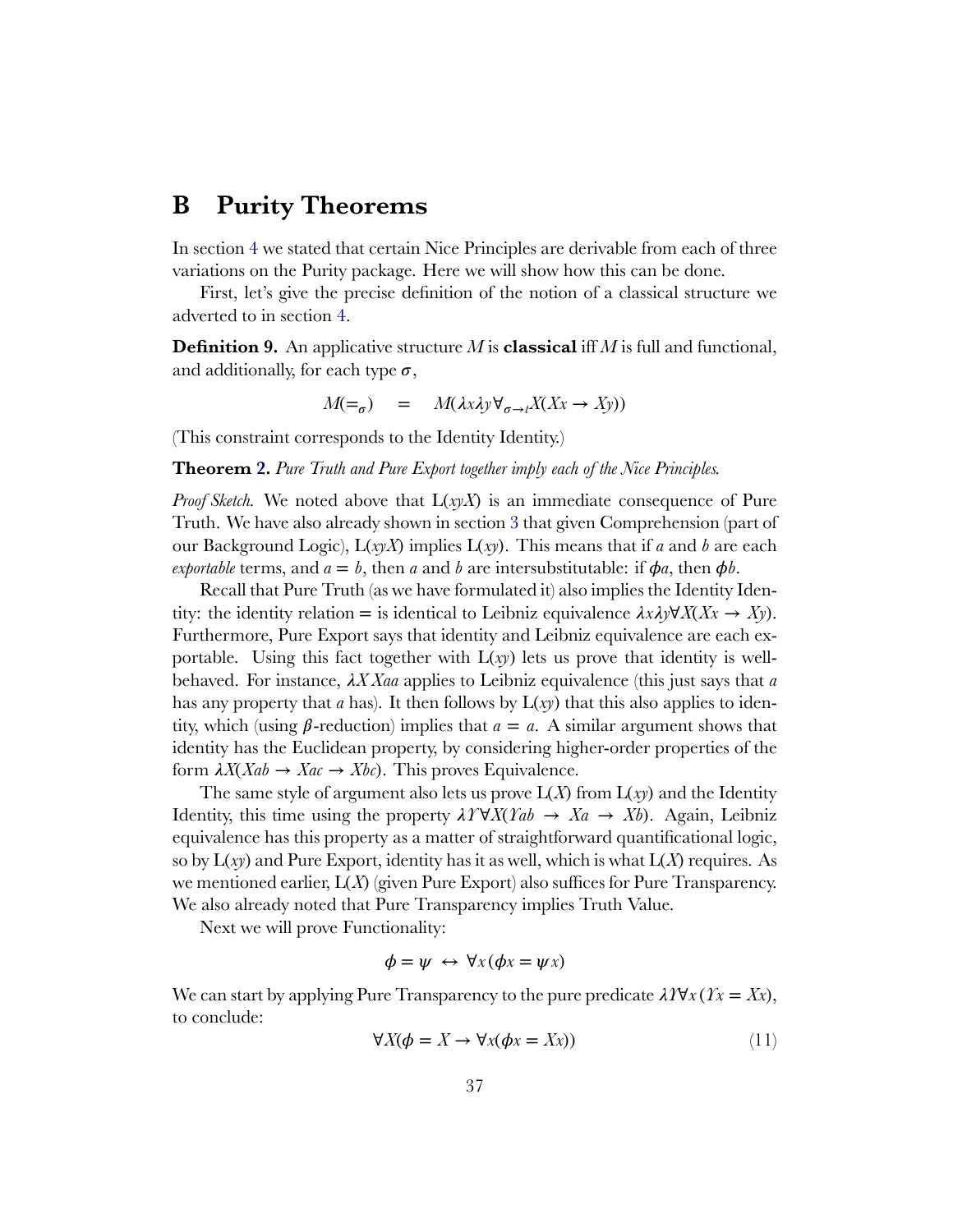By Being, there is some property *X* equal to  $\phi$  and some property *Y* equal to  $\psi$ . Then [\(11](#page-36-1)), with Equivalence, implies:

$$
\forall x(\phi x = \psi x) \leftrightarrow \forall x(Xx = Yx)
$$

Furthermore, by Equivalence  $\phi = \psi$  iff  $X = Y$ , which in turn holds iff  $\forall x (Xx = Yx)$ (the latter is an instance of Pure Truth). Putting these biconditionals together gives us Functionality.

Deriving the strict Leibnizian principles  $L(xyX)^{=}$ ,  $L(xy)^{=}$  and  $L(X)^{=}$  is left as an exercise.[16](#page-37-0)  $\Box$ 

**Theorem [3.](#page-27-0)** *Pure Truth and Pure Transparency together imply each of the Nice Principles.*

*Proof.* In light of Theorem [2](#page-27-1), it suffices to prove Pure Export from these assumptions. Let  $\phi$  be an arbitrary predicate, and let  $\alpha$  be an arbitrary pure term. Note that in this case the predicate

<span id="page-37-1"></span>
$$
\lambda \Upsilon(\forall x \ Yx \to \Upsilon \alpha) \tag{12}
$$

 $\Box$ 

is pure and thus transparent by Pure Transparency. By Being, there is some prop-ertyX identical to  $\phi$ . Note also that X has the property ([12\)](#page-37-1), by Pure Truth. So, since  $X = \phi$  and [\(12](#page-37-1)) is transparent, it follows that this predicate also applies to  $\phi$ . By  $\beta$ -reduction we can then conclude

$$
\forall x \, \phi x \to \phi \alpha
$$

which is just what Pure Export says.

Call a predicate  $\phi$ :  $\sigma \rightarrow t$  **universal** iff it is purely logical and applies to every element in the  $\sigma$ -domain of every classical structure. Consider the following schema:

**Pure Properties.**  $\phi \alpha$ , where  $\phi : \sigma \rightarrow t$  is universal and  $\alpha : \sigma$ .

**Theorem [4.](#page-28-0)** *Pure Properties is equivalent to the Nice Principles.*

*Proof.* First we show that Pure Truth and Pure Transparency imply Pure Properties. Suppose  $\phi : \sigma \to t$  is universal, and  $\alpha : \sigma$  is arbitrary. By Pure Transparency we have  $\forall x(x = \alpha \rightarrow \phi x \rightarrow \phi \alpha)$ , and then by quantificational logic  $\forall x \phi x \rightarrow \exists x(x =$ 

<span id="page-37-0"></span><sup>&</sup>lt;sup>16</sup>Hint: the case of  $L(X)$ <sup>=</sup> is the trickiest. Use the fact that Being implies  $\alpha = \beta \rightarrow \exists x (x =$  $\alpha \wedge x = \beta$ ).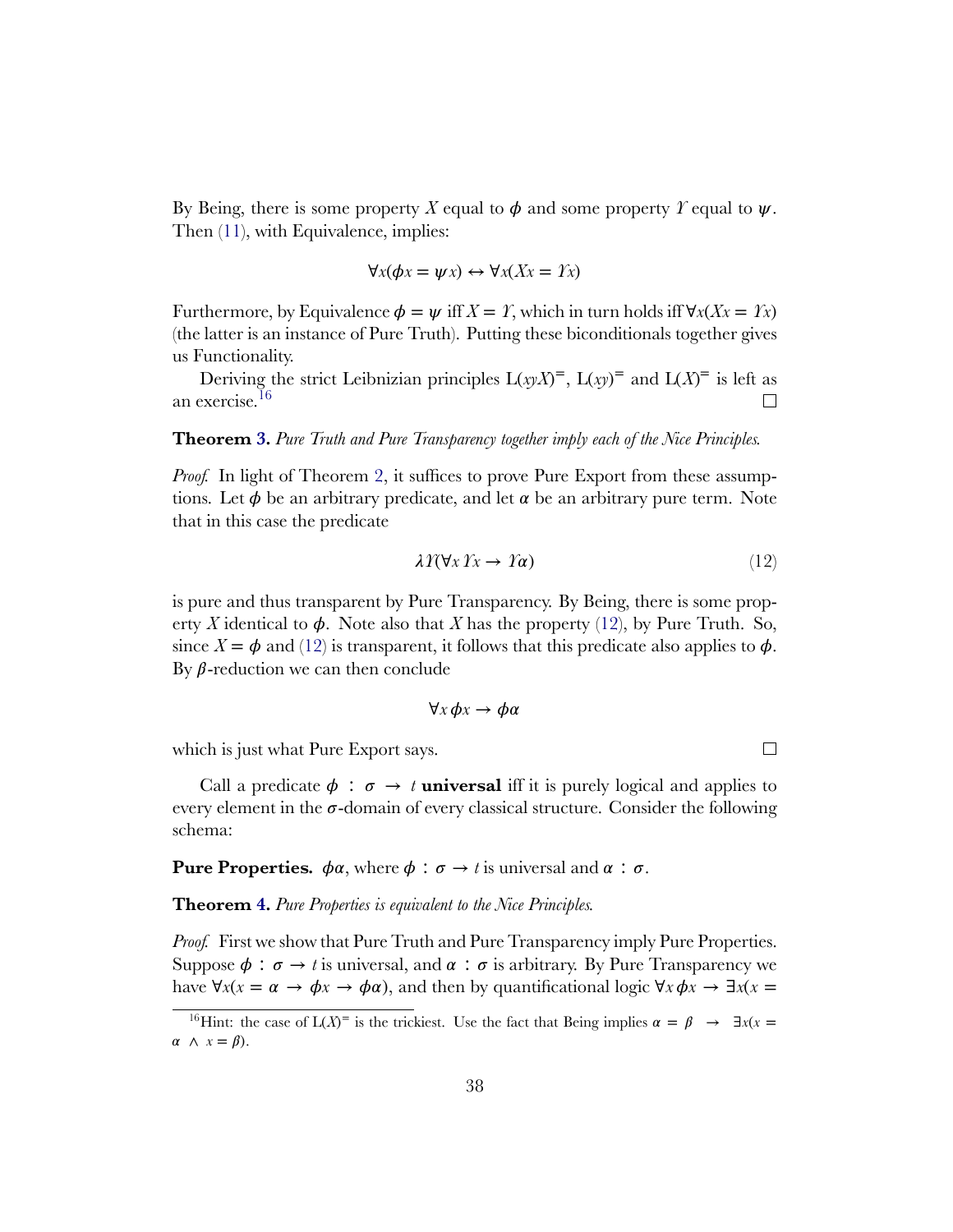$\alpha$ )  $\rightarrow$   $\phi \alpha$ . Since  $\phi$  is universal,  $\forall x \phi x$  is true in every classical model, and thus true by Pure Truth; and  $\exists x \, x = \alpha$  is true by Being. Thus  $\phi \alpha$  is true.

For the converse, it suffices to show that Pure Properties implies Pure Truth and Pure Export. These immediately follow from applying Pure Properties to the following universal predicates:

 $\lambda x \phi$  where  $\phi$  is a purely logical sentence true in all classical structures (13)  $\lambda X(\forall y \, Xy \to X\alpha)$  where  $\alpha$  is purely logical (14)

 $\Box$ 

# **C Models of Purity**

Our final ambition is to provide models for Purity without L(). Unfortunately, we have not yet succeeded in this ambition, but here we provide some notes on our progress which we hope will be helpful.

First, note that Pure Export requires that each purely logical expression denotes something in the *inner* domain of our structure. Thus the inner domains aren't just an arbitrary family of sets, but rather *M* is itself a smaller applicative structure living within the larger structure *N*. Furthermore, since exportability is preserved under application, this means that application within this smaller structure *M* agrees with application on the larger structure *N*. That is, Purity requires that *M* is a *substructure* of *N*, in the following sense.

**Definition 10.** Let *M* and *N* be applicative structures. Then *M* is a **substructure** of *N* iff

- 1.  $M\sigma$  ⊆  $N\sigma$  for each type  $\sigma$
- 2. Each application operation  $*_{\sigma \to \tau}$  in *M* is the restriction of the corresponding operation in *N* to  $M(\sigma \rightarrow \tau)$  and  $M\sigma$
- 3. For each term *a* and assignment *g* of values in *M*,  $M_g a = N_g a$ .

Our strategy has been to construct a pair *M* and *N* where *M* is a classical proper substructure of  $\mathcal{N}^{17}$  $\mathcal{N}^{17}$  $\mathcal{N}^{17}$  It is helpful to understand a constraint that makes this task a bit more difficult than it might otherwise seem.

<span id="page-38-0"></span><sup>&</sup>lt;sup>17</sup>Note, though, that this is not the only way in which we might proceed. An alternative would be to use an inner model which is not classical, but still satisfies Pure Truth. There are such models, by the Löwenheim-Skolem Theorem.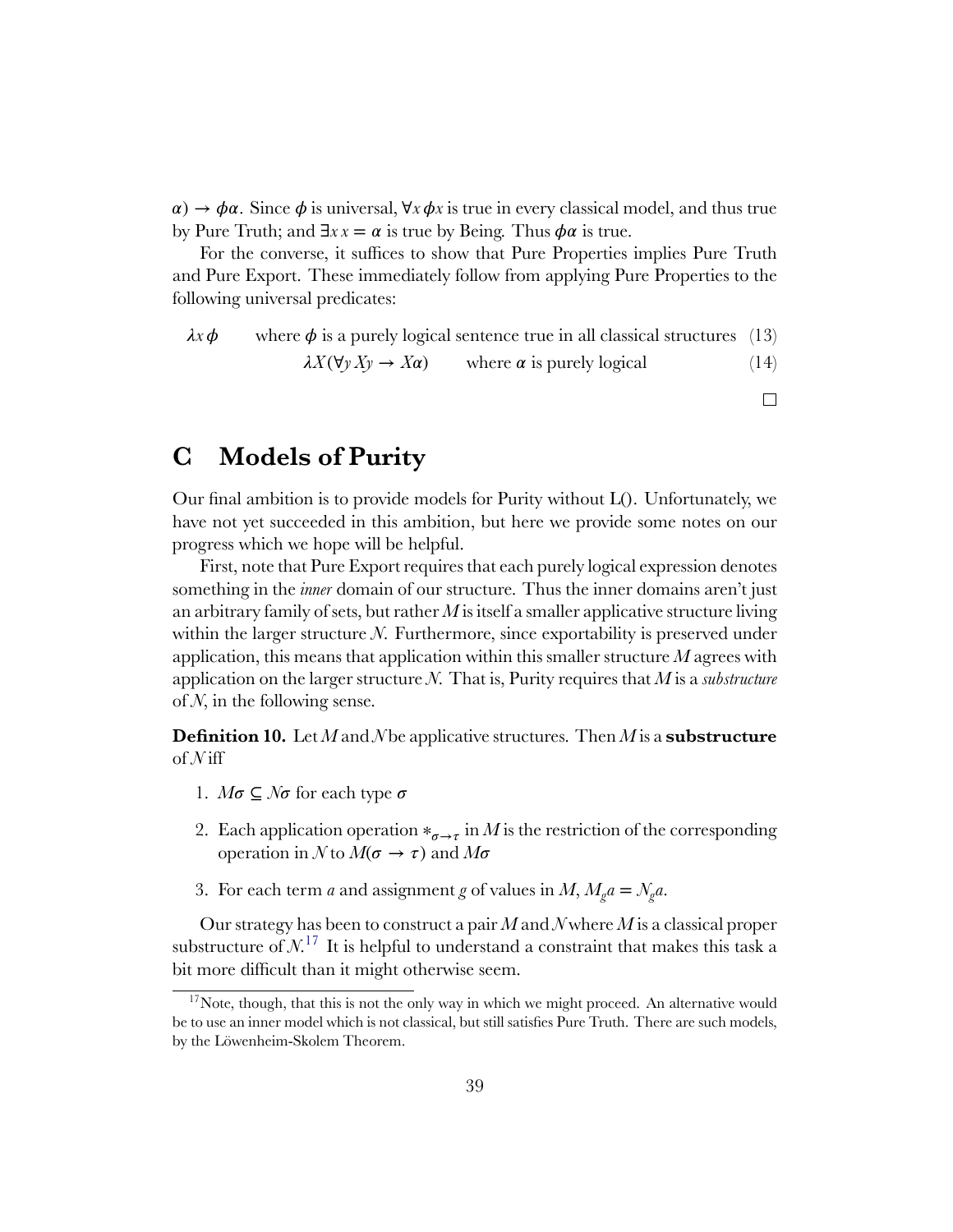**Definition 11.** An applicative structure M is **finitary** if  $M\sigma$  is finite for each type  $\sigma$ .

**Theorem 5.** *No finitary, full, and functional applicative structure is a proper substructure of any full structure.*

*Proof.* Consider the **Church numerals**, which are terms of type  $(t \rightarrow t) \rightarrow t \rightarrow t$ given as follows:

$$
c_0 = \lambda X \lambda x x
$$

$$
c_{n+1} = \lambda X \lambda x X (c_n X x)
$$

That is, the *n*th Church function takes a  $t \rightarrow t$  function and composes it with itself *n* times.

If the domain of type *t* is infinite, then these terms each denote distinct functions (in which case they are useful for the purpose that Church put them to, of encoding arithmetic using expressions of the pure  $\lambda$ -calculus). But if the *t*-domain is *finite*, then the denotations of some of these numerals collapse: there are infinitely many terms, and only finitely many functions for them to denote. Furthermore, which of these numerals collapse depends on the size of the type-*t* domain. For any numbers  $0 < m < n$ , there are functions  $c_i$  and  $c_j$  that denote the same function  $(Mt \rightarrow Mt) \rightarrow$  $Mt \rightarrow Mt$  when  $|Mt| = m$ , but are distinguished when  $|Mt| = n$ .<sup>[18](#page-39-0)</sup>

Now suppose that *M* is a full, functional, and finitary applicative structure, which is a proper substructure of a full structure *N*. Since *N* is full and  $0 < |Mt|$ |*Nt*|, it follows that there are  $c_i$  and  $c_j$  such that  $M(c_i) = M(c_j)$ , but  $N(c_i) \neq N(c_j)$ . But since *M* is a substructure of *N*,  $M(c_i) = N(c_i)$  and  $M(c_j) = N(c_j)$ . This is a contradiction.  $\Box$ 

The upshot is that any model of Purity without L() has to have one of two features: either the outer model is not full, and thus not simply given by the space of functions, or else the inner model is infinite.

**Definition 12.** A **purity structure** is a Leibniz structure (*M*, *N*, *r*,*v*), where *M* does not just provide a family of *subsets* of the *N*-domains, but rather *M* is a classical *substructure* of *N*, and which furthermore satisfies this constraint:

<span id="page-39-1"></span>
$$
r_{\tau}(F * d) = F * r_{\sigma} d \quad \text{for each inner } F \in M(\sigma \to t) \text{ and outer } d \in N\sigma \tag{*}
$$

<span id="page-39-0"></span><sup>&</sup>lt;sup>18</sup>Thanks to Eric Wofsey for a proof of this: see [http://math.stackexchange.com/q/](http://math.stackexchange.com/q/2208850/) [2208850/](http://math.stackexchange.com/q/2208850/) . In particular, for  $0 < m < n$ , we can let *i* and *j* be  $n - 2$  and  $m! + n - 2$ .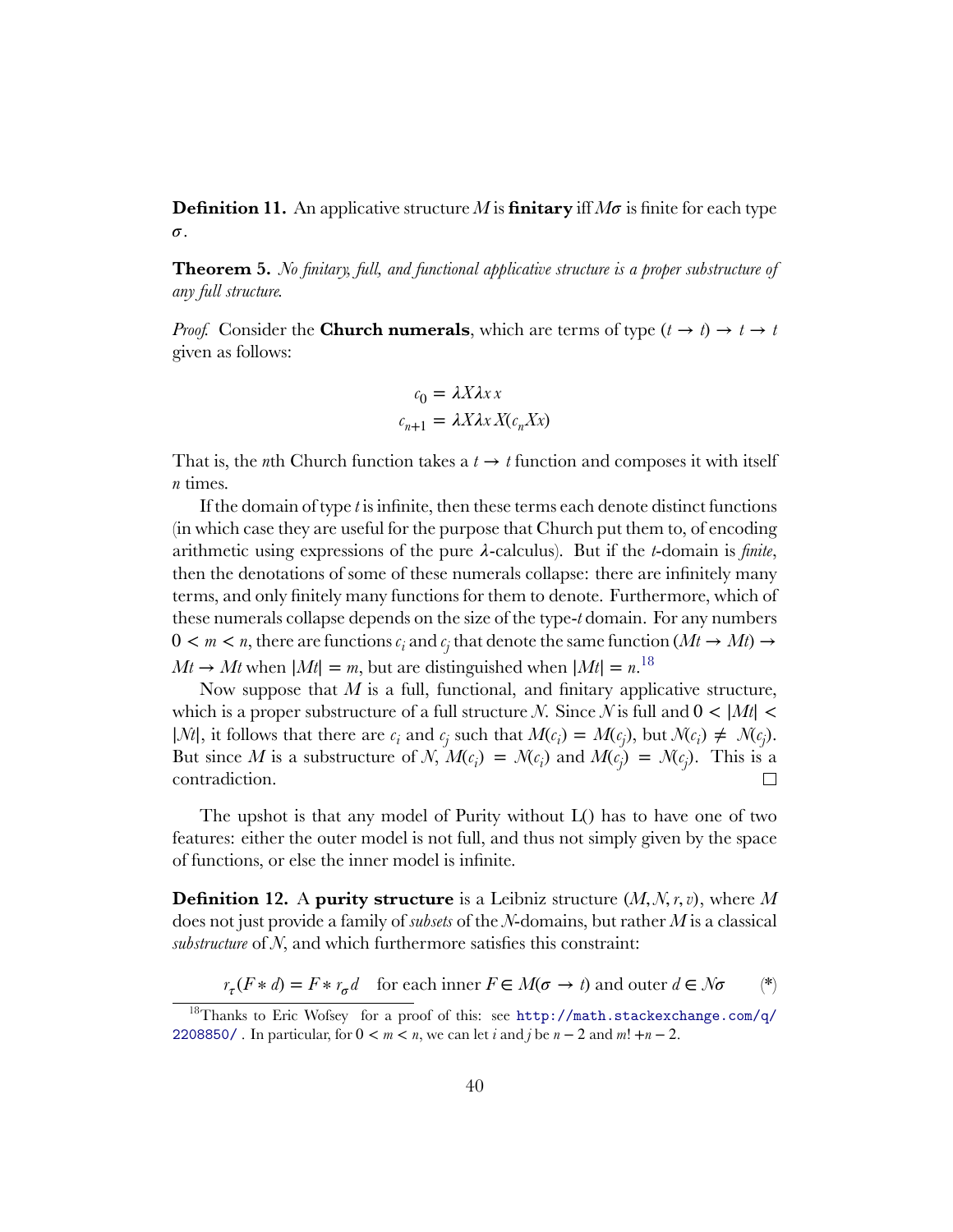Constraint([\\*\)](#page-39-1) says that the representative function *r* commutes with inner pred-icates.This is a simplified form of the property ([LX](#page-34-2)) that encodes  $L(X)^\dagger$ : it reflects the object-language claim that for exportable *X* and *y*, if  $a = y$ , then  $Xa = Xy$ . This alternative formulation is possible because we are now also assuming that exportability is closed under application (since the inner domains,  $M\sigma$ , form a model). So since *F* and  $r_{\sigma}d$  are each 'inner' elements, it follows that  $F * r_{\sigma}d$  is also an inner element; thus it is not merely *equivalent* to the inner element  $r_{\tau}(F * d)$ , but the very same model-theoretic object.

Note that of the original five conditions in the definition of a Leibniz structure (Definition [7](#page-33-3)), conditions [3](#page-33-1), [4](#page-33-2), and [5](#page-34-0) follow from assigning classical denotations to  $\rightarrow$ , $\forall_{\sigma}$ , and  $=\_{\sigma}$  in the inner structure *M*, and condition [2](#page-33-0) follows from ([\\*\)](#page-39-1) together with condition [1](#page-33-4) of Definition  $7.^{19}$  $7.^{19}$  $7.^{19}$  $7.^{19}$  Thus to construct a purity structure, it will be enough to construct a classical substructure *M* of an applicative structure *N*, witha family of functions  $r : \mathcal{N} \to M$  that satisfies ([\\*\)](#page-39-1) and fixes  $M$  (condition [1](#page-33-4) of Definition [7](#page-33-3)).

**Lemma 4.** *If S is a purity structure, then each instance of Pure Properties is true in S. Thus S satisfies each of the Nice Principles.*

*Proof.* Suppose  $\phi$  is a universal predicate, and let  $a = N\alpha$  and  $F = M\phi = N\phi$ . Since  $\phi$  is universal and *M* is classical,  $v(F * d) = 1$  for each  $d \in M\sigma$ . In particular,  $r_{\sigma}$ *a*  $\in M\sigma$ , and so

$$
v(r_t(\mathcal{N}(\phi\alpha))) = v(r_t(F \ast a)) = v(F \ast r_{\sigma}a) = 1
$$

That is,  $\phi \alpha$  is true in *S*.

**Conjecture 2.** *There exists a purity structure.*

 $\Box$ 

# **References**

<span id="page-40-0"></span>[1] Christoph Benzmüller, Chad E. Brown, and Michael Kohlhase. "Higher-Order Semantics and Extensionality". In: *Journal of Symbolic Logic* 69.4 (2004), pp. 1027–1088.

$$
r_\tau(F\ast d)=r_\tau(G\ast F)=G\ast r_{\sigma\to\tau}F=r_{\sigma\to\tau}F\ast d=r_\tau(r_{\sigma\to\tau}F\ast d)
$$

<span id="page-40-1"></span><sup>&</sup>lt;sup>19</sup>For  $d \in M\sigma$ , consider  $G = M_{\left[\nu \mapsto d\right]}(\lambda X X \nu)$ . For any  $F \in \mathcal{N}(\sigma \to \tau)$ ,  $F * d = G * F$ . Thus using [\(\\*](#page-39-1)), the fact that  $M$  is closed under application, and the fact that  $r_{\tau}$  fixes each element of  $M_{\tau}$ ,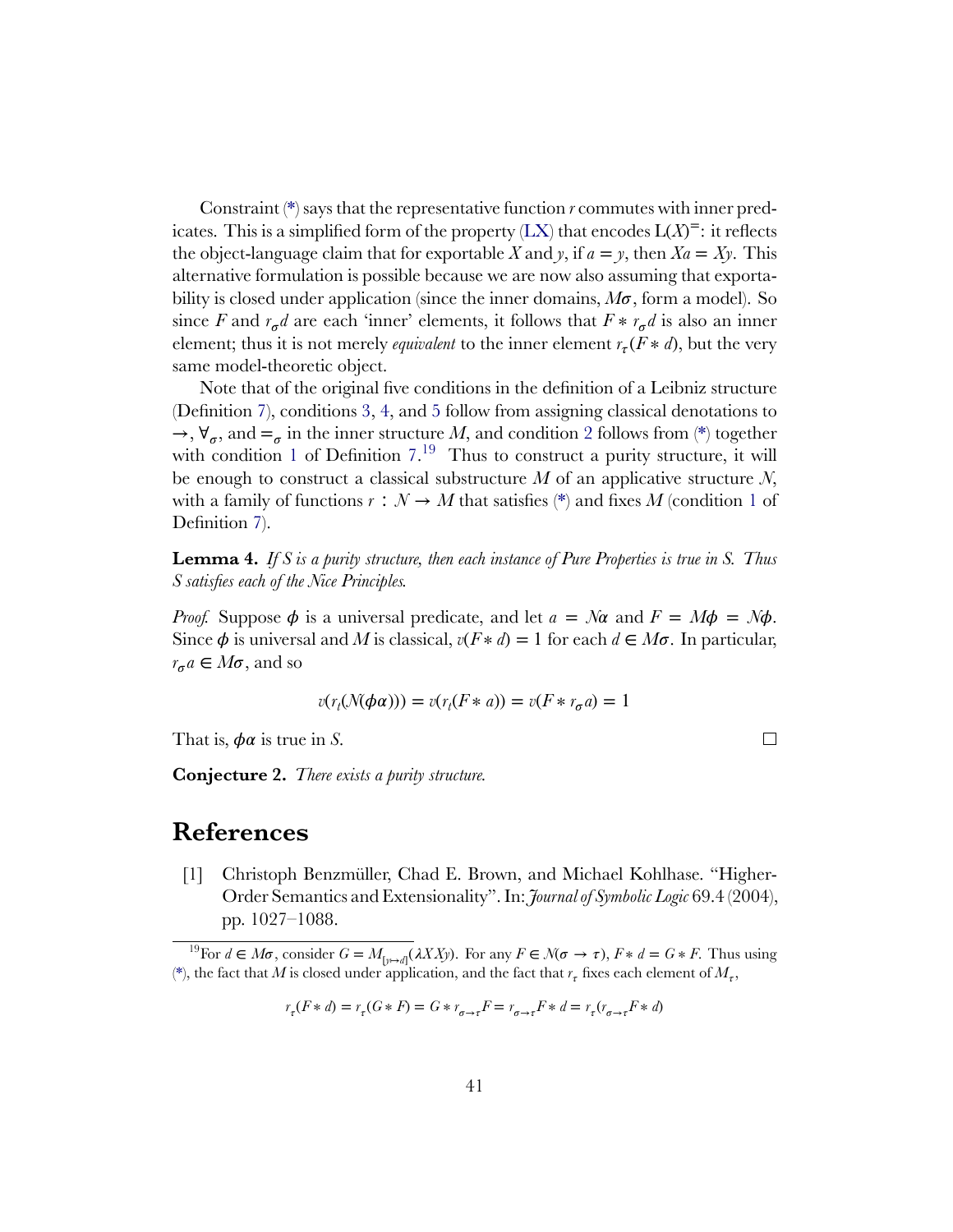- <span id="page-41-10"></span>[2] David J. Chalmers. "Two-Dimensional Semantics". In: *Oxford Handbook of the Philosophy of Language*. Ed. by E. Lepore and B. Smith. Oxford University Press, 2006.
- <span id="page-41-1"></span>[3] Mark Crimmins and John Perry. "The Prince and the Phone Booth: Reporting Puzzling Beliefs". In: *Journal of Philosophy* 86.12 (1989), pp. 685–711.
- <span id="page-41-7"></span>[4] Cian Dorr. "To Be F Is To Be G". In: *Philosophical Perspectives* 30.1 (Dec. 1, 2016), pp. 39–134.
- <span id="page-41-0"></span>[5] Cian Dorr. "Transparency and the Context-Sensitivity of Attitude Reports". In: *Empty Representations: Reference and Non-existence*. Ed. by Manuel García-Carpintero and Genoveva Martí. Oxford University Press, 2014, pp. 25– 66.
- <span id="page-41-13"></span>[6] Kit Fine. "The Permutation Principle in Quantificational Logic". In: *Journal of Philosophical Logic* 12.1 (1983), pp. 33–37.
- <span id="page-41-6"></span>[7] Gottlob Frege. *Conceptual Notation and Related Articles*. Trans. by Terrell Ward Bynum. 1 edition. Oxford: Clarendon Press, 2000. 306 pp.
- <span id="page-41-2"></span>[8] Gottlob Frege. "On Sense and Reference". In: *Arguing About Language*. Ed. by Darragh Byrne and Max Kölbel. Routledge, 2010, pp. 36–56.
- <span id="page-41-4"></span>[9] Allan Gibbard. "Contingent Identity". In: *Journal of Philosophical Logic* 4.2 (1975), pp. 187–222.
- <span id="page-41-14"></span>[10] Leon Henkin. "Completeness in the Theory of Types". In: *Journal of Symbolic Logic* 15.2 (1950), pp. 81–91.
- <span id="page-41-8"></span>[11] David Kaplan. "Quantifying In". In: *Synthese* 19.1-2 (1968), pp. 178–214.
- <span id="page-41-3"></span>[12] Saul A. Kripke. "Russell's Notion of Scope". In: *Mind* 114.456 (2005), pp. 1005– 1037.
- <span id="page-41-12"></span>[13] Saul A. Kripke. "Semantical Considerations on Modal Logic". In: *Acta Philosophica Fennica* 16.1963 (1963), pp. 83–94.
- <span id="page-41-11"></span>[14] Karel Lambert. "Existential Import Revisited". In: *Notre Dame Journal of Formal Logic* 4.4 (1963), pp. 288–292.
- <span id="page-41-9"></span>[15] John McDowell. "On the Sense and Reference of a Proper Name". In: *Mind* 86.342 (1977), pp. 159–185.
- <span id="page-41-5"></span>[16] Vann McGee. "'Kilimanjaro'". In: *Canadian Journal of Philosophy* 27.sup1 (1997), pp. 141–163.